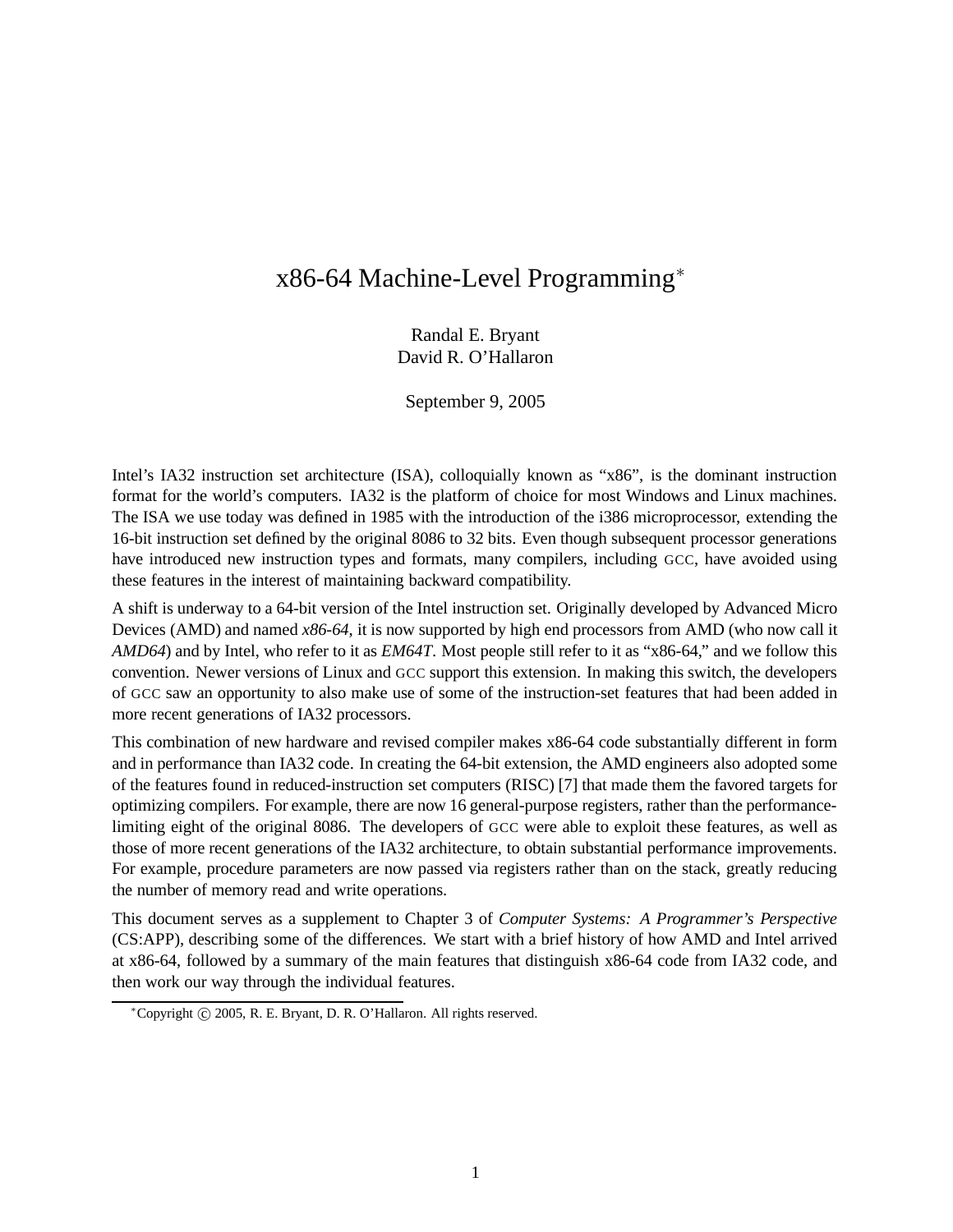# **1 History and Motivation for x86-64**

Over the twenty years since the introduction of the i386, the capabilities of microprocessors have changed dramatically. In 1985, a fully configured, high-end personal computer had around 1 megabyte of randomaccess memory (RAM) and 50 megabytes of disk storage. Microprocessor-based "workstation" systems were just becoming the machines of choice for computing and engineering professionals. A typical microprocessor had a 5-megahertz clock and ran around one million instructions per second. Nowadays, a typical high-end system has 1 gigabyte of RAM, 500 gigabytes of disk storage, and a 4-gigahertz clock, running around 5 billion instructions per second. Microprocessor-based systems have become pervasive. Even today's supercomputers are based on harnessing the power of many microprocessors computing in parallel. Given these large quantitative improvements, it is remarkable that the world's computing base mostly runs code that is binary compatible with machines that existed 20 years ago.

The 32-bit word size of the IA32 has become a major limitation in growing the capacity of microprocessors. Most significantly, the word size of a machine defines the range of virtual addresses that programs can use, giving a 4-gigabyte virtual address space in the case of 32 bits. It is now feasible to buy more than this amount of RAM for a machine, but the system cannot make effective use of it. For applications that involve manipulating large data sets, such as scientific computing, databases, and data mining, the 32-bit word size makes life difficult for programmers. They must write code using *out-of-core* algorithms<sup>1</sup>, where the data reside on disk and are explicitly read into memory for processing.

Further progress in computing technology requires a shift to a larger word size. Following the tradition of growing word sizes by doubling, the next logical step is 64 bits. In fact, 64-bit machines have been available for some time. Digital Equipment Corporation introduced its Alpha processor in 1992, and it became a popular choice for high-end computing. Sun Microsystems introduced a 64-bit version of its SPARC architecture in 1995. At the time, however, Intel was not a serious contender for high-end computers, and so the company was under less pressure to switch to 64 bits.

Intel's first foray into 64-bit computers were the Itanium processors, based on the IA64 instruction set. Unlike Intel's historic strategy of maintaining backward compatibility as it introduced each new generation of microprocessor, IA64 is based on a radically new approach jointly developed with Hewlett-Packard. Its *Very Large Instruction Word* (VLIW) format packs multiple instructions into bundles, allowing higher degrees of parallel execution. Implementing IA64 proved to be very difficult, and so the first Itanium chips did not appear until 2001, and these did not achieve the expected level of performance on real applications. Although the performance of Itanium-based systems has improved, they have not captured a significant share of the computer market. Itanium machines can execute IA32 code in a compatibility mode but not with very good performance. Most users have preferred to make do with less expensive, and often faster, IA32-based systems.

Meanwhile, Intel's archrival, Advanced Micro Devices (AMD) saw an opportunity to exploit Intel's misstep with IA64. For years AMD had lagged just behind Intel in technology, and so they were relegated to competing with Intel on the basis of price. Typically, Intel would introduce a new microprocessor at a price premium. AMD would come along 6 to 12 months later and have to undercut Intel significantly to get any sales—a strategy that worked but yielded very low profits. In 2002, AMD introduced a 64-bit

<sup>&</sup>lt;sup>1</sup>The physical memory of a machine is often referred to as *core memory*, dating to an era when each bit of a random-access memory was implemented with a magnetized ferrite core.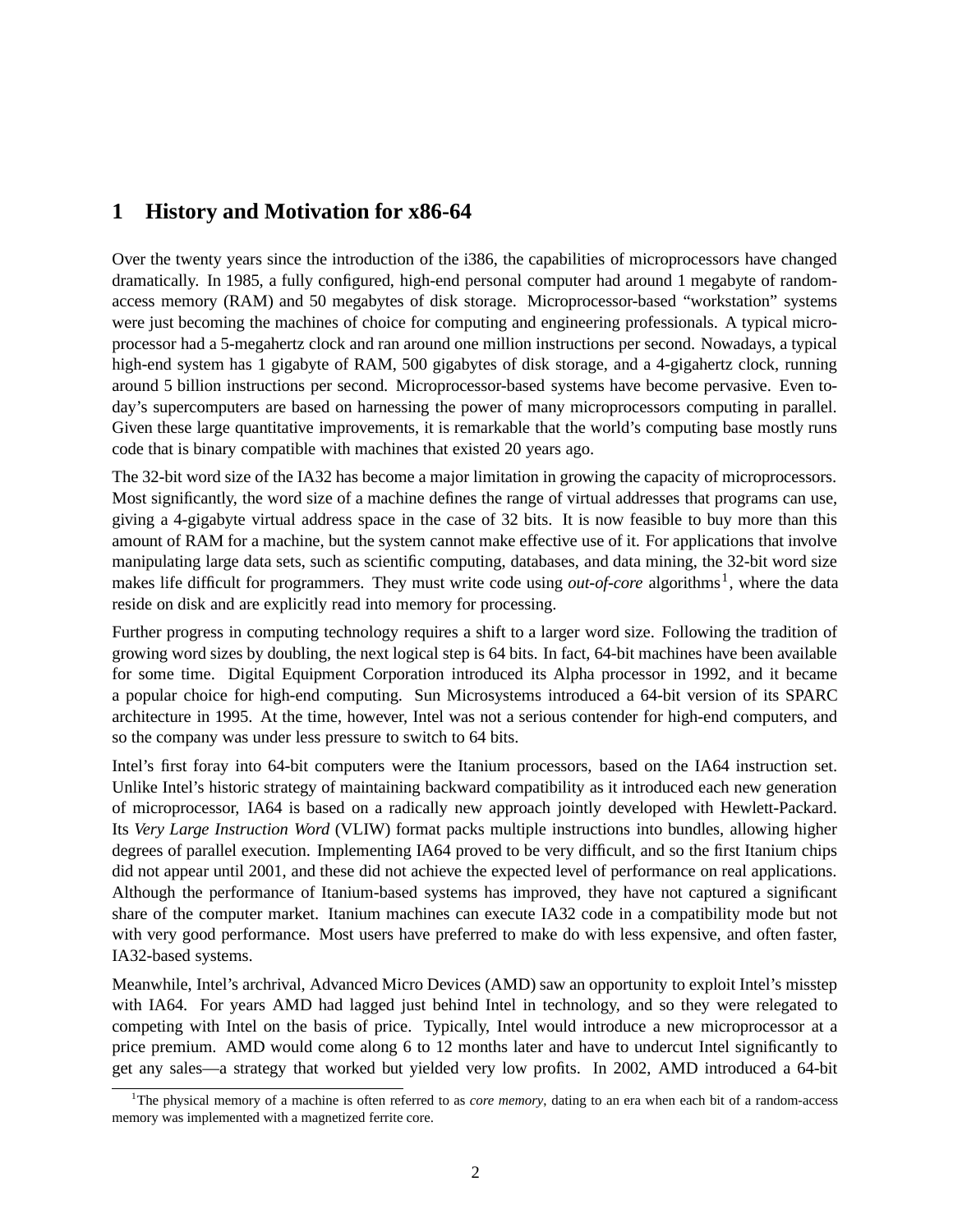microprocessor based on its "x86-64" instruction set. As the name implies, x86-64 is an evolution of the Intel instruction set to 64 bits. It maintains full backward compatibility with IA32, but it adds new data formats, as well as other features that enable higher capacity and higher performance. With x86-64, AMD has sought to capture some of the high-end market that had historically belonged to Intel. AMD's recent generations of Opteron and Athlon 64 processors have indeed proved very successful as high performance machines. Most recently, AMD has renamed this instruction set *AMD64*, but "x86-64" persists as the favored name.

Intel realized that its strategy of a complete shift from IA32 to IA64 was not working, and so began supporting their own variant of x86-64 in 2004 with processors in the Pentium 4 Xeon line. Since they had already used the name "IA64" to refer to Itanium, they then faced a difficulty in finding their own name for this 64-bit extension. In the end, they decided to describe x86-64 as an enhancement to IA32, and so they refer to it as *IA32-EM64T* for "Enhanced Memory 64-bit Technology."

The developers of GCC steadfastly maintained binary compatibility with the i386, even though useful features had been added to the IA32 instruction set. The PentiumPro introduced a set of conditional move instructions that could greatly improve the performance of code involving conditional operations. More recent generations of Pentium processors introduced new floating point operations that could replace the rather awkward and quirky approach dating back to the 8087, the floating point coprocessor that accompanied the 8086 and is now incorporated within the main microprocessors chips. Switching to x86-64 as a target provided an opportunity for GCC to give up backward compatibility and instead exploit these newer features.

In this document, we use "IA32" to refer to the combination of hardware and GCC code found in traditional, 32-bit versions of Linux running on Intel-based machines. We use "x86-64" to refer to the hardware and code combination running on the newer 64-bit machines from AMD and Intel. In the Linux world, these two platforms are referred to as "i386" and "x86\_64," respectively.

## **2 Finding Documentation**

Both Intel and AMD provide extensive documentation on their processors. This includes general overviews of the assembly language programmer's view of the hardware [2, 4], as well as detailed references about the individual instructions  $[3, 5, 6]$ . The organization amd64.org has been responsible for defining the *Application Binary Interface* (ABI) for x86-64 code running on Linux systems [8]. This interface describes details for procedure linkages, binary code files, and a number of other features that are required for object code programs to execute properly.

Warning: Both the Intel and the AMD documentation use the Intel assembly code notation. This differs from the notation used by the Gnu assembler GAS. Most significantly, it lists operands in the opposite order.

## **3 An Overview of x86-64**

The combination of the new hardware supplied by Intel and AMD, as well as the new version of GCC targeting these machines makes x86-64 code substantially different from that generated for IA32 machines.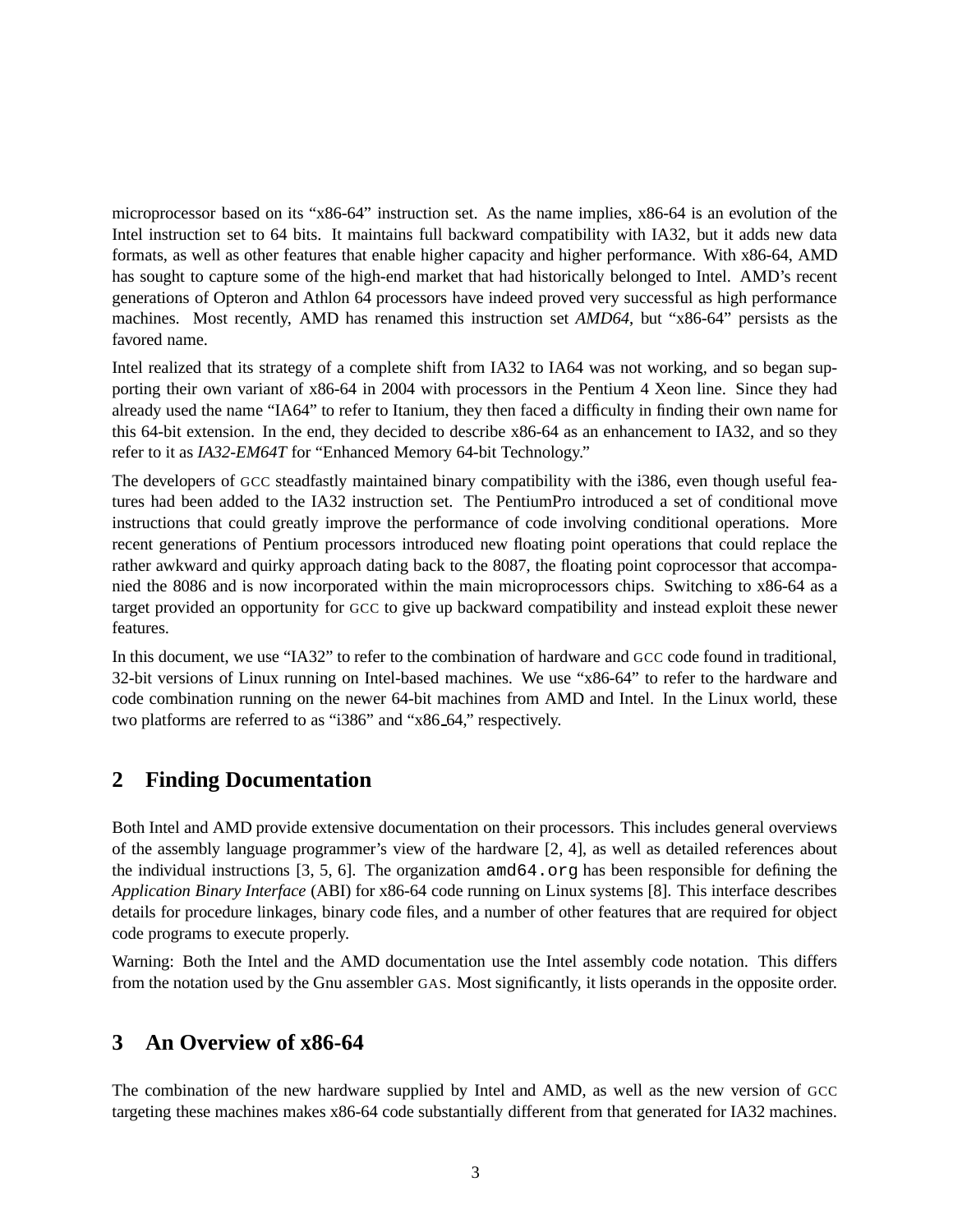| C declaration | Intel data type           | GAS suffix | $x86-64$ Size (Bytes) |
|---------------|---------------------------|------------|-----------------------|
| char          | <b>Byte</b>               | b          |                       |
| short         | Word                      | W          |                       |
| int           | Double word               |            |                       |
| unsigned      | Double word               |            |                       |
| long int      | Quad word                 | q          | 8                     |
| unsigned long | Quad word                 | đ          |                       |
| char *        | Quad word                 | q          | 8                     |
| float         | Single precision          | S          |                       |
| double        | Double precision          | d          | 8                     |
| long double   | <b>Extended</b> precision |            | 16                    |

Figure 1: **Sizes of standard data types with x86-64** Both long integers and pointers require 8 bytes, as compared to 4 for IA32.

The main features include:

- Pointers and long integers are 64 bits long. Integer arithmetic operations support 8, 16, 32, and 64-bit data types.
- The set of general-purpose registers is expanded from 8 to 16.
- Much of the program state is held in registers rather than on the stack. Integer and pointer procedure arguments (up to 6) are passed via registers. Some procedures do not need to access the stack at all.
- Conditional operations are implemented using conditional move instructions when possible, yielding better performance than traditional branching code.
- Floating-point operations are implemented using a register-oriented instruction set, rather than the stack-based approach supported by IA32.

### **3.1 Data Types**

Figure 1 shows the sizes of different C data types for x86-64. Comparing these to the IA32 sizes (CS:APP Figure 3.1), we see that pointers (shown here as data type char \*) require 8 bytes rather than 4. In principal, this gives programs the ability to access 16 *exabytes* of memory (around  $18.4 \times 10^{18}$  bytes). That seems like an astonishing amount of memory, but keep in mind that 4 gigabytes seemed astonishing when the first 32-bit machines appeared in the late 1970s. In practice, most machines do not really support the full address range—the current generations of AMD and Intel x86-64 machines support 256 terabytes (2<sup>48</sup>) bytes of virtual memory—but allocating this much memory for pointers is a good idea for long term compatibility.

We also see that the prefix "long" changes integers to 64 bits, allowing a considerably larger range of values. Whereas a 32-bit unsigned value can range up to 4,294,967,295 (CS:APP Figure 2.8), increasing the word size to 64 bits gives a maximum value of 18,446,744,073,709,551,615.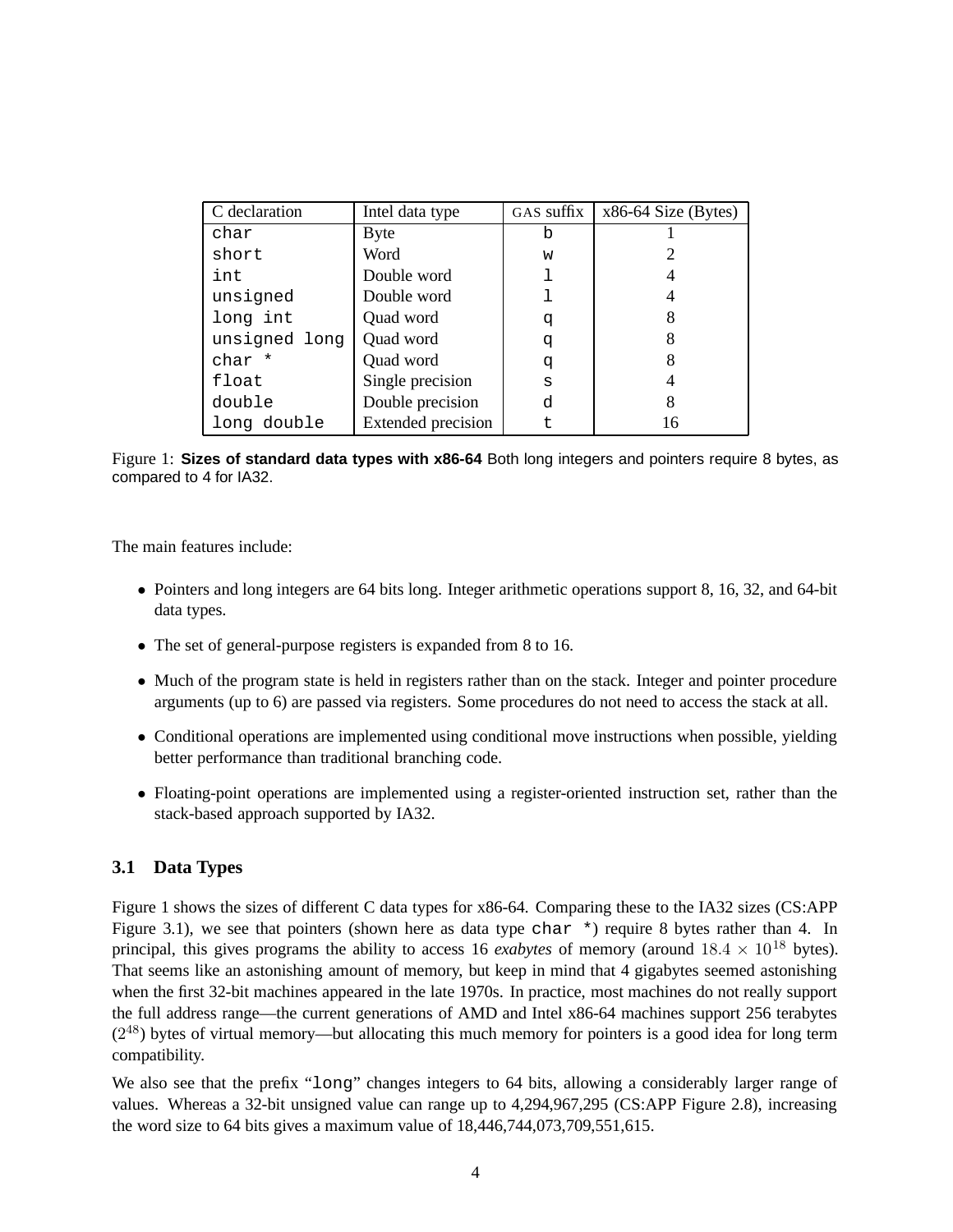As with IA32, the long prefix also changes a floating point double to use the 80-bit format supported by IA32 (CS:APP Section 2.4.6.) These are stored in memory with an allocation of 16 bytes for x86-64, compared to 12 bytes for IA32. This improves the performance of memory read and write operations, which typically fetch 8 or 16 bytes at a time. Whether 12 or 16 bytes are allocated, only the low-order 10 bytes are actually used.

### **3.2 Assembly Code Example**

Section 3.2.3 of CS:APP illustrated the IA32 assembly code generated by GCC for a function simple. Below is the C code for  $simple\_\_\$ , similar to simple, except that it uses long integers:

```
long int simple l(long int *xp, long int y)
{
    long int t = *xp + y;
    *xp = t;
    return t;
}
```
When GCC is run on an  $x86-64$  machine with the command line

unix>  $qcc$  -02 -S -m32  $code.c$ 

it generates code that is compatible with any IA32 machine:

```
IA32 version of function simple_l.
 Arguments in stack locations 8(%ebp) (xp) and 12(%ebp) (y)
1 simple_l:
2 pushl %ebp Save frame pointer
3 movl %esp, %ebp Create new frame pointer
4 movl 8(%ebp), %edx Get xp
5 movl (%edx), %eax Retrieve *xp
6 addl 12(%ebp), %eax Add y to get t (and return value)
7 movl %eax, (%edx) Store t at *xp<br>8 leave Restore stack
8 leave 10 and 5 kestore stack and frame pointers
9 ret Return
```
This code is almost identical to that shown in CS:APP, except that it uses the single leave instruction (CS:APP Section 3.7.2), rather than the sequence movl %ebp, %esp and popl %ebp to deallocate the stack frame.

When we instruct GCC to generate x86-64 code

unix>  $qcc$  -02 -S -m64  $code.c$ 

(on most machines, the flag -m64 is not required), we get very different code:

x86-64 version of function simple\_l. Arguments in registers %rdi (xp) and %rsi (y)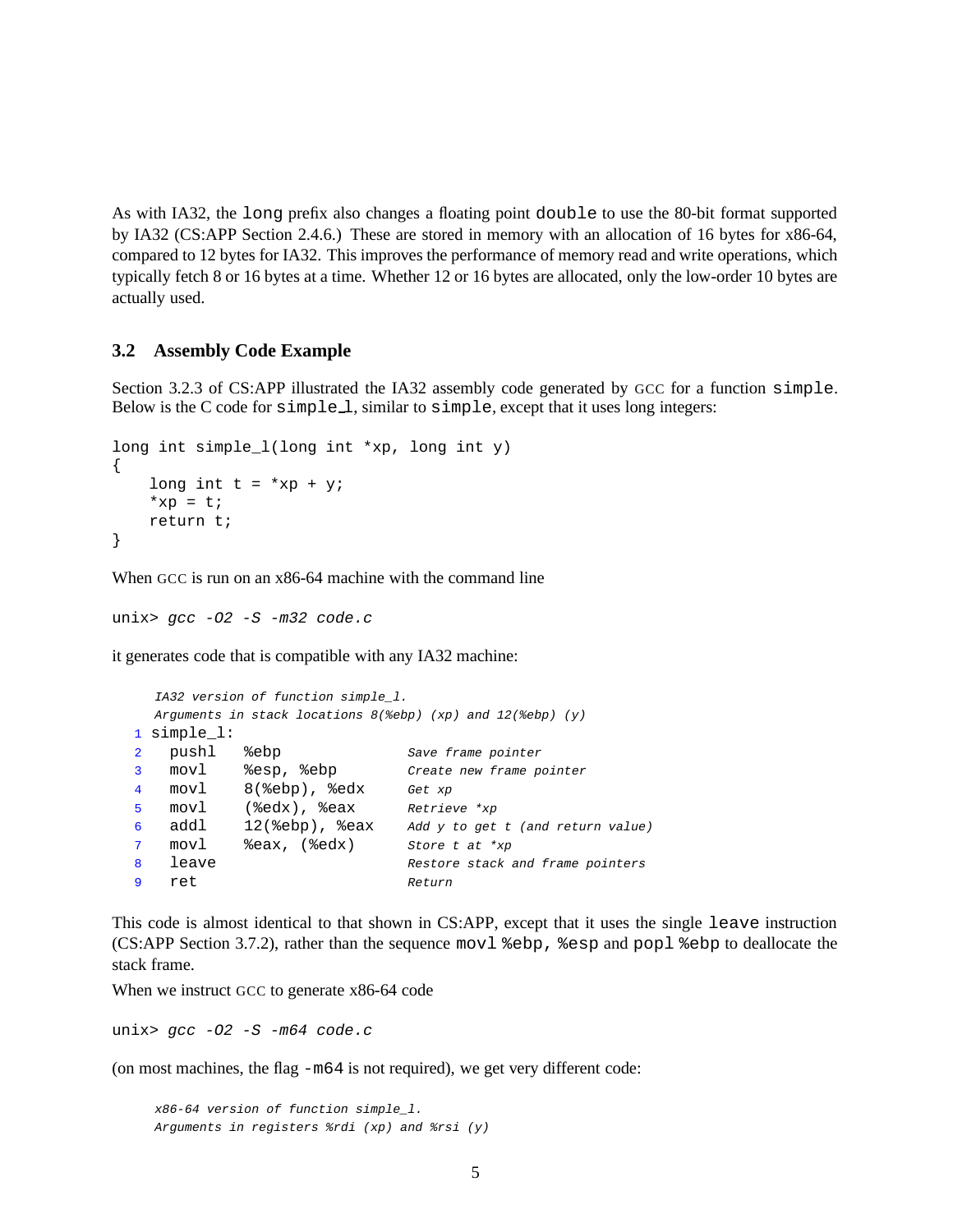```
1 simple_l:
2 addq (%rdi), %rsi Add *xp to y to get t
3 movq %rsi, %rax Set t as return value
4 movq %rsi, (%rdi) Store t at *xp
5 ret Return
```
Some of the key differences include

- Instead of mov1 and add1 instructions, we see movq and addq. The pointers and variables declared as long integers are now 64 bits (quad words) rather than 32 bits (long words).
- We see the 64-bit versions of the registers, e.g.,  $\text{\$rsi, \text{\$rdi.}}$  The procedure returns a value by storing it in register %rax.
- No stack frame gets generated in the x86-64 version. This eliminates the instructions that set up (lines 2–3) and remove (line 8) the stack frame in the IA32 code.
- Arguments xp and y are passed in registers  $\text{\textdegree}$  and  $\text{\textdegree}$  rather than on the stack. These registers are the 64-bit versions of registers %edi and %esi. This eliminates the need to fetch the arguments from memory. As a consequence, the two instructions on lines 2 and 3 can retrieve  $*_{\text{XP}}$ , add it to y, and set it as the return value, whereas the IA32 code required three lines of code: 4–6.

The net effect of these changes is that the IA32 code consists of 8 instructions making 7 memory references, while the x86-64 code consists of 4 instructions making 3 memory references. Running on an Intel Pentium 4 Xeon, our experiments show that the IA32 code requires around 17 clock cycles per call, while the x86-64 code requires 12 cycles per call. Running on an AMD Opteron, we get 9 and 7 cycles per call, respectively. Getting a performance increase of 1.3–1.4X on the same machine with the same C code is a significant achievement. Clearly x86-64 represents a important step forward.

# **4 Accessing Information**

Figure 2 shows the set of general-purpose registers under x86-64. Compared to the registers for IA32 (CS:APP Figure 3.2), we see a number of differences:

- The number of registers has been doubled to 16. The new registers are numbered 8–15.
- All registers are 64 bits long. The 64-bit extensions of the IA32 registers are named  $\text{Trax}, \text{Trcx},$ %rdx, %rbx, %rsi, %rdi, %rsp, and %rbp. The new registers are named %r8–%r15.
- The low-order 32 bits of each register can be accessed directly. This gives us the familiar registers from IA32: %eax, %ecx, %edx, %ebx, %esi, %edi, %esp, and %ebp, as well as eight new 32-bit registers: %r8d–%r15d.
- The low-order 16 bits of each register can be accessed directly, as is the case for IA32. The *word-size* versions of the new registers are named %r8w–%r15w.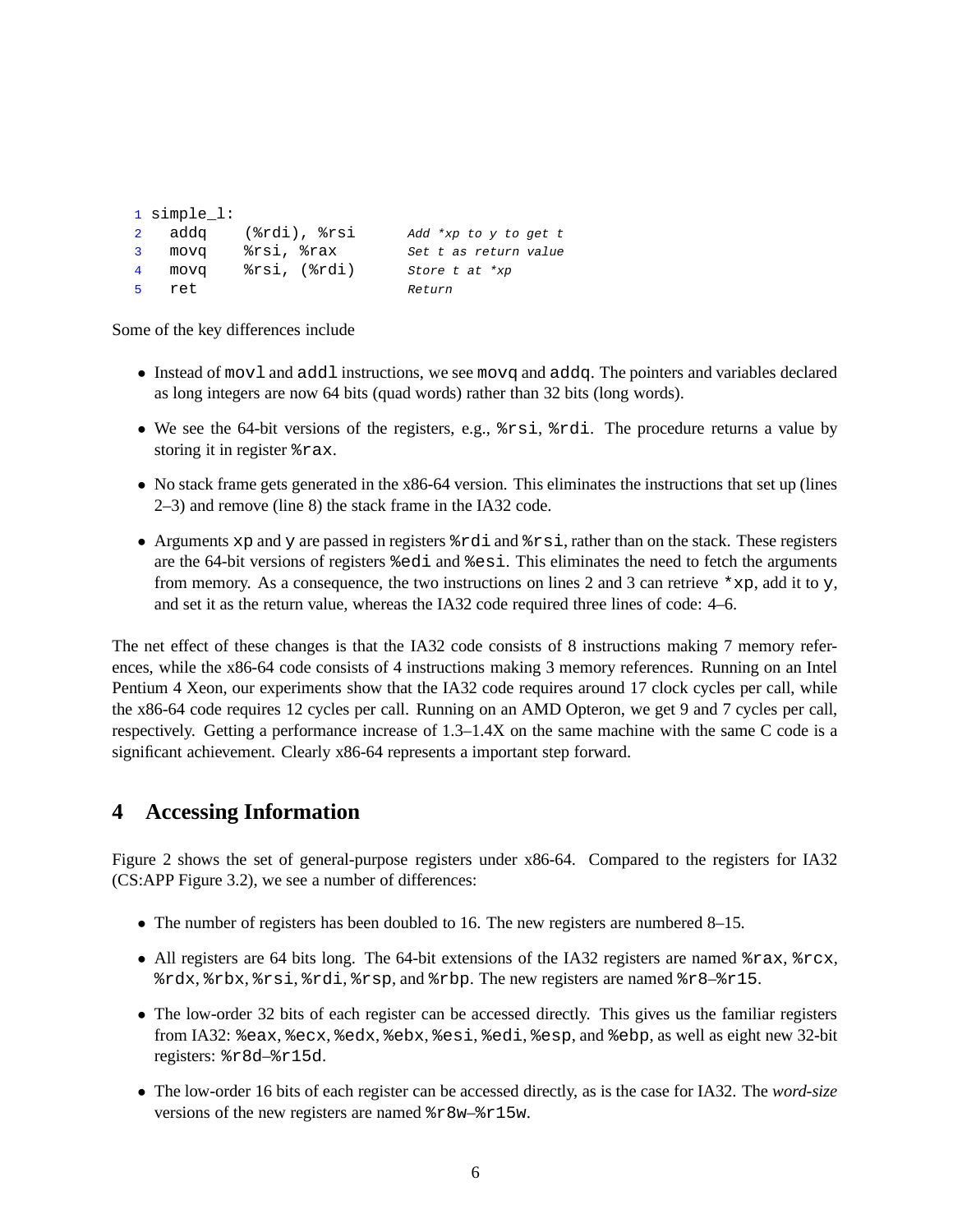| 63   | 31   |             | 15  | 87                 |                                                  |
|------|------|-------------|-----|--------------------|--------------------------------------------------|
| %rax | %eax | %ax         | %ah | %a1                | Return value                                     |
| %rbx | %ebx | %ax         | %bh | %bl                | Callee saved                                     |
| %rcx | %ecx | %cx         | %ch | 8c1                | 4th argument                                     |
| %rdx | %edx | %dx         | %dh | d1                 | 3rd argument                                     |
| %rsi | %esi | %si         |     | %sil               | 2nd argument                                     |
| %rdi | %edi | %di         |     | %dil               | 1st argument                                     |
| %rbp | %ebp | 8bp         |     | bpl                | Callee saved                                     |
| %rsp | %esp | $s$ sp      |     | spl                | Stack pointer                                    |
| z8   | 8r8d | 8r8w        |     | 8r8b               | 5th argument                                     |
| 8r9  | %r9d | $s$ r $9w$  |     | $s$ r9b            | 6th argument                                     |
| 8r10 |      | %r10d %r10w |     | $\frac{2}{2}$ r10b | Callee saved  %r10 is caller save                |
| 8r11 |      | %r11d %r11w |     | 2r11b              | Used for linkir $\frac{9}{6}$ r11 is caller save |
| 8r12 |      | %r12d %r12w |     | 2r12b              | Unused for C  %r12 is callee save                |
| 8r13 |      | %r13d %r13w |     | 2r13b              | Callee saved                                     |
| 8r14 |      | %r14d %r14w |     | $\frac{2}{2}$      | Callee saved                                     |
| 8r15 |      | %r15d %r15w |     | $\frac{2}{2}$ r15b | Callee saved                                     |

Figure 2: **Integer registers.** The existing eight registers are extended to 64-bit versions, and eight new registers are added. Each register can be accessed as either 8 bits (byte), 16 bits (word), 32 bits (double word), or 64 bits (quad word).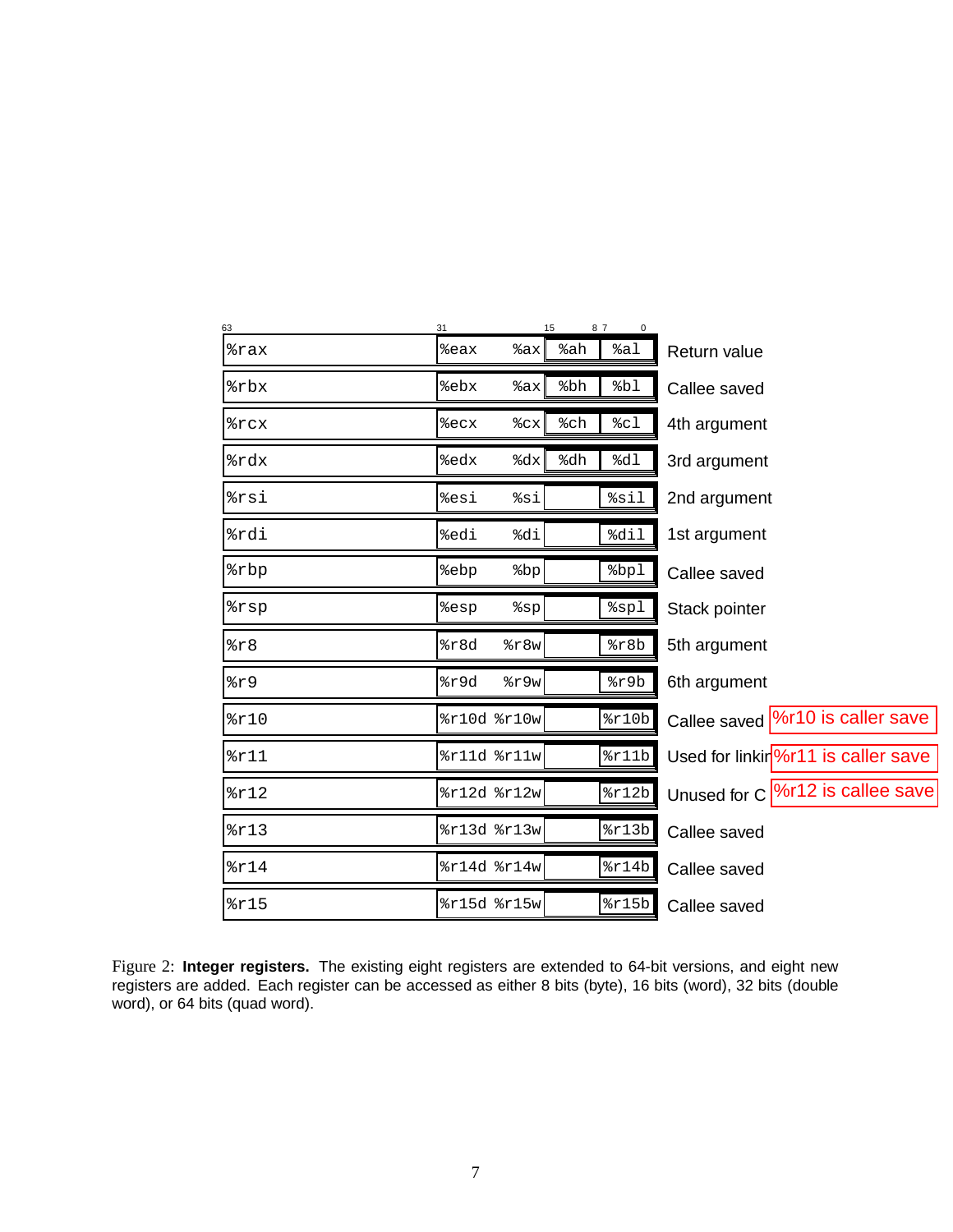- The low-order 8 bits of each register can be accessed directly. This is true in IA32 only for the first 4 registers (%al, %cl, %dl, %bl). The byte-size versions of the other IA32 registers are named %sil, %dil, %spl, and %bpl. The byte-size versions of the new registers are named %r8b–%r15b.
- For backward compatibility, the second byte of registers %rax, %rcx, %rdx, and %rbx can be directly accessed by instructions having single-byte operands.

As with IA32, most of the registers can be used interchangeably, but there are some special cases. Register %rsp has special status, in that it holds a pointer to the top stack element. Unlike in IA32, however, there is no frame pointer register; register %rbp is available for use as a general-purpose register. Particular conventions are used for passing procedure arguments via registers and for how registers are to be saved and restored registers during procedure calls, as is discussed in Section 6. In addition, some arithmetic instructions make special use of registers %rax and %rdx.

For the most part, the operand specifiers of x86-64 are just the same as those in IA32 (see CS:APP Figure 3.3). One minor difference is that some forms of *PC-relative* operand addressing are supported. With IA32, this form of addressing is only supported for jump and other control transfer instructions (see CS:APP Section 3.6.3). This mode is provided to compensate for the fact that the offsets (shown in CS:APP Figure 3.3 as Imm) are only 32 bits long. By viewing this field as a 32-bit, two's complement number, instructions can access data within a window of around  $\pm 2.15 \times 10^9$  relative to the program counter. With x86-64, the program counter is named %rip.

As an example of PC-relative data addressing, consider the following procedure, which calls the function call simple l examined earlier:

```
long int gval1 = 567;
long int gval2 = 763;
long int call simple l(){
    long int z = simple l(\&qval1, 12L);
    return z + gval2;
}
```
This code references global variables gval1 and gval2. When this function is compiled, assembled, and linked, we get the following executable code (as generated by the disassembler objdump)

|                |                        |  | 1 00000000000400500 <call 1="" simple="">:</call> |      |                                     |                             |
|----------------|------------------------|--|---------------------------------------------------|------|-------------------------------------|-----------------------------|
| $2^{\circ}$    | 400500: be 0c 00 00 00 |  |                                                   | mov  | \$0xc,%esi                          | Load 12 as 1st argument     |
| $\overline{3}$ | 400505: bf 08 12 50 00 |  |                                                   | mov  | \$0x501208,%edi                     | Load &gval1 as 2nd argument |
| $\overline{4}$ | 40050a: e8 b1 ff ff ff |  |                                                   |      | callg 4004c0 <simple l=""></simple> | Call simple l               |
| 5 <sup>1</sup> |                        |  | 40050f: 48 03 05 ea 0c 10 00                      | add  | 1051882(%rip),%rax                  | Add gval2 to result         |
| 6              | 400516: c3             |  |                                                   | retq |                                     |                             |

The instruction on line 3 stores the address of global variable gval1 in register %rdi. It does this by simply copying the constant value  $0 \times 501208$  into register  $\ell$  edi. The upper 32 bits of  $\ell$ rdi are then automatically set to zero. The instruction on line 5 retrieves the value of gval2 and adds it to the value returned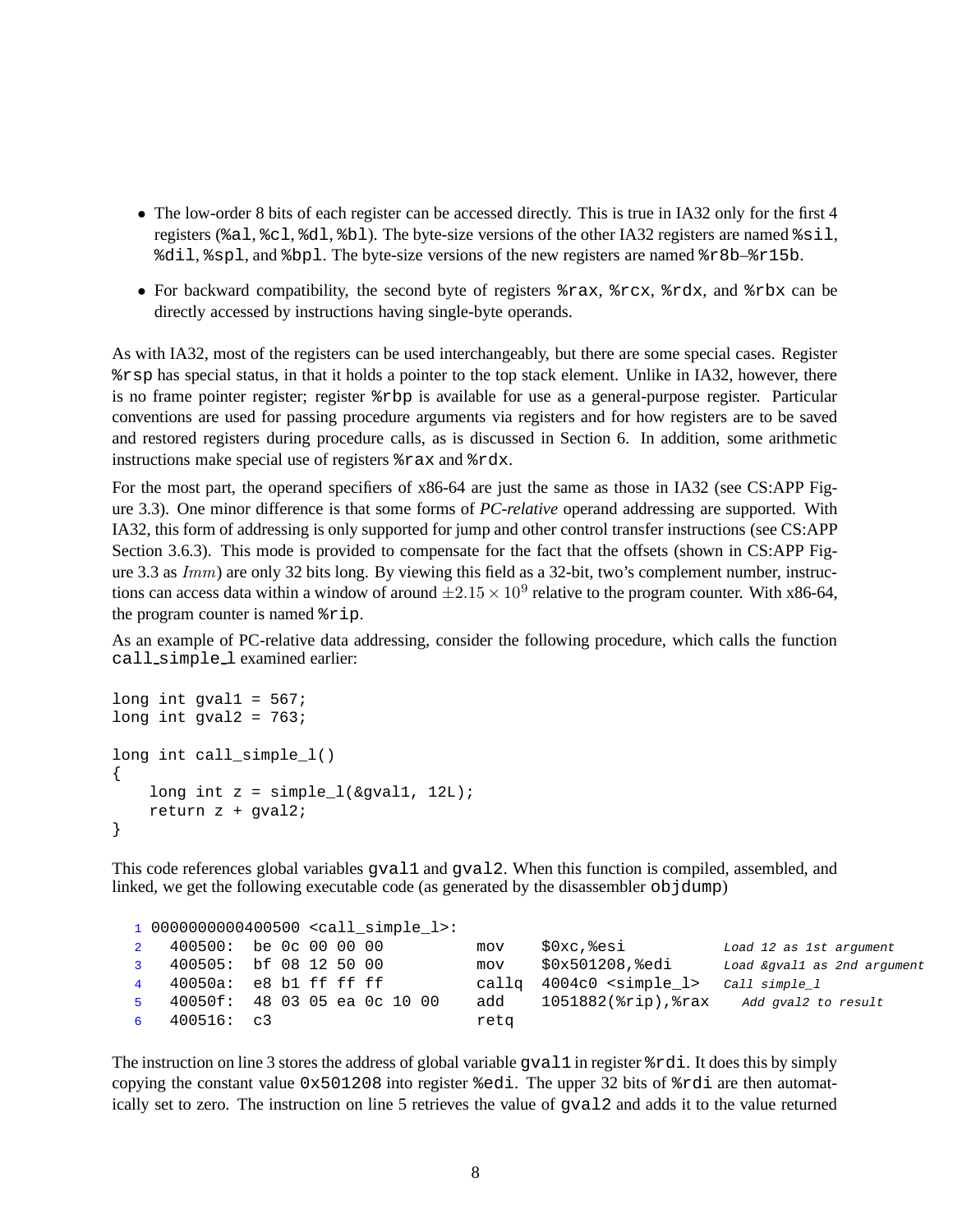| Instruction |      | Effect                                                                                                            | Description                    |
|-------------|------|-------------------------------------------------------------------------------------------------------------------|--------------------------------|
| movq        | S, D | $D \leftarrow S$                                                                                                  | Move quad word                 |
| movabsq     | I, R | $R \leftarrow I$                                                                                                  | Move quad word                 |
| movslq      | S, R | $R \leftarrow$ SignExtend(S)                                                                                      | Move sign-extended double word |
| movsbq      | S, R | $R \leftarrow$ SignExtend(S)                                                                                      | Move sign-extended byte        |
| movzbq      | S, R | $R \leftarrow$ ZeroExtend(S)                                                                                      | Move zero-extended byte        |
| pushq       | S    | $R$ <sup>[</sup> $\text{srsp}$ ] $\leftarrow$ R <sup>[<math>\text{srsp}</math>] <math>-\overline{8}</math>;</sup> | Push                           |
|             |      | $M[R[8rsp]] \leftarrow S$                                                                                         |                                |
| popq        | D    | $D \leftarrow M[R[srsp]];$                                                                                        | Pop                            |
|             |      | $R$ [ $\text{srsp}$ ] $\leftarrow$ $R$ [ $\text{srsp}$ ] + 8                                                      |                                |

Figure 3: **Data movement instructions.** These supplement the movement instructions of IA32. The  $m$ ovabsq instruction only allows immediate data (shown as  $I$ ) as the source value. Others allow, immediate data, a register, or memory (shown as  $S$ ). Some instructions require the destination to be a register (shown as  $R$ ), while others allow both register and memory destinations (shown as  $D$ ).

by the call to simple 1. Here we see PC-relative addressing—the immediate value 1051882 (hexadecimal 0x100cea) is added to the address of the following instruction to get 0x100cea + 0x400516 = 0x501200.

Figure 3 documents some of the data movement instructions available with x86-64, beyond those found in IA32 (see CS:APP Figure 3.4). Some instructions require to the destination to be a register, indicated by R. The instructions shown include different variations of the mov instruction to move data into a 64-bit register or memory destination. Moving immediate data to a 64-bit register can be done either with the movq instruction, which will sign extend a 32-bit immediate value, or with the movabsq instruction, when a full 64-bit immediate is required.

Moving from a smaller data size to 64 bits can involve either sign extension (movsbq, movslq) or zero extension (movzbq). Perhaps unexpectedly, instructions that move or generate 32-bit register values also set the upper 32 bits of the register to zero. Consequently there is no need for an instruction movzlq. Similarly, the instruction movzbq has the exact same behavior as movzbl when the destination is a register—both set the upper 56 bits of the destination register to zero. This is in contrast to instructions that generate 8 or 16-bit values, such as movb; these instructions do not alter the other bits in the register. The new stack instructions pushq and popq allow pushing and popping of 64-bit values.

### **Practice Problem 1**:

The following C function converts an argument of type  $src\_t$  to a return value of type dst $_t$ , where these two types are defined using typedef:

```
dest_t cvt(src_t x)
{
    return (dest_t) x;
}
```
Assume argument x is in the appropriately named portion of register %rdi (i.e., %rdi, %edi, %di, or %dil), and that some form of move instruction is to be used to perform the type conversion and to copy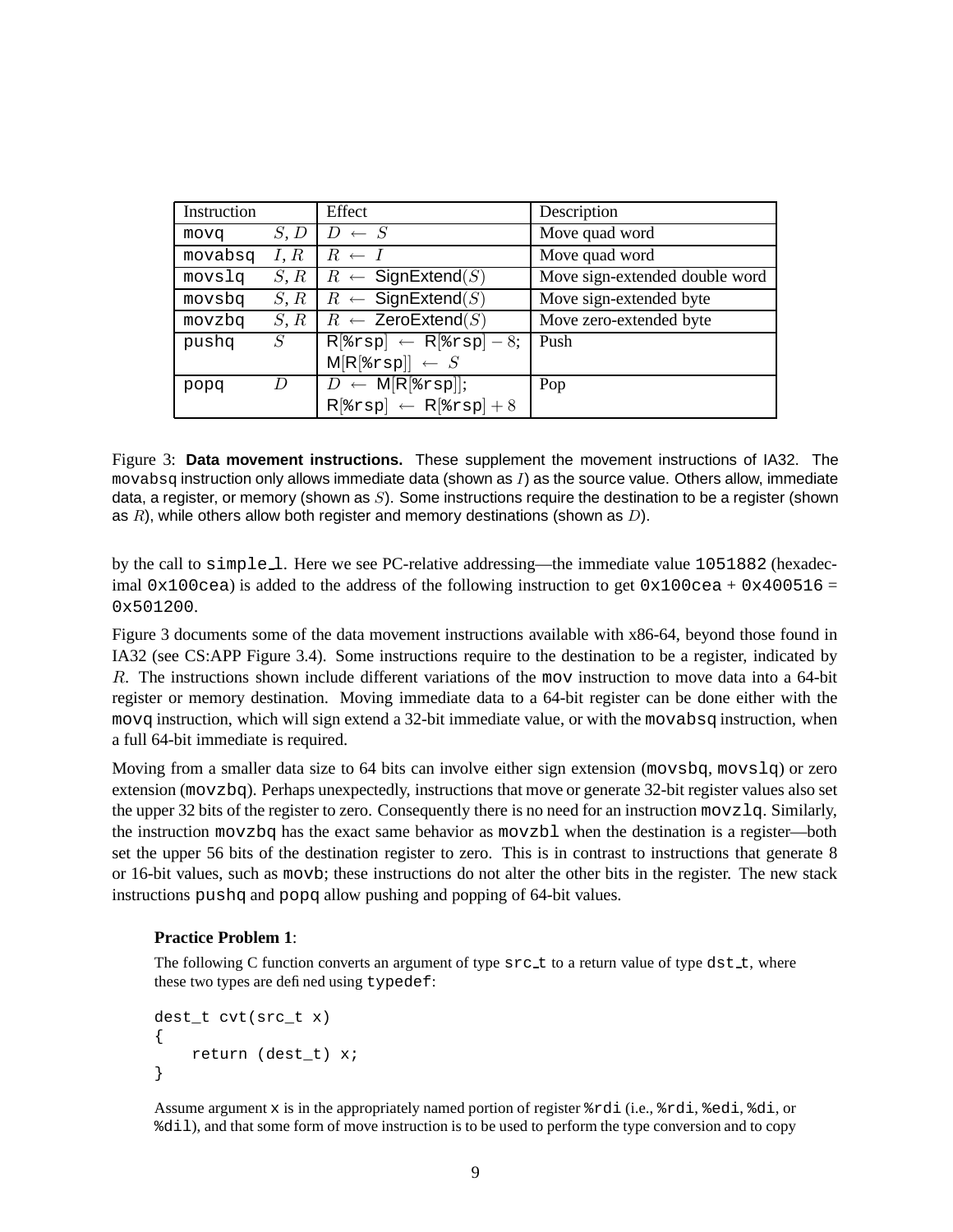| Instruction  |                  | Effect                                | Description                         |
|--------------|------------------|---------------------------------------|-------------------------------------|
| leag         | S, D             | $D \leftarrow \& S$                   | Load effective address              |
| incq         | $\boldsymbol{D}$ | $\leftarrow$ D + 1<br>D               | Increment                           |
| decq         | D                | $\leftarrow$ D – 1<br>D               | Decrement                           |
| negq         | $\boldsymbol{D}$ | $-D$<br>D<br>$\leftarrow$             | Negate                              |
| notq         | D                | $\sim$ D<br>$D \leftarrow$            | Complement                          |
| addq         | S, D             | $D \leftarrow D + S$                  | Add                                 |
| subq         | S, D             | $\leftarrow$ D –<br>- S<br>D          | Subtract                            |
| imulq $S, D$ |                  | S<br>$\leftarrow$ D <sup>*</sup><br>D | Multiply                            |
| prox         | S, D             | $-S$<br>$\leftarrow$ D $\hat{ }$<br>D | Exclusive-or                        |
| orq          | S, D             | S<br>$\leftarrow D$<br>D              | Оr                                  |
| andq         | S, D             | $\leftarrow D$ & $S$<br>D             | And                                 |
| salq         | k, D             | $\leftarrow$ D << k<br>D              | Left shift                          |
| shlq         | k, D             | $D \ll k$<br>D                        | Left shift (same as $\text{salg}$ ) |
| sarq         | k, D             | $\leftarrow$ D >> k<br>$\prime$       | Arithmetic right shift              |
| shrq         | k, D             | $D \gg$<br>k <sub>i</sub>             | Logical right shift                 |

Figure 4: **Integer 64-bit arithmetic operations.** They resemble their 32-bit counterparts (CS:APP Figure 3.7).

the value to the appropriately named portion of register %rax. Fill in the following table indicating the instruction, the source register, and the destination register for the following combinations of source and destination type:

| $T_{\rm X}$   |               | Instruction |      |      |
|---------------|---------------|-------------|------|------|
| long          | long          | movq        | %rdi | %rax |
| int           | long          |             |      |      |
| char          | long          |             |      |      |
| unsigned int  | unsigned long |             |      |      |
| unsigned char | unsigned long |             |      |      |
| long          | int           |             |      |      |
| unsigned long | unsigned      |             |      |      |

As shown in Figure 4, the arithmetic and logical instructions for 64-bit data resemble their 32-bit counterparts (see CS:APP Figure 3.7). For example, we find the instruction addq in addition to addl, and leaq in addition to leal. As mentioned earlier, instructions that generate 32-bit register results, such as addl, also set the high-order bits of the register to 0.

When mixing 32 and 64-bit data, GCC must make the right choice of arithmetic instructions, sign extensions, and zero extensions. These depend on subtle aspects of type conversion and the interactions between the 32 and 64-bit instructions. This is illustrated by the following C function:

1 long int gfun(int x, int y) 2 {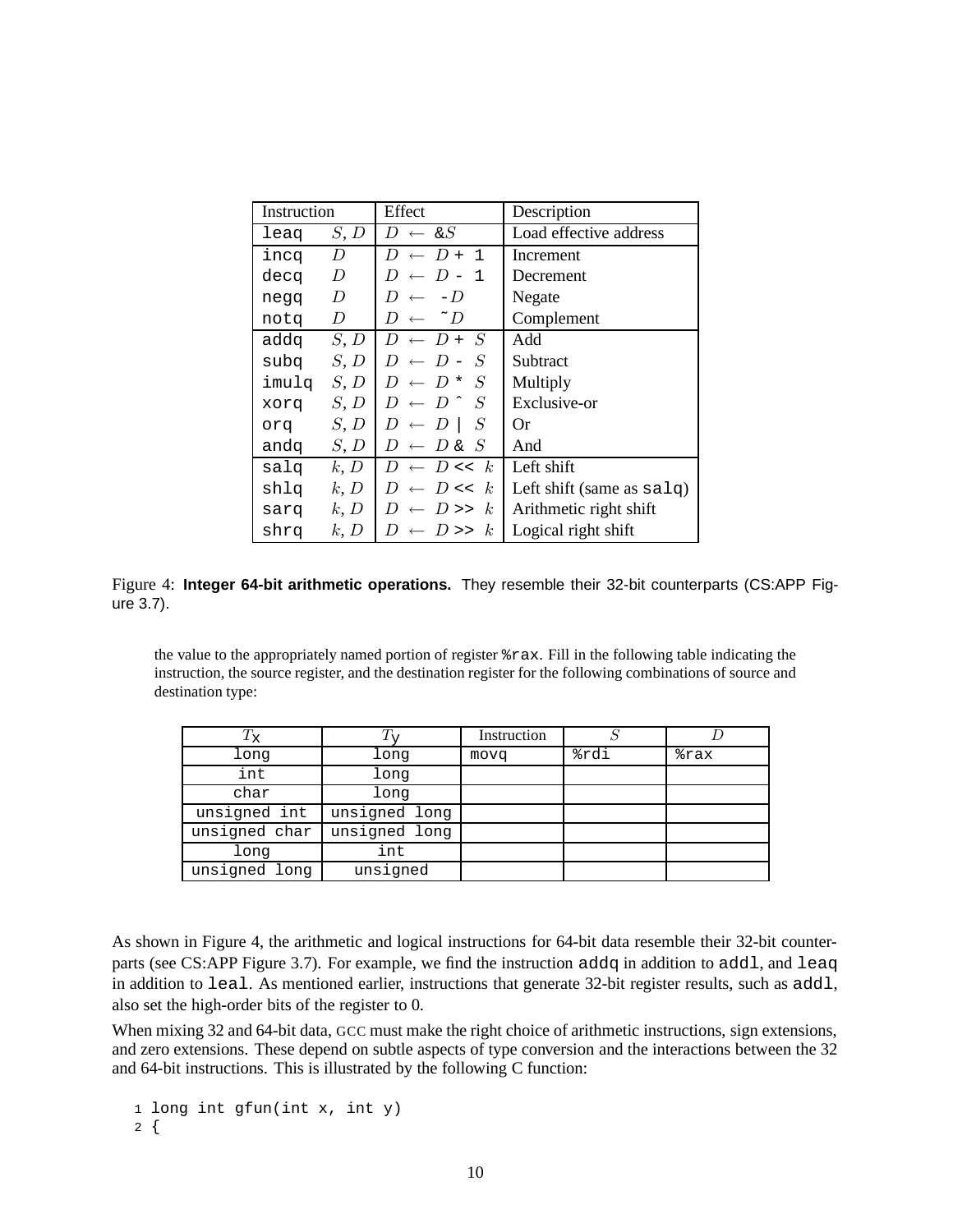```
3 long int t1 = (long) x + yi /* 64-bit addition */
4 long int t2 = (long) (x + y); /* 32-bit addition */
5 return t1 | t2;
6 }
```
Assuming integers are 32 bits and long integers are 64, the two additions in this function proceed as follows. Recall that type conversion has higher precedence than addition, and so line 3 calls for x to be converted to 64 bits, and by operand promotion y is also converted. Value t1 is then computed using 64-bit addition. On the other hand,  $\pm 2$  is computed in line 4 by performing 32-bit addition and then extending this value to 64 bits.

The assembly code generated for this function is as follows

```
x86-64 version of function gfun
  Arguments in registers \frac{2}{3}rdi (x) and \frac{2}{3}rsi (y)
1 gfun:
2 movslq %edi, %rax Convert x to long
3 movslq %esi,%rdx Convert y to long
4 addl %esi, %edi lower bits of t2 (32-bit addition)
5 addq %rdx, %rax t1 (64-bit addition)
6 movslq %edi,%rdi Sign extend to get t2
7 orq %rdi, %rax Return t1 | t2
8 ret
```
Local value  $t_1$  is computed by first sign extending the arguments. The movs  $l$ q instructions on lines  $2-3$ take the lower 32 bits of the arguments in registers %rdi and %rsi and sign extend them to 64 bits in registers %rax and %rdx. The addq instruction on line 5 then performs 64-bit addition to get t1. Value t2 is computed by performing 32-bit addition on the lower 32 bits of the two operands (line 4). This value is sign extended to 64 bits on line 6 (within a single register) to get  $\text{\texttt{t2}}$ .

#### **Practice Problem 2**:

A C function arithprob with arguments a, b, c, and d has the following body:

```
return a*b + c*d;
```
Itcompiles to the following x86-64 code:

```
Arguments: a in %edi, b in %sil, c in %rdx, d in %ecx
1 arithprob:
2 movslq %ecx,%rcx
3 movsbl %sil,%esi
4 imulq %rdx, %rcx
5 imull %edi, %esi
6 leal (%rsi,%rcx), %eax
7 ret
```
The arguments and return value are all signed integers of various lengths. Based on this assembly code, write a function prototype describing the return and argument types for arithprob.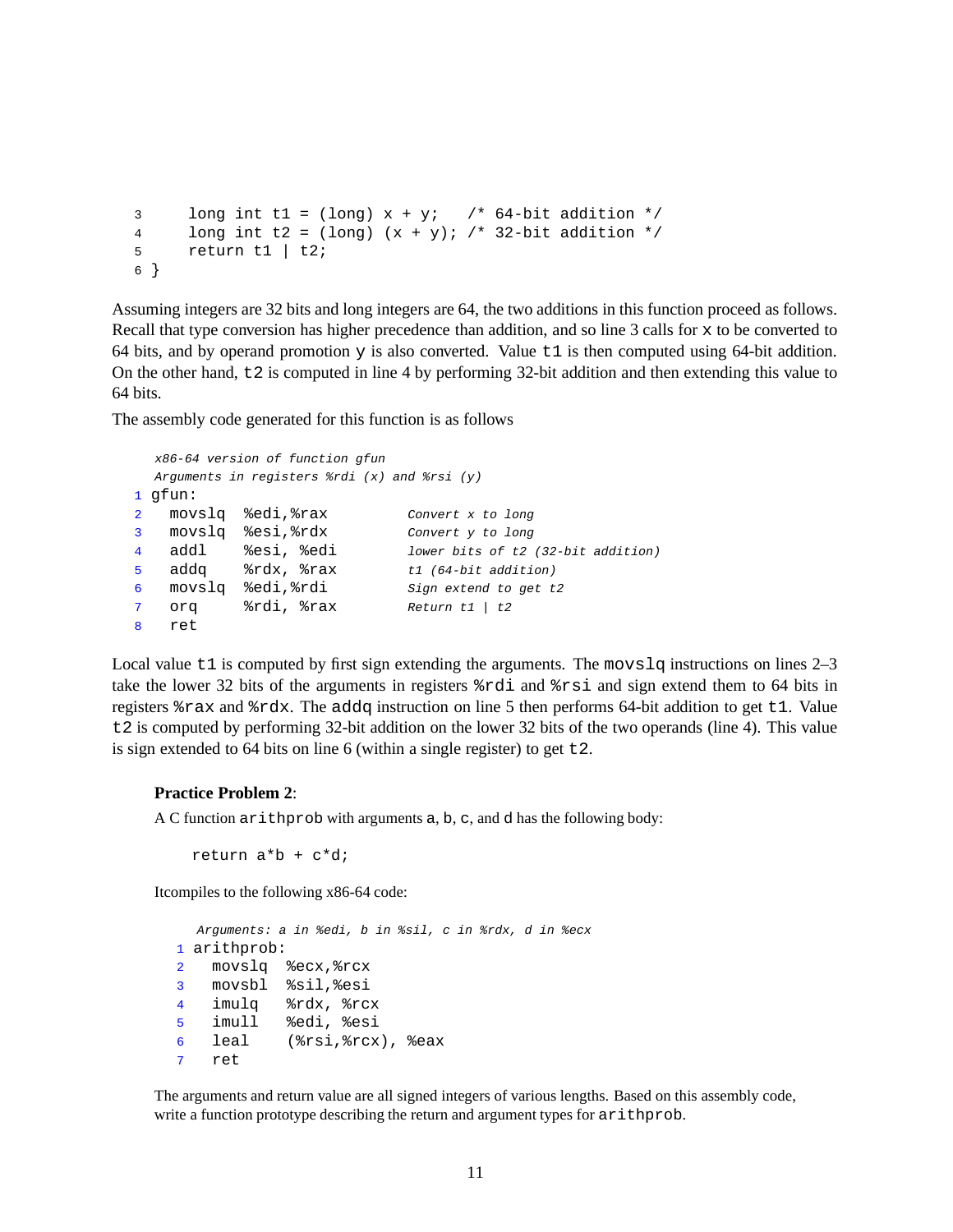| Instruction   | Effect                                                                                                                                                                                      | Description               |
|---------------|---------------------------------------------------------------------------------------------------------------------------------------------------------------------------------------------|---------------------------|
| imulq<br>$S-$ | $R$ <sup>[</sup> $rdx$ ]: $R$ <sup>[<math>2</math></sup> $rax$ ] $\leftarrow$ $S \times R$ [ $2$ $rax$ ]                                                                                    | Signed full multiply      |
| S<br>mulq     | $R$ <sup>[</sup> $\text{grad}:R$ [ $\text{grad} \leftarrow S \times R$ [ $\text{grad}$ ]                                                                                                    | Unsigned full multiply    |
| cltq          | $R$ <sup>[<math>\text{grav}</math>] <math>\leftarrow</math> SignExtend(R[<math>\text{Res}</math>])</sup>                                                                                    | Convert %eax to quad word |
| cqto          | $R$ [ $\text{rad } R$ ]: R[ $\text{rad } \leftarrow$ SignExtend(R[ $\text{rad }$ ])                                                                                                         | Convert to oct word       |
| idivq         | $\boxed{S \mid \mathsf{R}[\$ \texttt{r} \texttt{d} \texttt{x}] \leftarrow \mathsf{R}[\$ \texttt{r} \texttt{d} \texttt{x}] \colon \mathsf{R}[\$ \texttt{r} \texttt{a} \texttt{x}] \bmod S;}$ | Signed divide             |
|               | $R$ <sup>[</sup> $\text{arax}$ ] $\leftarrow$ $R$ [ $\text{arax}$ ] : $R$ [ $\text{arax}$ ] $\div S$                                                                                        |                           |
| divq          | $S \mid \mathsf{R}[\text{grad}x] \leftarrow \mathsf{R}[\text{grad}x] \colon \mathsf{R}[\text{grad}x] \mod S;$                                                                               | Unsigned divide           |
|               | $R$ <sup>[</sup> $\text{arax}$ ] $\leftarrow$ $R$ [ $\text{ardx}$ ] : $R$ [ $\text{arax}$ ] $\div S$                                                                                        |                           |

Figure 5: **Special arithmetic operations.** These operations support full 64-bit multiplication and division, for both signed and unsigned numbers. The pair of registers  $\text{grad } \text{grad } \text{d}$  and  $\text{grad } \text{d}$  are viewed as forming a single 128-bit oct word.

## **4.1 Special Arithmetic Instructions**

Figure 5 show instructions used to generate the full 128-bit product of two 64-bit words, as well as ones to support 64-bit division. They are similar to their 32-bit counterparts (CS:APP Figure 3.9). Several of these instructions view the combination of registers %rdx and %rax as forming a 128-bit *oct word*. For example, the imulq and mulq instructions store the result of multiplying two 64-bit values—the first as given by the source operand, and the second from register %rax.

The two divide instructions  $i$ d $i$ vq and d $i$ vq start with  $r$ dx:  $r$ ax as the 128-bit dividend and the source operand as the 64-bit divisor. They then store the quotient in register %rax and the remainder in register %rdx. Preparing the dividend depends on whether unsigned (divq) or signed (idivq) division is to be performed. In the former case, register %rdx is simply set to 0. in the latter case, the instruction cqto is used to perform sign extension, copying the sign bit of  $*\text{rax}$  into every bit of  $*\text{rdx}$ .

Figure 5 also shows an instruction  ${\tt cltg}$  to sign extend register %eax to %rax  $^3$ . This instruction is just a shorthand for the instruction movslq %eaxreq, %raxreq.

#### **Aside: What if 64-bit arithmetic isn't good enough?**

GCC running on x86-64 supports arithmetic using 128-bit signed and unsigned arithmetic, via data types  $\pm$ int128  $\pm$ and \_uint128\_t. For example, the following C code computes the 128-bit product of two 64-bit integers and stores the result in a 128-bit global variable. It also returns the lower 64 bits as the function result. It implements this function using the single-operand version of the imull instruction.

```
/* Global variable for 128-bit integer */
__int128_t prod;
/* Compute 128-bit product of two 64-bit integers */
long int oct_mul(long int x, long int y)
{
    prod = (-int128_t) x * y;return (long) prod;
```
 ${}^{2}$ GAS instruction cqto is called cqo in Intel and AMD documentation.

 $3$ Instruction cltq is called cdqe in Intel and AMD documentation.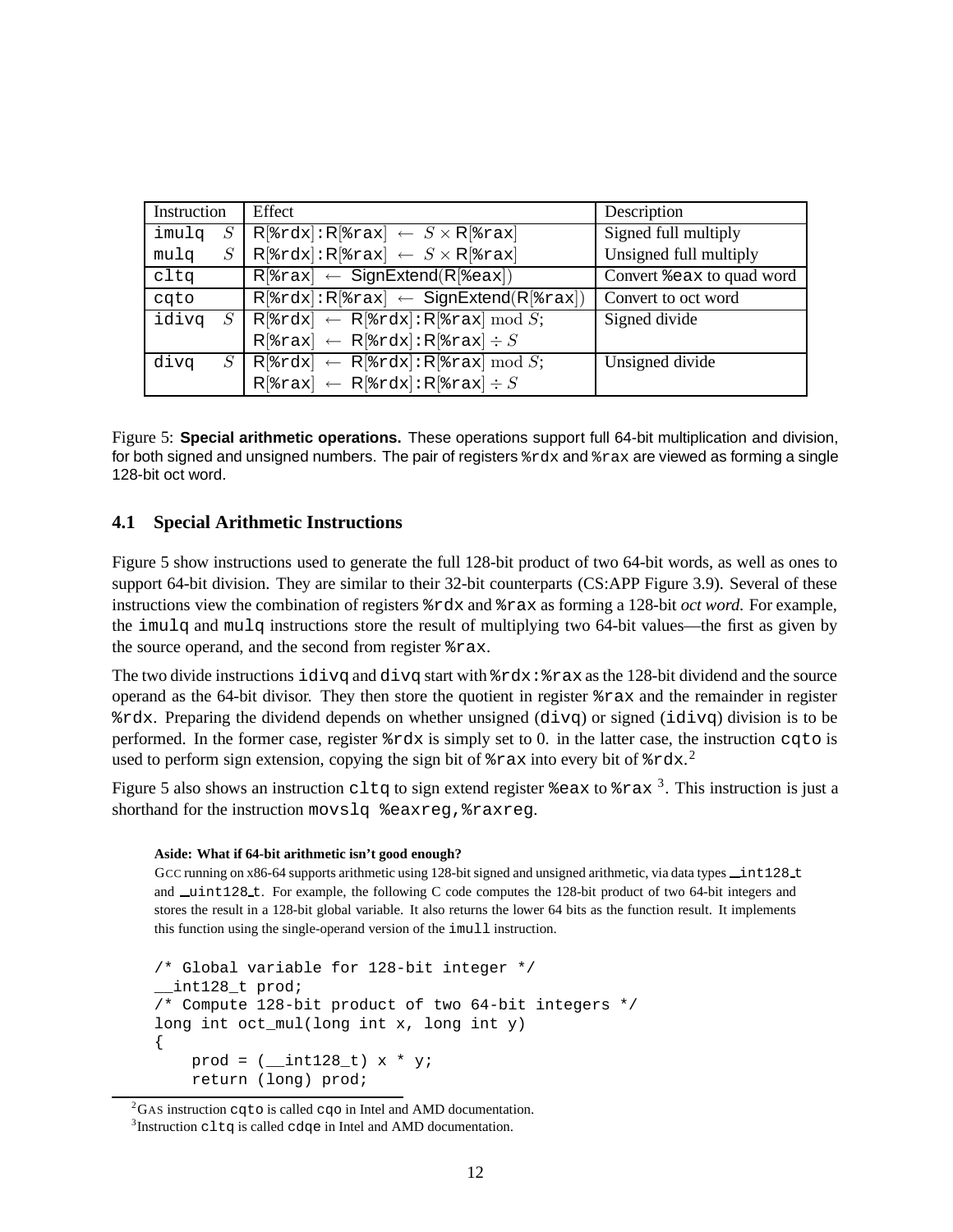}

Integers of this size can represent numbers in the range  $\pm 1.7 \times 10^{38}$ , nearly the range of what can be represented as a aingle-precision floating-point number. **End Aside.**

## **5 Control**

The control instructions and methods of implementing control transfers in x86-64 are essentially the same as those in IA32 (CS:APP Section 3.6). Two new instructions cmpq and testq are added to compare and test quad words, augmenting those for byte, word, and double word sizes (CS:APP Section 3.6.1):

| Instruction |  | <b>Based on Description</b>                       |
|-------------|--|---------------------------------------------------|
|             |  | cmpq $S_2, S_1   S_1 - S_2  $ Compare quad words  |
|             |  | testq $S_2, S_1$   $S_1$ & $S_2$   Test quad word |

### **5.1 Conditional Move Instructions**

Starting with the PentiumPro in 1995, recent generations of IA32 processors have had *conditional move* instructions that either do nothing or copy a value to a register depending on the values of the condition codes. These provide an alternate way of implementing conditional operations that can be substantially faster than using branching code. For years, these instructions have been largely unused. GCC did not generate code that used them, because that would prevent backward compatibility. The advent of x86-64 allowed the compiler writers to forgo this compatibility requirement, and so we now find conditional moves in compiled x86-64 code. This section describes conditional moves and how they are used.

We saw in the IA32 code generated by GCC that conditional statements (using  $\pm$ f) and conditional expressions (using ? :) were always implemented with conditional jumps, where the condition code values determine whether or not a jump is taken.

As an example, consider the following general form of assignment and conditional expression

v = *test-expr* ? *then-expr* : *else-expr*;

The compiler generates code having a form shown by the following abstract code

```
if (!test-expr)
     goto else;
  v = then-expr;
  goto done;
else:
  v = else-expr;
done:
```
This code contains two code sequences—one evaluating *then-expr* and one evaluating *else-expr*. A combination of conditional and unconditional jumps is used to ensure that just one of the sequences is evaluated.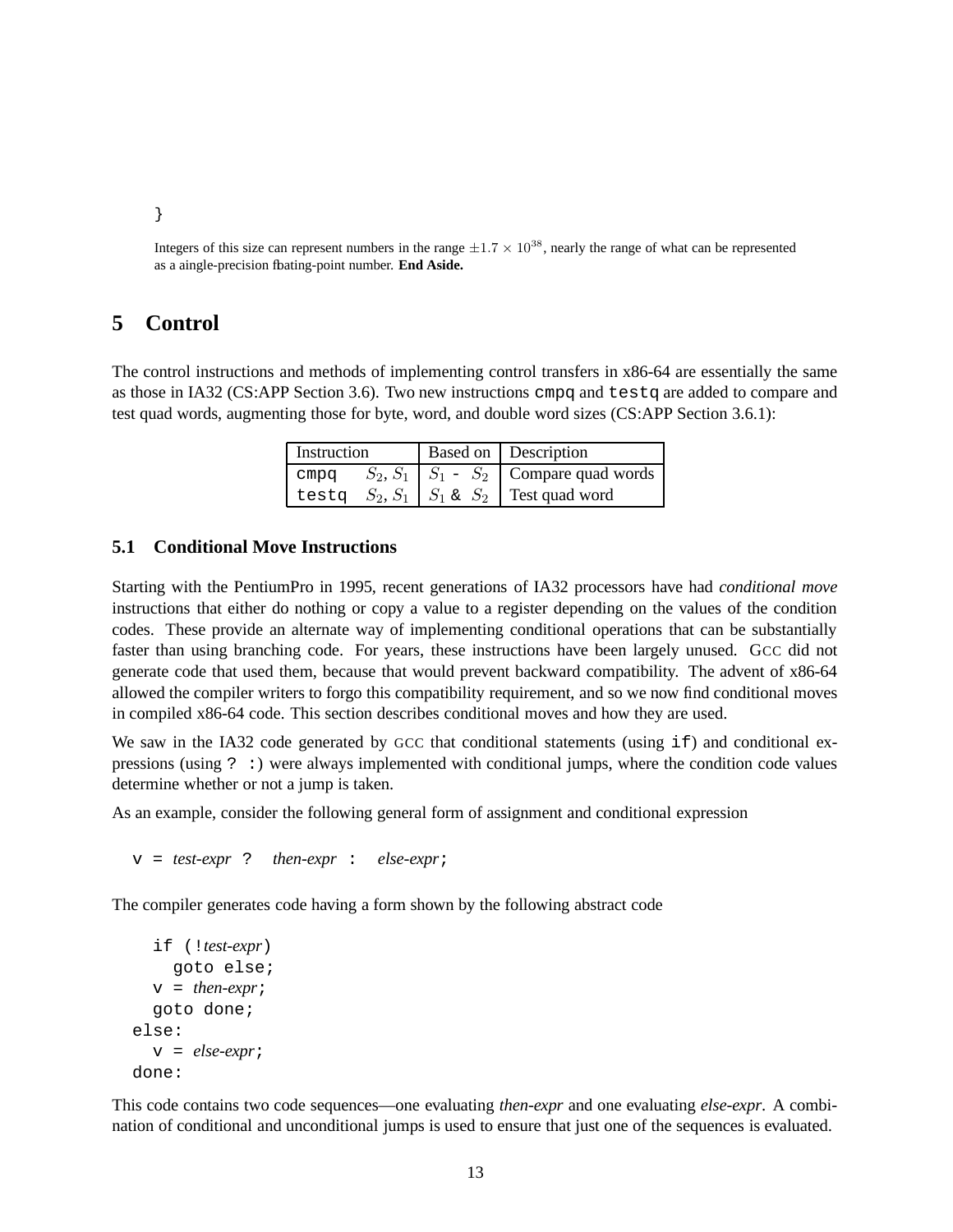As noted in the discussion of branch prediction and mispredication penalties (CS:APP Section 5.12), modern processors can execute code of the style shown above efficiently only in the case where they can predict the outcome of the test with high probability. The processor uses a deep pipeline that follows the predicted branch direction, executing the chosen code sequence, a process known as *speculative execution*. If it predicted the test outcome correctly, then it *commits* any speculative results and proceeds with no loss of efficiency. If the prediction is incorrect, it must discard the speculative results and restart execution with the other code sequence. This can incur a significant delay, perhaps 10–40 clock cycles. Processors employ sophisticated branch prediction hardware that attempt to detect any regular pattern for a given branch being taken or not taken.

As an extreme example of this inefficiency, consider the following C function for computing the maximum of two values

int max(int x, int y) { return  $(x < y)$  ?  $y : x$ ; }

In a typical application, the outcome of the test  $x < y$  is highly unpredictable, and so even the most sophisticated branch prediction hardware will guess correctly only around 50% of the time. In addition, the computations performed in each of the two code sequences require only a single clock cycle. As a consequence, the branch misprediction penalty dominates the performance of this function. Running on an Intel Pentium 4 Xeon, we find the function requires around 10 cycles per call when the outcome is easily predictable, but around 31 cycles per call when the outcome is random. From this we can infer that the branch misprediction penalty is around 42 clock cycles.

#### **Aside: How did you determine this penalty?**

Assume the probability of misprediction is p, the time to execute the code without mispredication is  $T_{OK}$ , and the misprediction penalty is  $T_{MP}$ . Then the average time to execute the code is  $T_{avg} = (1-p)T_{OK} + p(T_{OK} + T_{MP}) =$  $T_{OK} + pT_{MP}$ . So for  $p = 0.5$ ,  $T_{OK} = 10$ , and  $T_{avg} = 31$ , we get  $T_{MP} = 42$ . **End Aside.** 

An alternate method of implementing some forms of conditional operations is to use *conditional move* instructions. With this approach, both the *then-expr* and the *else-expr* are evaluated, with the final value chosen based on the evaluation *test-expr*. This can be described by the following abstract code:

vt = *then-expr*; v = *else-expr*; if (*test-expr*) v = vt;

The final statement in this sequence illustrates a conditional move—value vt is moved to v only if the tested condition holds.

Figure 6 illustrates some of the conditional move instructions added to the IA32 instruction set with the introduction of the PentiumPro microprocessor. Each of these instructions has two operands: a source register or memory location *S*, and a destination register *D*. As with the different set (CS:APP Section 3.6.2) and jump instructions (CS:APP Section 3.6.3), the outcome of these instructions depend on the values of the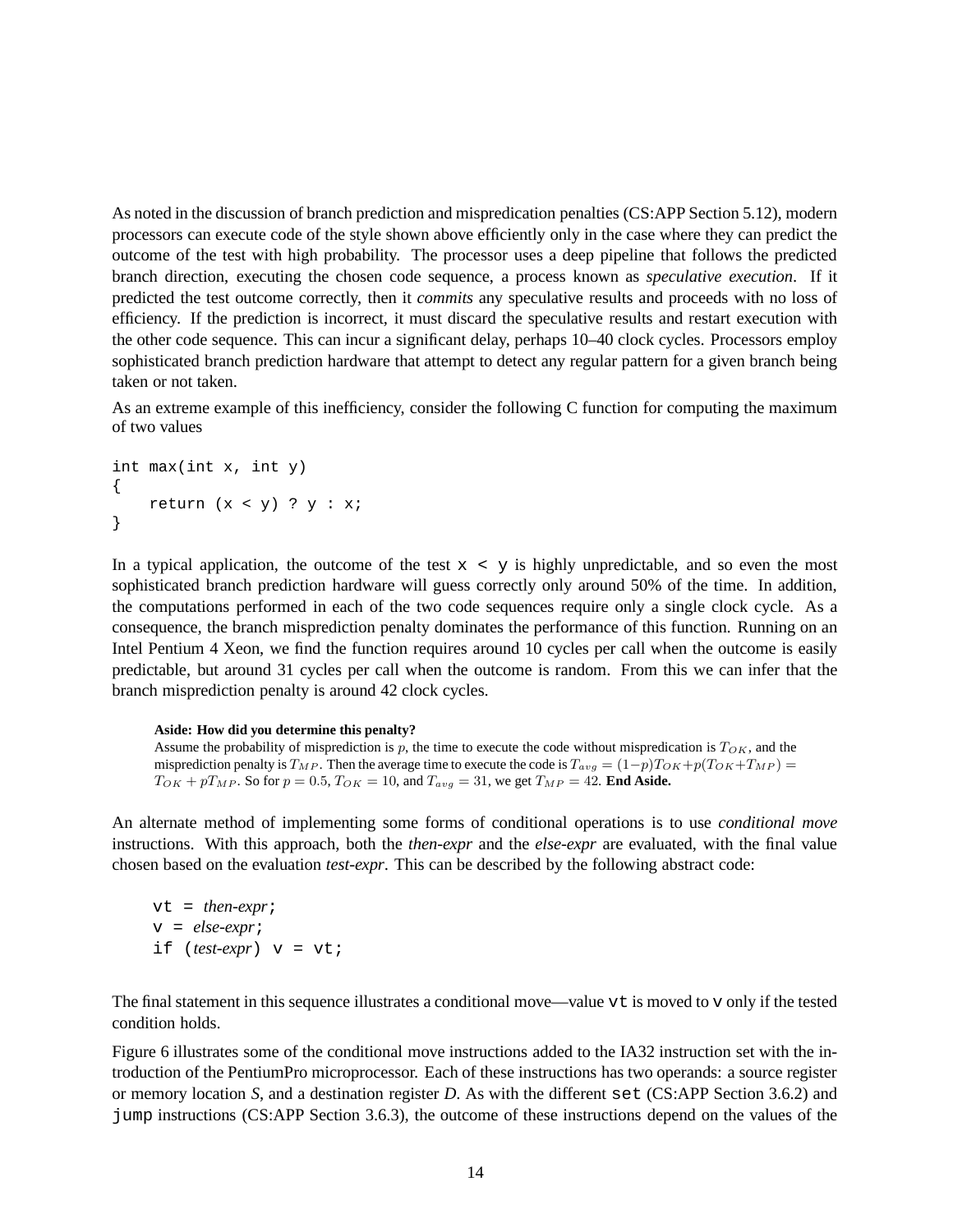| Instruction |      | Synonym | Move condition                                             | Description                       |
|-------------|------|---------|------------------------------------------------------------|-----------------------------------|
| cmove       | S, D | cmovz   | ΖF                                                         | Equal / zero                      |
| cmovne      | S, D | cmovnz  | $\tilde{Z}$ $\overline{Z}$ $\overline{F}$                  | Not equal / not zero              |
| cmovs       | S, D |         | SF                                                         | Negative                          |
| cmovns      | S, D |         | $\tilde{\phantom{a}}$ SF                                   | Nonnegative                       |
| cmovq       | S, D | cmovnle | $(\text{SF} \uparrow \text{OF}) \uplus \uparrow \text{ZF}$ | Greater (signed $>$ )             |
| cmovqe      | S, D | cmovnl  | $\tilde{C}(SF \cap OF)$                                    | Greater or equal (signed $\ge$ =) |
| cmovl       | S, D | cmovnge | $SF^{\wedge}$ OF                                           | Less (signed $\lt$ )              |
| cmovle      | S, D | cmovnq  | $S_F \cap OF$<br>ΖF                                        | Less or equal (signed $\le$ =)    |
| cmova       | S, D | cmovnbe | $^{\sim}$ CF & $^{\sim}$ ZF                                | Above (unsigned $>$ )             |
| cmovae      | S, D | cmovnb  | $\tilde{C}$ F                                              | Above or equal (Unsigned $\ge$ =) |
| cmovb       | S, D | cmovnae | CF                                                         | Below (unsigned $\langle$ )       |
| cmovbe      | S, D | cmovna  | ΖF<br>CF                                                   | below or equal (unsigned $\leq$ ) |

Figure 6: **The cmov instructions.** These instructions copy the source value *S* to its destination *D* when the move condition holds. Some instructions have "synonyms," alternate names for the same machine instruction.

condition codes. The source value is read from either memory or the source register, but it is copied to the destination only if the specified condition holds.

The source and destination values can be 16, 32, or 64 bits long. Single byte conditional moves are not supported. Unlike the unconditional instructions, where the operand length is explicitly encoded in the instruction name (e.g., movw, mov1, movq), conditional move operand lengths can be inferred from the names of the destination registers, and so the same instruction name can be used for all operand lengths.

As an example, GCC generates the following code for function max

```
x86-64 code generated for function max
  x in register %edi, y in %esi
1 max:
2 cmpl %esi, %edi Compare x:y
3 cmovge %edi, %esi if >=, then y=x
4 movl %esi, %eax set y as return value
5 ret
```
This code uses a conditional move to overwrite the register containing y with x when  $x \ge y$  (line 3).

The conditional move can be implemented with no need to predict the outcome of the test. The processor simply evaluates the code and then either updates the destination register or keeps it the same. Running the code on the same Intel Pentium 4 Xeon, we find it requires around 10 cycles per call regardless of the test outcome.

#### **Practice Problem 3**:

In the following C function, OP is some C operator declared earlier with #define.

int arith(int x)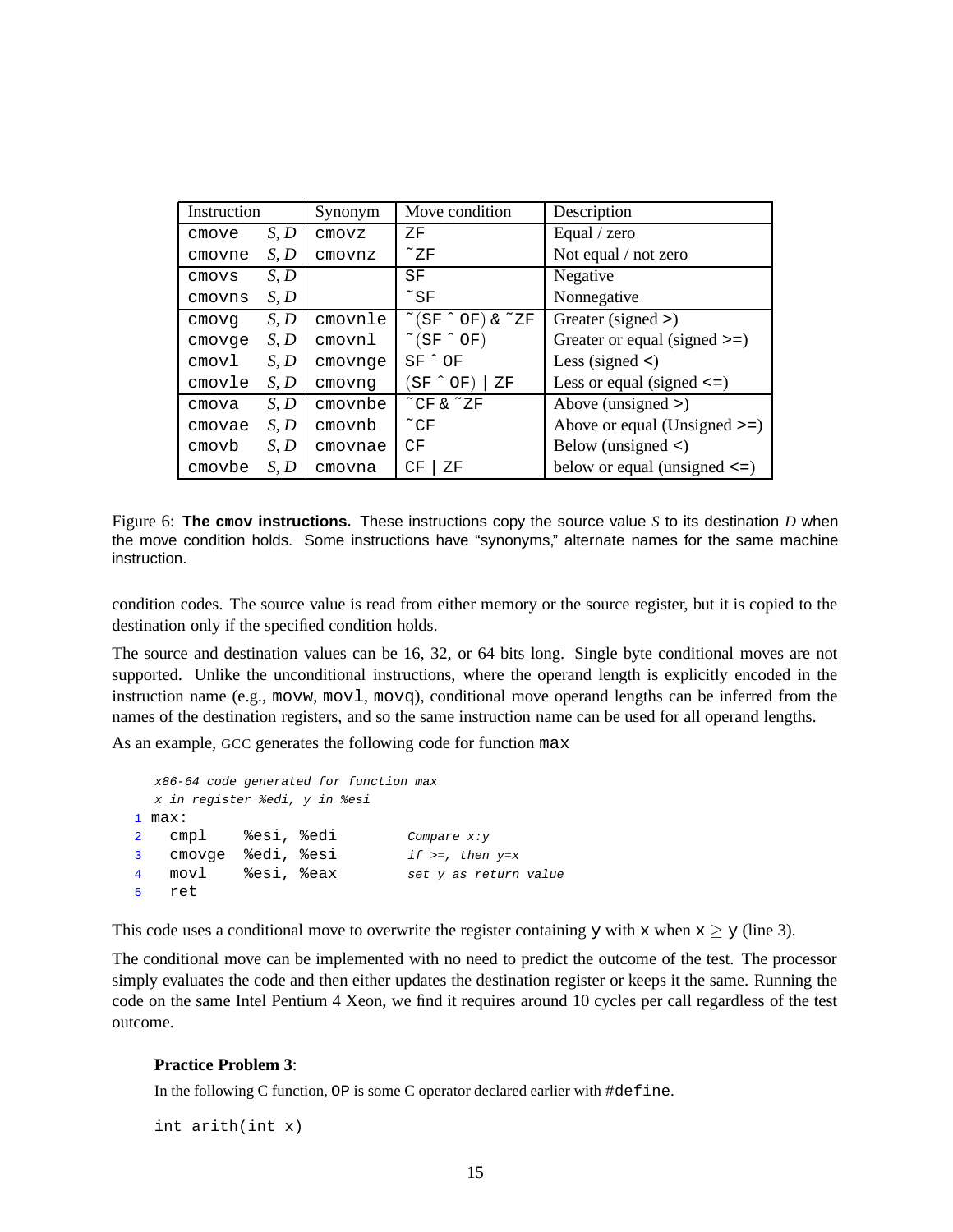```
{
    return x OP 4;
}
```
When compiled, GCC generates the following x86-64 code:

```
x86-64 implementation of arith
  x in register %edi
1 arith:
 2 leal 3(%rdi), %eax
 3 cmpl $-1, %edi
 4 cmovle %eax, %edi
 5 sarl $2, %edi
 6 movl %edi, %eax return value in %eax
7 ret
A. What operation is OP?
```
B. Annotate the code to explain how it works.

Not all conditional expressions can be compiled using conditional moves. Most significantly, the abstract code shown earlier evaluates both *then-expr* and *else-expr* regardless of the test outcome. If one of those two expressions could possibly generate an error condition or a side effect, this could lead to invalid behavior. As an illustration, consider the following C function

```
int cread(int *xp)
{
    return (xp ? *xp : 0);}
```
At first, this seems like a good candidate to compile using a conditional move to read the value designated by pointer xp, as shown in the following assembly code:

```
Invalid implementation of function cread
 xp in register %rdi
1 cread:
2 xorl %eax, %eax Set 0 as return value
3 testq %rdi, %rdi Test xp
4 cmovne (%rdi), %eax if !0, dereference xp to get return value
5 ret
```
This implementation is invalid, however, since the dereferencing of xp by the cmovne instruction (line 4) occurs even when the test fails, causing a null pointer dereferencing error. Instead, this code must be compiled using branching code.

A similar case holds when either of the two branches causes a side effect, as illustrated by the following function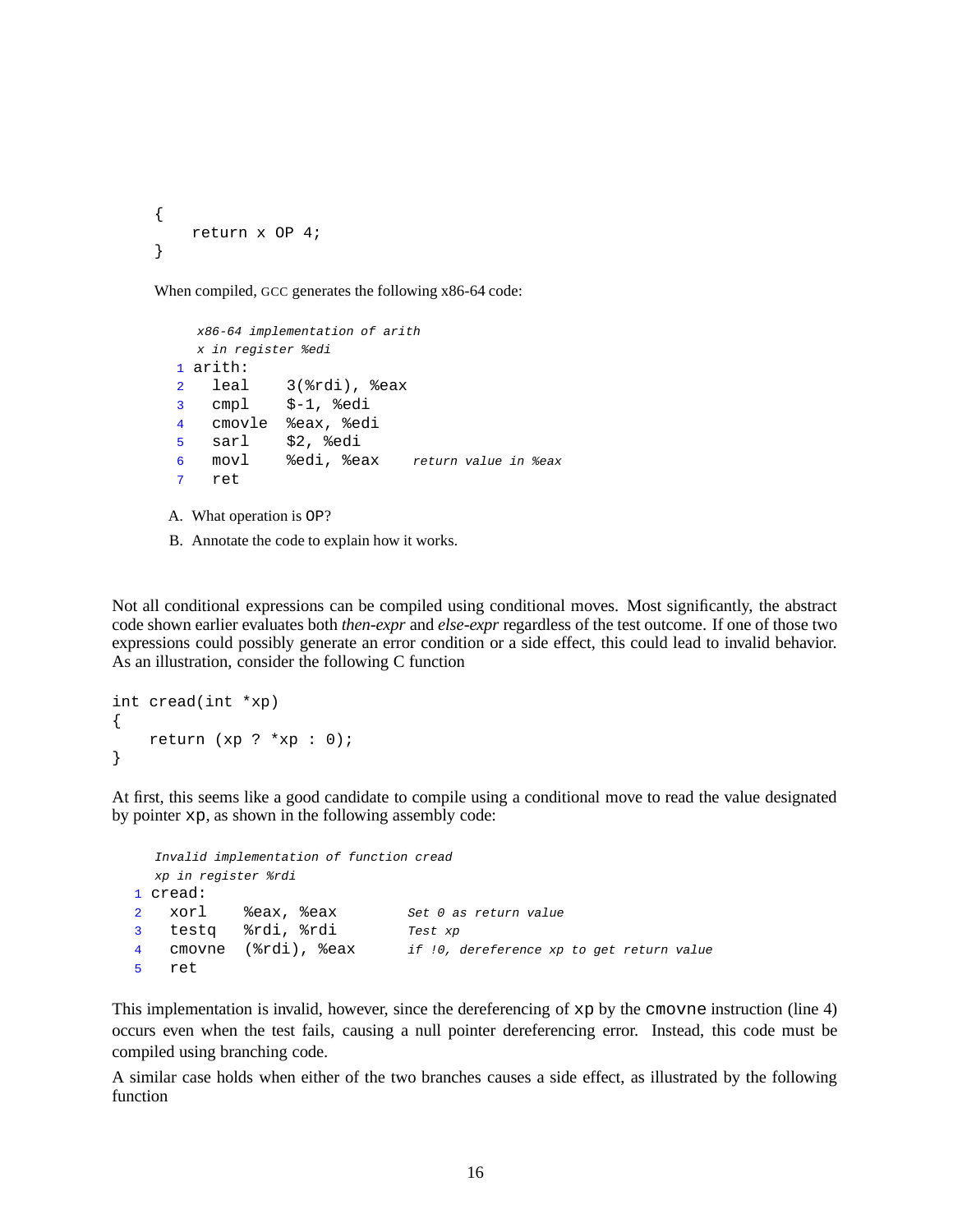```
int lcount = 0;
int se_max(int x, int y)
{
    return (x < y) ? (lcount++, y) : x;
}
```
This function increments global variable lcount as part of *then-expr*. Thus, branching code must be used to ensure this side effect only occurs when the test condition holds.

Using conditional moves also does not always improve code efficiency. For example, if either the *then-expr* or the *else-expr* evaluation requires a significant computation, then this effort is wasted when the corresponding condition does not hold. Our experiments with GCC indicate that it only uses conditional moves when the two expressions can each be computed with a single instruction. This is being too conservative for current processors, given their high branch misprediction penalties.

## **5.2 Looping Constructs**

In CS:APP Section 3.6.5, we found that the three looping constructs of C: do-while, while, and for, were all compiled for IA32 using a common template based on the structure of do-while. The other loop forms were transformed into do-while as illustrated in CS:APP Figure 3.14.

With x86-64, we find a richer variety of loop templates. The template for do-while remains the same, and some while and for statements are implemented in this form. For example, the code generated for fib w and fib f shown in CS:APP Section 3.6.5 follows the same pattern as that shown for IA32. In some cases, however, while and for loops are translated using a different template. Let us examine these two different loop templates.

As an illustration, consider the following C function for computing factorial using a do-while loop

```
int fact_dw(int x)
{
    int result = 1;
    do {
        result *= x;
        x--;} while (x > 0);
    return result;
}
```
GCC generates the following code for  $x86-64$ 

```
x86-64 implementation of fact_dw
 x in register %edi
1 fact_dw:
2 movl $1, \text{seax} result = 13 .L2: loop:
4 imull %edi, %eax result *= x
5 decl %edi x--
```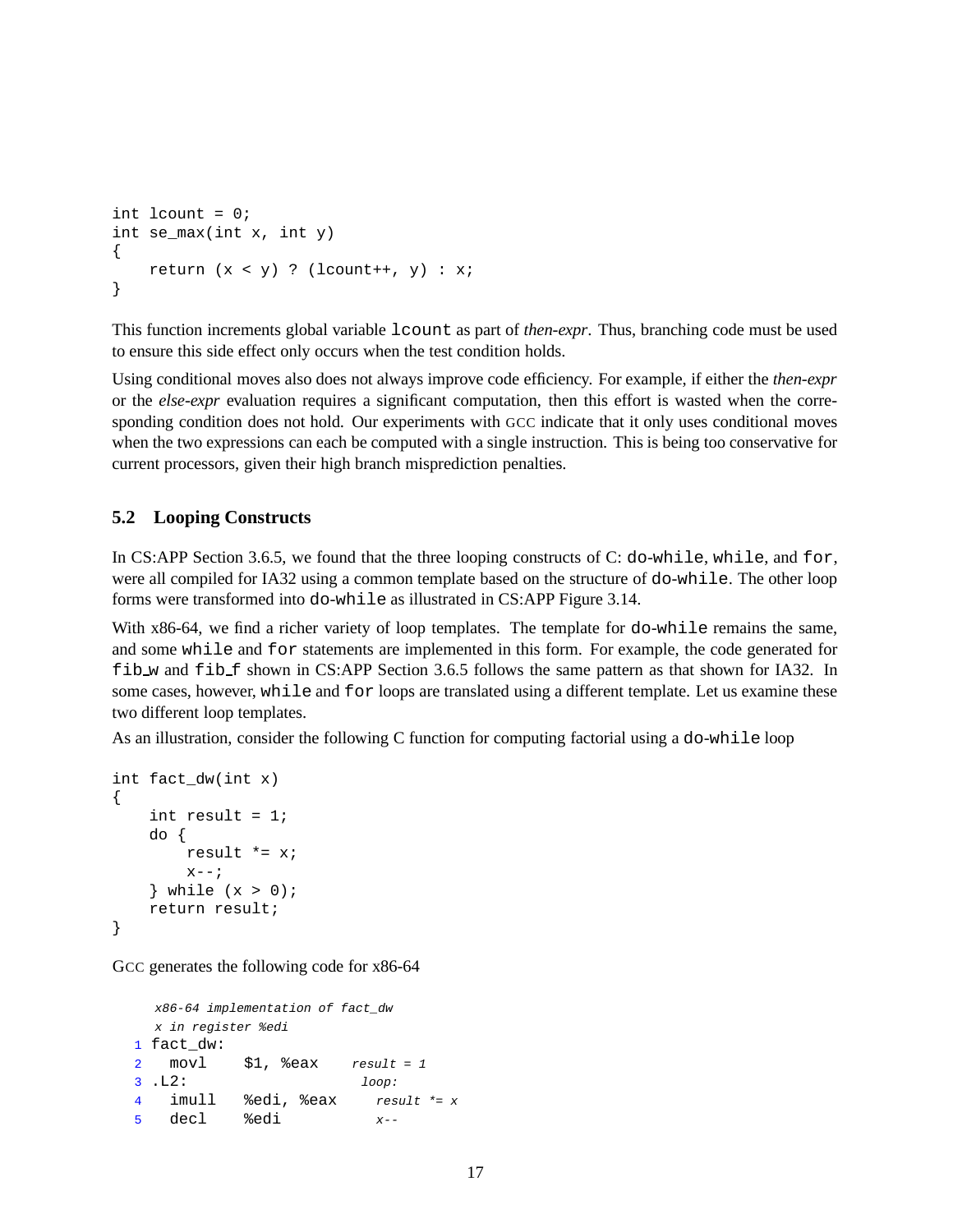6 testl %edi, %edi Test x 7 jg .L2 if >0 goto loop 8 rep ; ret else return

This code follows the loop template seen earlier. Within the loop, the imull and decl instructions implement the body, while the testl and jg instructions implement the test. The loop is always entered from the top. The general form of this implementation is

loop:

```
body-statement
t = test-expr;
if (t)
  goto loop;
```
#### **Aside: Why is there a rep instruction in this code?**

On line 8 of the x86-64 code for fact dw, we see that the procedure ends with the instruction combination rep; ret, rather than simply ret. Looking at the Intel and AMD documentation for the rep instruction, we see that it is normally used to implement a repeating string operation [3, 6]. It seems completely inappropriate here. The answer to this puzzle can be seen in AMD's guidelines to compiler writers [1]. They recommend this particular combination to avoid making the ret instruction be the target of a conditional jump instruction. This is the case here, because it is preceded by a a jg instruction, and in the event the jump condition does not hold, the program "falls through" to the return. According to AMD, the processor does a better job predicting the outcome of the branch if it does not have a ret instruction as a target. This rep instruction will have no effect, since it is not followed by a string manipulation instruction. Its only purpose is to serve as a branch target. **End Aside.**

Now consider a factorial function based on a while loop:

```
int fact_while(int x)
{
    int result = 1;
    while (x > 0) {
        result *= x;
        x--;}
    return result;
}
```
(These two functions yield different results when  $x \le 0$ .) GCC generates the following code for x86-64

```
x86-64 implementation of fact_while
 x in register %edi
1 fact_while:
2 movl $1, %eax result = 1
3 jmp .L12 goto middle
4 .L13: loop:
5 imull %edi, %eax result \neq x6 \text{ decl} % \text{ed}i x--
```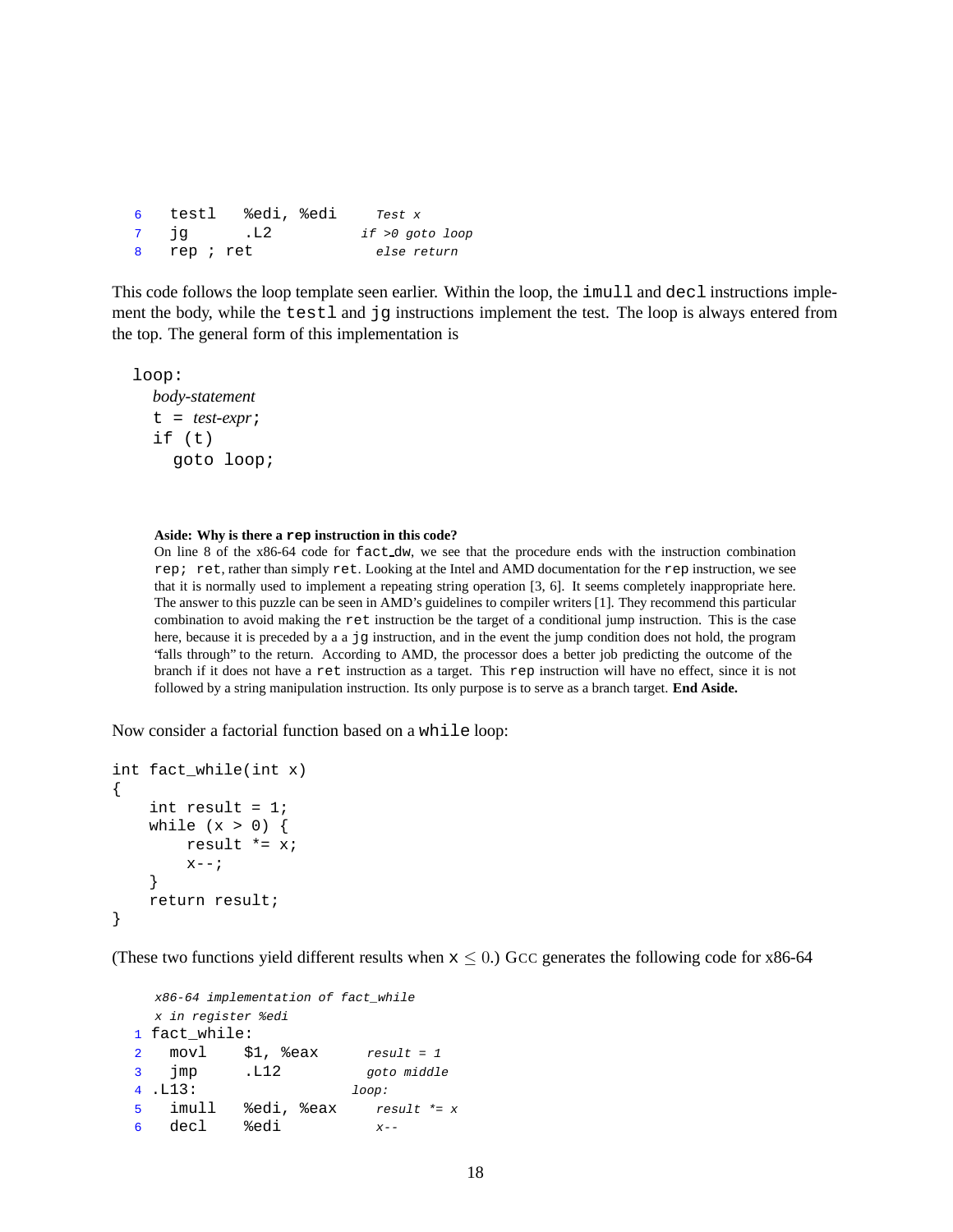```
7 .L12: middle:
8 testl %edi, %edi Test x
9 jg .L13 if >0 goto loop
10 rep ; ret else return
```
In this loop, we see the exact same four instructions, but we also see a second entry point into the loop, labeled middle in the comments. When entering at this point, only the instructions implementing the loop test are executed. The program enters via this point at the start of the loop, providing the initial loop test. This code has the following general form:

```
goto middle
loop:
  body-statement
middle:
  t = test-expr;
  if (t)
    goto loop;
```
Comparing this form to the form based on translating while into do-while, we see that this new code requires an additional unconditional jump at the beginning, but it then avoids having duplicate copies of the test code. On a modern machine, unconditional jumps have negligible performance overhead, and so this new form would seem better in most cases.

### **Practice Problem 4**:

For the following C function, the expressions EXPR1–EXPR5 were specified using #define:

```
long int puzzle(int a, int b)
{
    int i;
   long int result = EXPR1;
    for (i = EXPR2; i > EXPR3; i -= EXPR4)result *= EXPR5;
   return result;
}
```
GCC generates the following x86-64 code:

```
x86-64 implementation of puzzle
  a in register %edi, b in register %esi
 return value in register %rax
1 puzzle:
2 movslq %esi,%rdx
3 jmp .L60
4 .L61:
5 movslq %edi,%rax
6 subl %esi, %edi
7 imulq %rax, %rdx
```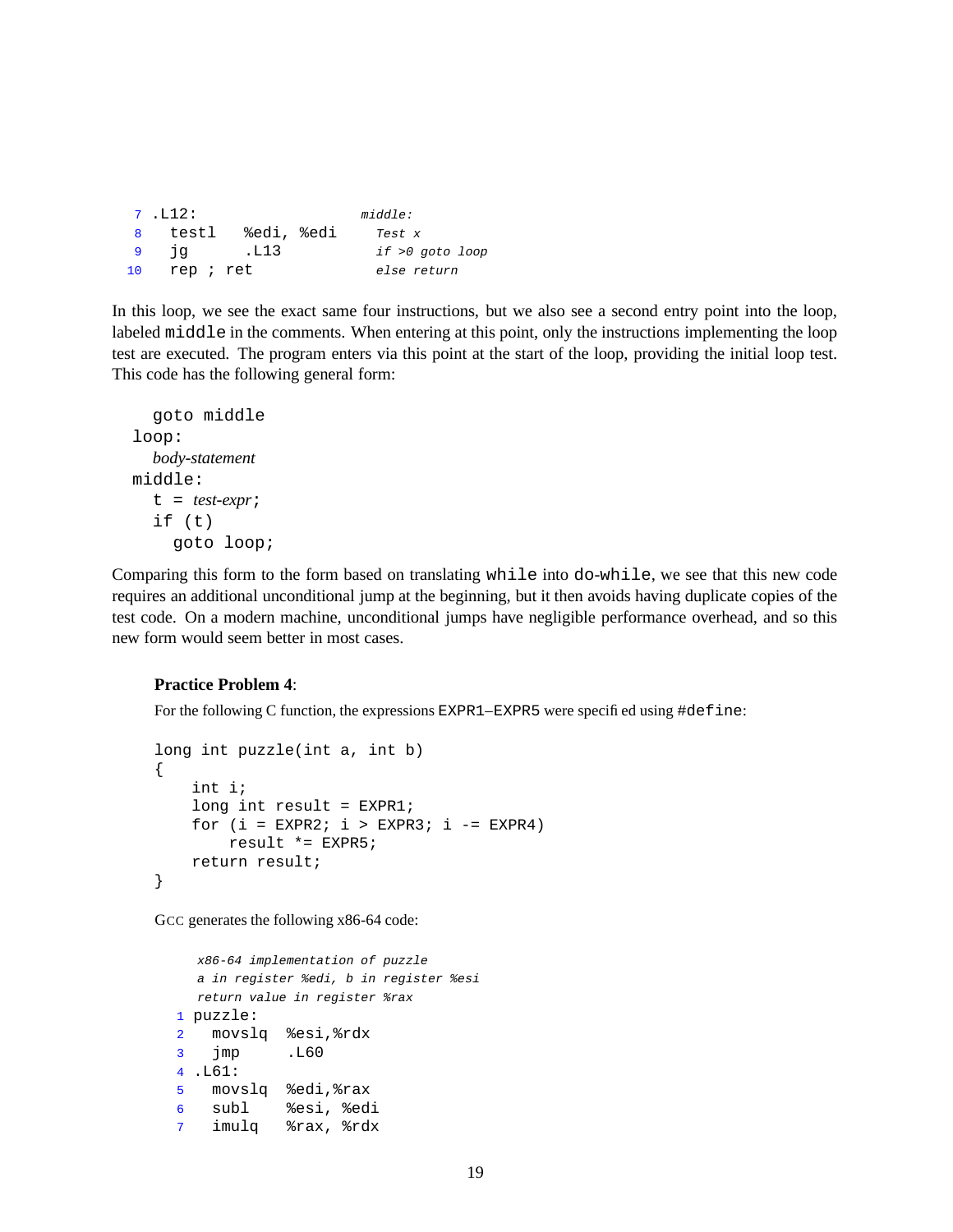```
8 .L60:
9 testl %edi, %edi
10 jg .L61
11 movq %rdx, %rax
12 ret
```
- A. What register is being used for local variable result?
- B. What register is being used for local variable i?
- C. Give valid definitions for expressions EXPR1–EXPR5

# **6 Procedures**

We have already seen in our code samples that the x86-64 implementation of procedure calls differs substantially from that of IA32. By doubling the register set, programs need not be so dependent on the stack for storing and retrieving procedure information. This can greatly reduce the overhead for procedure calls and returns.

Here are some of the highlights of how procedures are implemented with x86-64:

- Arguments (up to the first six) are passed to procedures via registers, rather than on the stack. This eliminates the overhead of storing and retrieving values on the stack.
- The call instruction stores a 64-bit return pointer on the stack.
- Many functions do not require a stack frame. Only functions that cannot keep all local variables in registers need to allocate space on the stack.
- Functions can access storage on the stack up to 128 bytes beyond (i.e., at a lower address than) the current value of the stack pointer. This allows some functions to store information on the stack without incrementing or decrementing the stack pointer.
- There is no frame pointer. Instead, references to stack locations are made relative to the stack pointer. Typical functions allocate their total stack storage needs at the beginning of the call and keep the stack pointer at a fixed position.
- As with IA32, some registers are designated as callee-save registers. These must be saved and restored by any procedure that modifies them.

## **6.1 Argument Passing**

Up to six integral (i.e., integer and pointer) arguments can be passed via registers. The registers are used in a specified order, and the name used for a register depends on the size of the data type being passed. These are shown in Figure 7. Arguments are allocated to these registers according to their ordering in the argument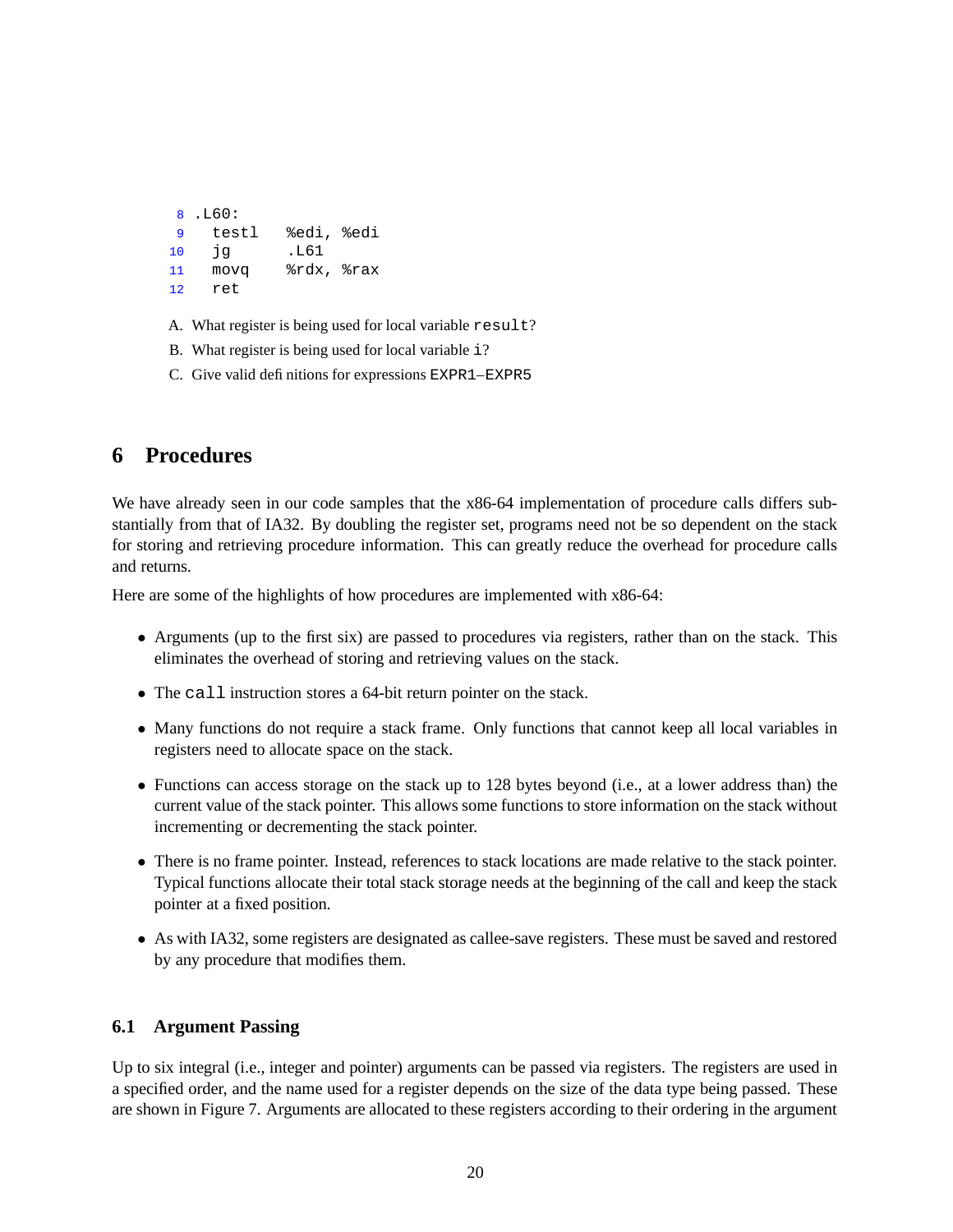| Argument | Operand Size (bits) |      |      |      |  |
|----------|---------------------|------|------|------|--|
| Number   | 64                  | 32   | 16   | 8    |  |
|          | %rdi                | %edi | %di  | %dl  |  |
| 2        | %rsi                | %esi | %si  | %sil |  |
| 3        | %rdx                | %edx | kdx  | %dl  |  |
| 4        | %rcx                | %ecx | ៖cx  | %cl  |  |
| 5        | 8r8                 | %r8d | 8r8w | %r8b |  |
| 6        | kr9                 | %r9d | %r9w | %r9b |  |

Figure 7: **Registers for passing function arguments** The registers are used in a specified order and named according to the argument sizes.

list. Arguments smaller than 64 bits can be accessed using the appropriate subsection of the 64-bit register. For example, if the first argument is 32 bits, it can be accessed as  $\text{\textdegree}=$ edi.

As an example of argument passing, consider the following C function having eight arguments

```
void proc(long a1, long *a1p,
          int a2, int *a2p,
          short a3, short *a3p,
         char a4, char *a4p)
{
    *a1p += a1;
    *a2p += a2;
    *a3p += a3;
    *a4p += a4;
}
```
The arguments include a range of different sized integers (64, 32, 16, and 8 bits) as well as different types of pointers, each of which is 64 bits.

This function is implemented in x86-64 as follows:

```
x86-64 implementation of function proc
  Arguments passed as follows:
    a1 in %rdi (64 bits)
    a1p in %rsi (64 bits)
    a2 in %edx (32 bits)
    a2p in %rcx (64 bits)
    a3 in %r8w (16 bits)
    a3p in %r9 (64 bits)
    a4 at 8(8rsp) ( 8 bits)
    a4p at 16(%rsp) (64 bits)
1 proc:
2 movq 16(%rsp), %r10 Fetch a4p (64 bits)
3 addq \text{ordi}, (\text{3} \text{rsi}) *alp += al (64 bits)<br>4 addl \text{3} \text{edx}, (\text{3} \text{rcx}) *a2p += a2 (32 bits)
4 addl %edx, (%rcx) *a2p += a2 (32 bits)
5 movzbl 8(%rsp), %eax Fetch a4 (8 bits)
```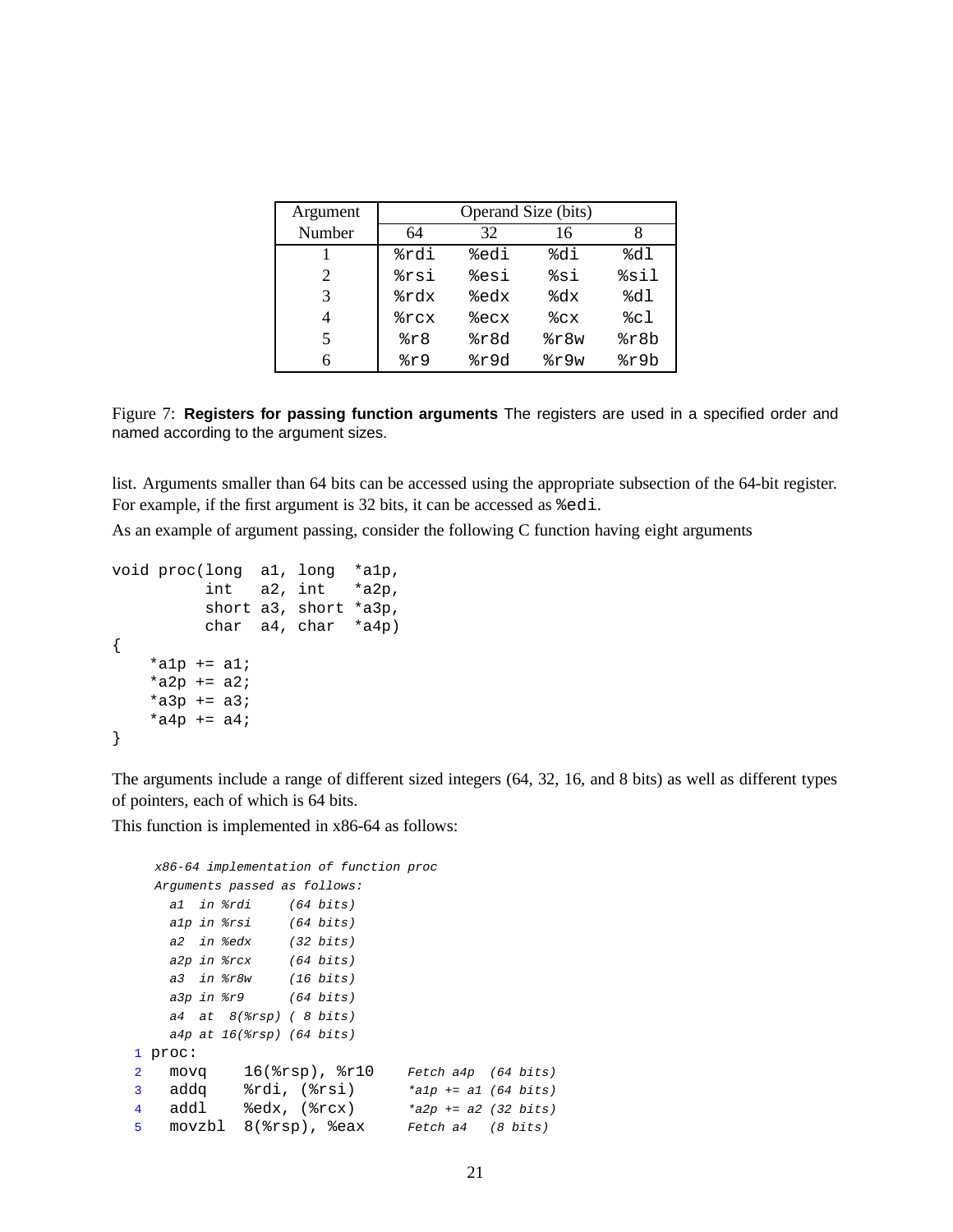```
6 addw %r8w, (%r9) *a3p += a3 (16 bits)
7 addb %al, (%r10) *a4p += a4 (8 bits)
8 ret
```
The first six arguments are passed in registers, while the last two are at positions 8 and 16 relative to the stack pointer. Different versions of the add instruction are used according to the sizes of the operands: addq for a1 (long), addl for a2 (int), addw for a3 (short), and addb for a4 (char).

### **Practice Problem 5**:

A C function increase with arguments  $q$ ,  $t$ , and  $x$  (not given in that order) has the following body:

\*t  $+= x;$  $*q$  +=  $*t;$ 

It compiles to the following x86-64 code:

```
1 incrprob:
2 addl (%rdx), %edi
3 movl %edi, (%rdx)
4 movslq %edi,%rdi
5 addq %rdi, (%rsi)
6 ret
```
Determine all valid function prototypes for incrprob by determining the ordering and possible types of the three parameters.

### **6.2 Stack Frames**

We have already seen that many compiled functions do not require a stack frame. If all of the local variables can be held in registers, and the function does not call any other functions (sometimes referred to as a *leaf procedure*, in reference to the tree structure of procedure calls), then the only need for the stack is to save the return pointer.

On the other hand, there are several reasons a function may require a stack frame:

- There are too many local variables to hold in registers.
- Some local variables are arrays or structures.
- The function uses the address-of operator  $(\&)$  to compute the address of a local variable.
- The function must pass some arguments on the stack to another function.
- The function needs to save the state of a callee-save register before modifying it.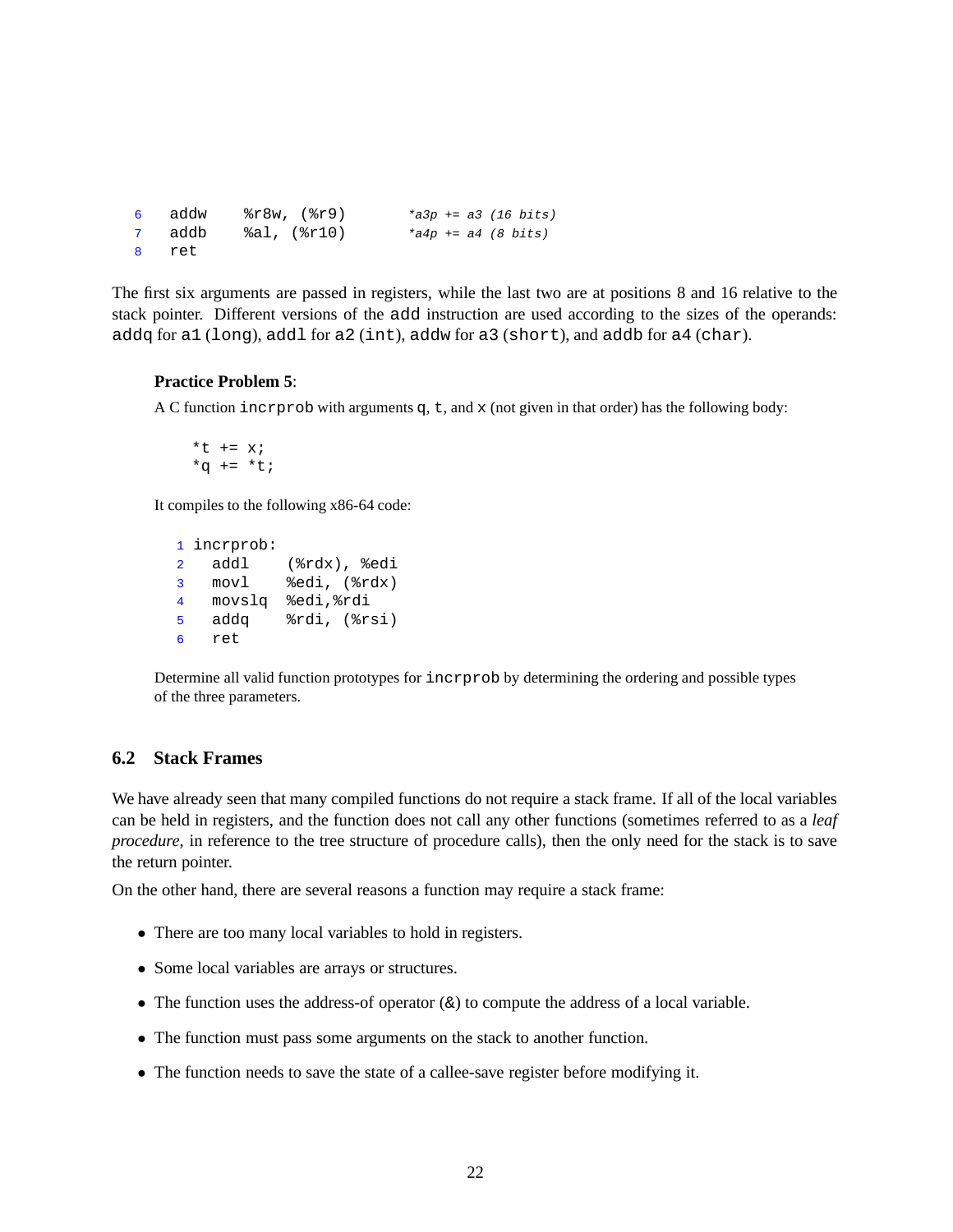When any of these conditions hold, we find the compiled code for the function creating a stack frame. Unlike the code for IA32, where the stack pointer fluctuates back and forth as values are pushed and popped, the stack frames for x86-64 procedures usually have a fixed size, set at the beginning of the procedure by decrementing the stack pointer (register %rsp). The stack pointer remains at a fixed position during the call, making it possible to access data using offsets relative to the stack pointer. As a consequence, the frame pointer (register  $\epsilon$ ebp) seen in IA32 code is no longer needed.

In addition, whenever one function (the *caller*) calls another (the *callee*), the return pointer gets pushed on the stack. By convention, we consider this part of the caller's stack frame, in that it encodes part of the caller's state. But this information gets popped from the stack as control returns to the caller, and so it does not affect the offsets used by the caller for accessing values within the stack frame.

The following function illustrates many aspects of the x86-64 stack discipline.

```
long int call_proc()
{
    long x1 = 1; int x2 = 2;
    short x3 = 3; char x4 = 4;
   proc(x1, &x1, x2, &x2, x3, &x3, x4, &x4);
   return (x1+x2)*(x3-x4);
}
```
GCC generates the following x86-64 code.

```
x86-64 implementation of call_proc
1 call_proc:
2 subq $32, %rsp Allocate 32-byte stack frame
3 movl $2, %edx Pass 2 as argument 3
4 movl $3, %r8d Pass 3 as argument 5
5 leaq 31(%rsp), %rax Compute &x4
6 leaq 24(%rsp), %rcx Pass &x2 as argument 4
7 leag 28(%rsp), %r9 Pass &x3 as argument 6
8 leaq 16(%rsp), %rsi Pass &x1 as argument 2
9 movl $1, %edi Pass 1 as argument 1
10 movq $1, 16(%rsp) x1 = 1
11 movq %rax, 8(%rsp) Pass &x4 as argument 8
12 movl $2, 24(%rsp) x2 = 2
13 movw $3, 28($rsp) x3 = 314 movb $4, 31(%rsp) x4 = 4
15 movl $4, (%rsp) Pass 4 as argument 7
16 call proc Call
17 movswl 28(%rsp), %edx Get x3
18 movsbl 31(%rsp), %ecx Get x4
19 movslq 24(%rsp),%rax Get x2
20 addq 16(%rsp), %rax Compute x1+x2
21 addq $32, %rsp Deallocate stack frame
22 subl %ecx, %edx Compute (int) (x3-x4)
23 movslq %edx, %rdx Sign extend to long
24 imulq \text{gcd}(x, \text{max}) Return (x1+x2)^*(x3-x4)25 ret
```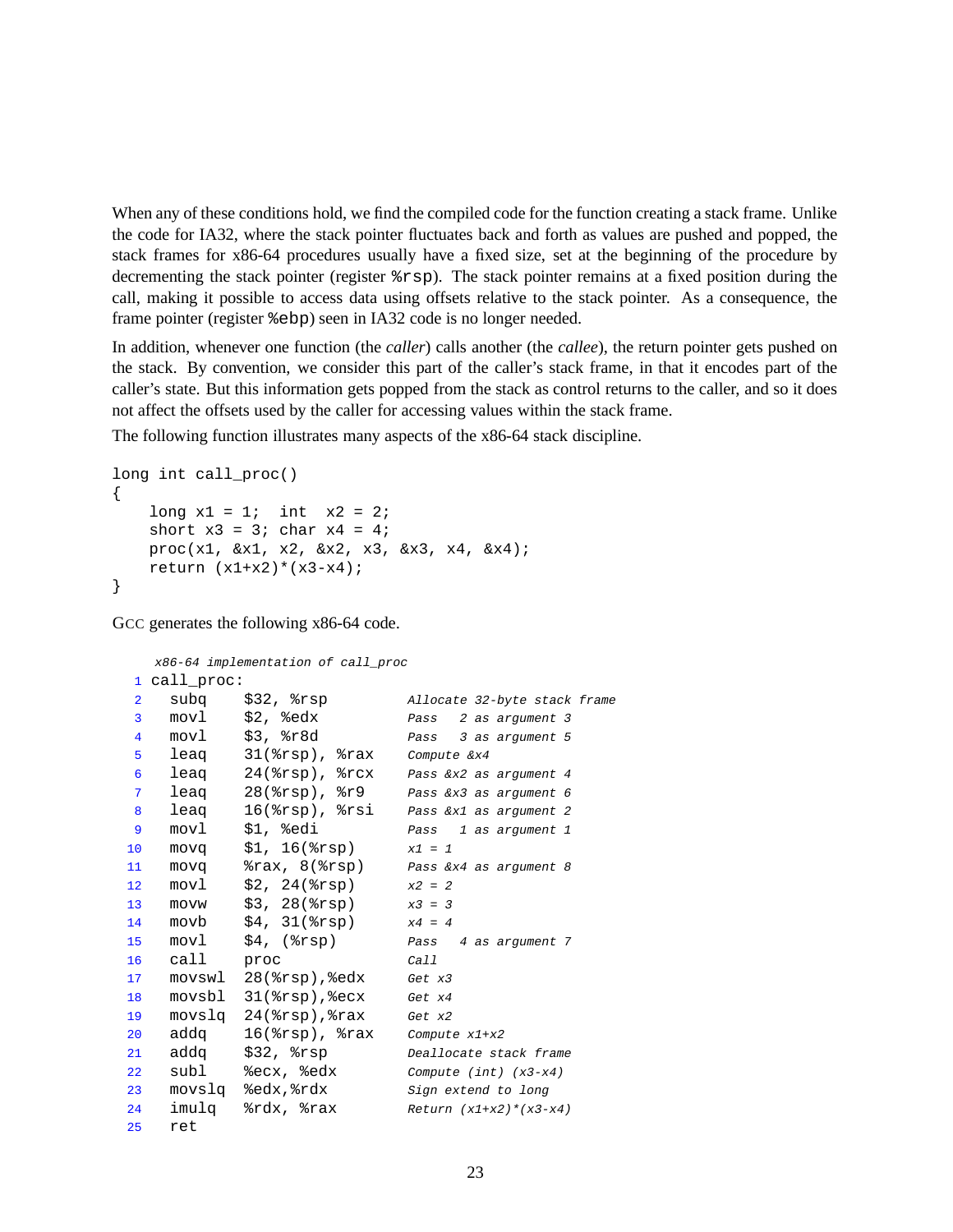

Figure 8: **Stack frame structure for call proc.** The frame is required to hold local variables x1–x4, as well as for the seventh and eighth arguments to proc. During the execution of proc (B), the stack pointer is shifted down by 8.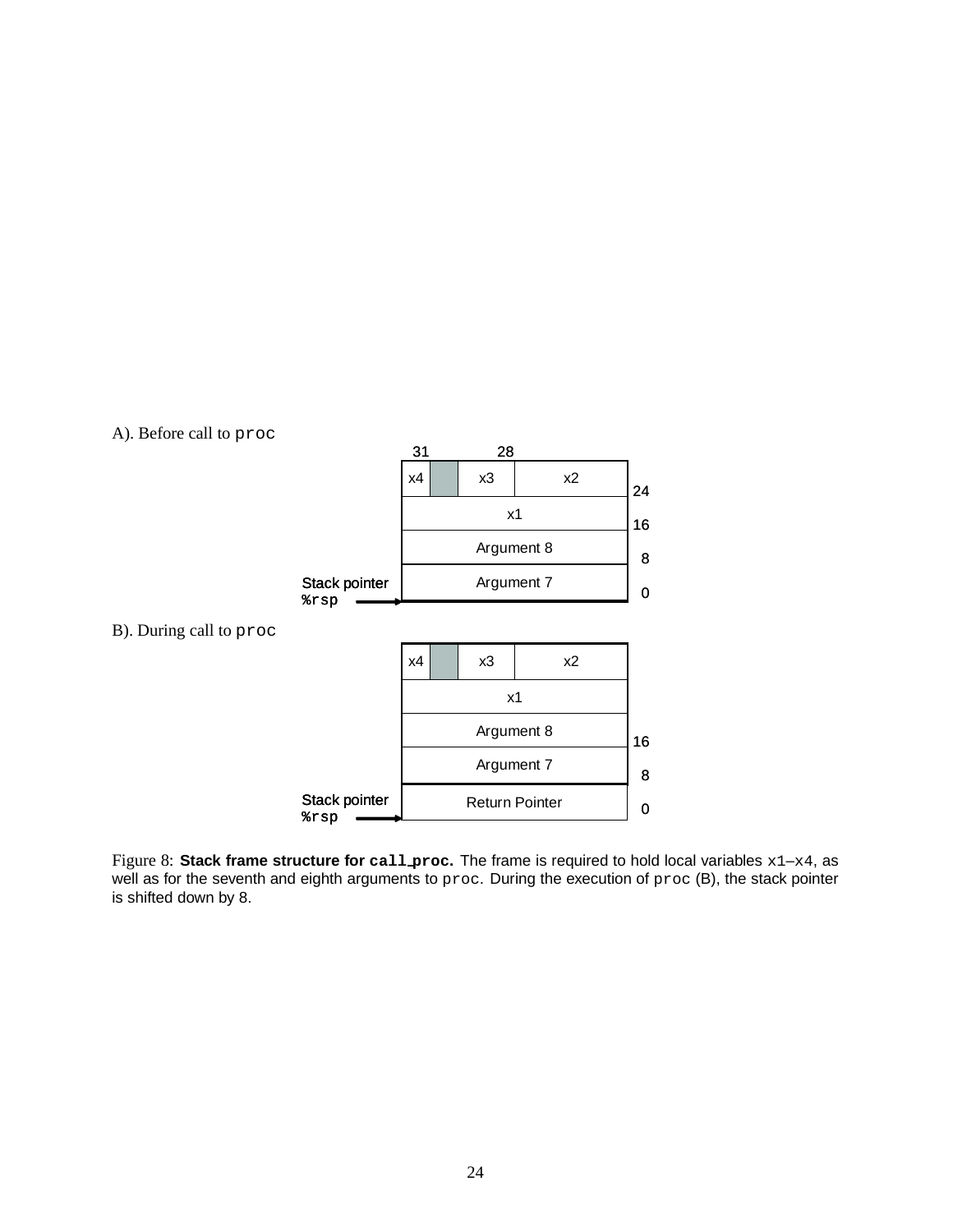Figure 8A illustrates the stack frame set up during the execution of call proc. Function call proc allocates 32 bytes on the stack by decrementing the stack pointer. It uses bytes 16–31 to hold local variables  $x1$  (bytes 16–23),  $x2$  (bytes 24–27),  $x3$  (bytes 28–29), and  $x4$  (byte 31). These allocations are sized according to the variable types. Byte 30 is unused. Bytes 0–7 and 8–15 of the stack frame are used to hold the seventh and eighth arguments to call proc, since there are not enough argument registers. The parameters are allocated eight bytes each, even though parameter x4 requires only a single byte. In the code for call proc, we can see instructions initializing the local variables and setting up the parameters (both in registers and on the stack) for the call to call proc. After proc returns, the local variables are combined to compute the final expression, which is returned in register %rax. The stack space is deallocated by simply incrementing the stack pointer before the ret instruction.

Figure 8B illustrates the stack during the execution of proc. The call instruction pushed the return pointer onto the stack, and hence the stack pointer is shifted down by 8 relative to its position during the execution of call proc. Hence, within the code for proc, arguments 7 and 8 are accessed by offsets of 8 and 16 from the stack pointer.

Observe how call proc changed the stack pointer only once during its execution. GCC determined that 32 bytes would suffice for holding all local variables and for holding the additional arguments to proc. Minimizing the amount of movement by the stack pointer simplifies the compiler's task of generating reference to stack elements using offsets from the stack pointer.

### **6.3 Register Saving Conventions**

We saw in IA32 (CS:APP Section 3.73) that some registers used for holding temporary values are by designated as *caller saved*, where the callee is free to overwrite their values, while others are *callee saved*, where the callee must save their values on the stack before writing to them. With x86-64, the following registers are designated as being callee saved: %rbx, %rbp, and %r12–%r15.

#### **Aside: Are there any caller-saved temporary registers?**

Of the 16 general-purpose registers, we've seen that six are designated for passing arguments, six are for calleesaved temporaries, one ( $\text{max}$ ) holds the return value for a function, and one ( $\text{exp}$ ) serves as the stack pointer. In addition, %r10 has a specific use in supporting languages that allow *static scoping*. This includes Pascal, but not C or C++. Only %r12 is left as a caller-saved temporary register, but this is generally reserved for use by the linking code.

Of course, some of the argument registers can be used when a procedure has less than six arguments, and %rax can be used within a procedure. Moreover, it's always possible to save the state of some callee-saved registers and then use them to hold temporary values. **End Aside.**

We illustrate the use of callee-saved registers with a somewhat unusual version of a recursive factorial function:

```
/* Compute x! and store at resultp */
void sfact_helper(long int x, long int *resultp)
{
    if (x \le 0)*resultp = 1;
    else {
```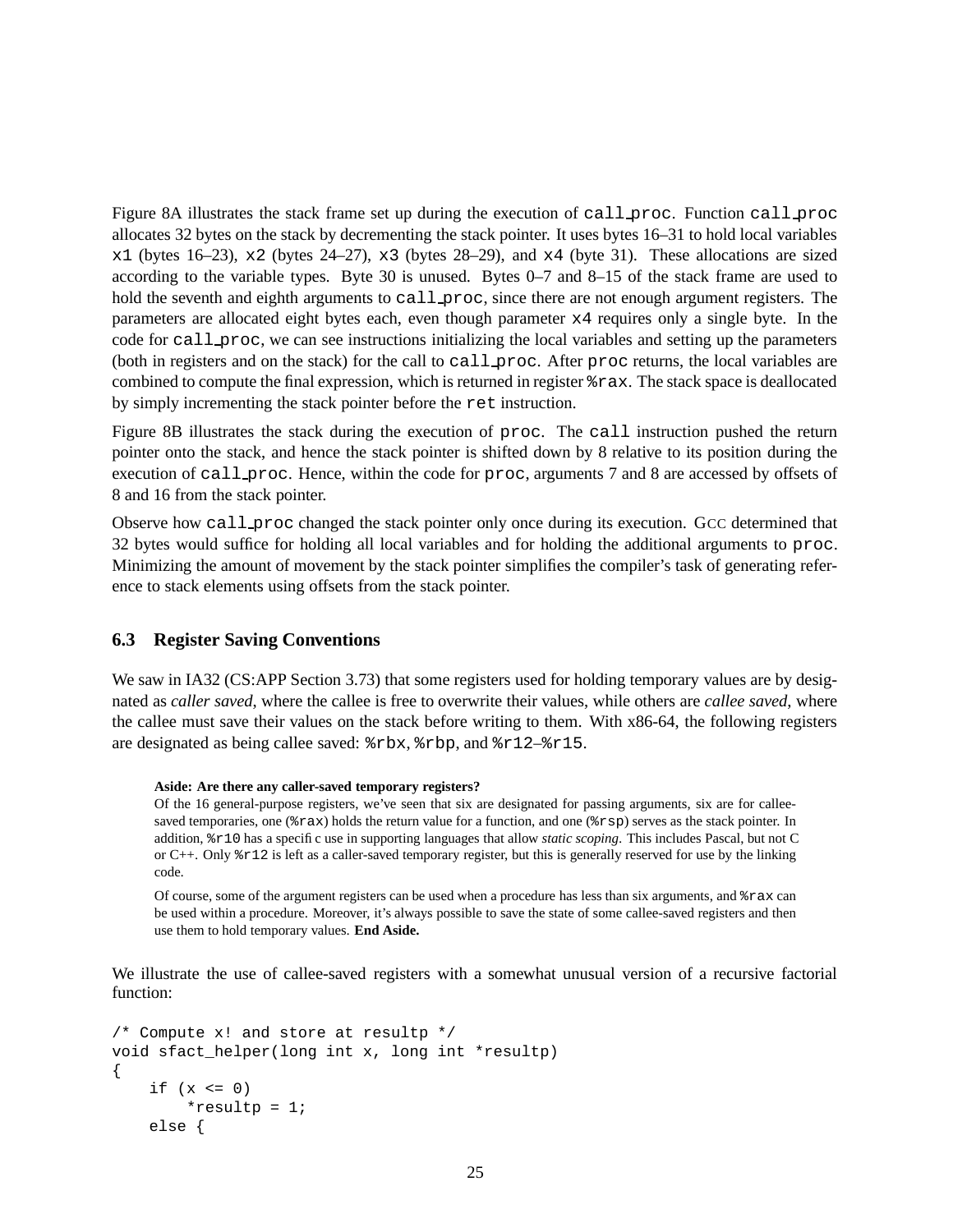#### A). Before decrementing the stack pointer (on line 4)



Figure 9: **Stack frame for function sfact helper.** This function decrements the stack pointer after saving some of the state.

```
long int nresult;
        sfact_helper(x-1, &nresult);
        *resultp = x * nresult;
    }
}
```
To compute the factorial of a value x, this function would be called at the top level as follows:

```
long int sfact(long int x)
{
    long int result;
    sfact_helper(x, &result);
    return result;
}
```
The x86-64 code for sfact helper is shown below

```
x86-64 implementation of sfact_helper
  Argument x in %rdi, resultp in %rsi
1 sfact_helper:
2 movq %rbx, -16(%rsp) Save %rbx (callee save)
3 movq %rbp, -8(%rsp) Save %rbp (callee save)
4 subq $24, %rsp Allocate 24 bytes on stack
5 testq %rdi, %rdi Test x6 movq %rdi, %rbx Copy x to %rbx
7 movq %rsi, %rbp Copy resultp to %rbp
8 jle .L17 if x <= 0 goto finish
9 leaq -1(%rdi), %rdi xm1 = x-1 (1st argument)
10 movq %rsp, %rsi &nresult (2nd argument)
11 call sfact_helper sfact_helper(xm1, &nresult)
12 imulq (%rsp), %rbx x*nresult
```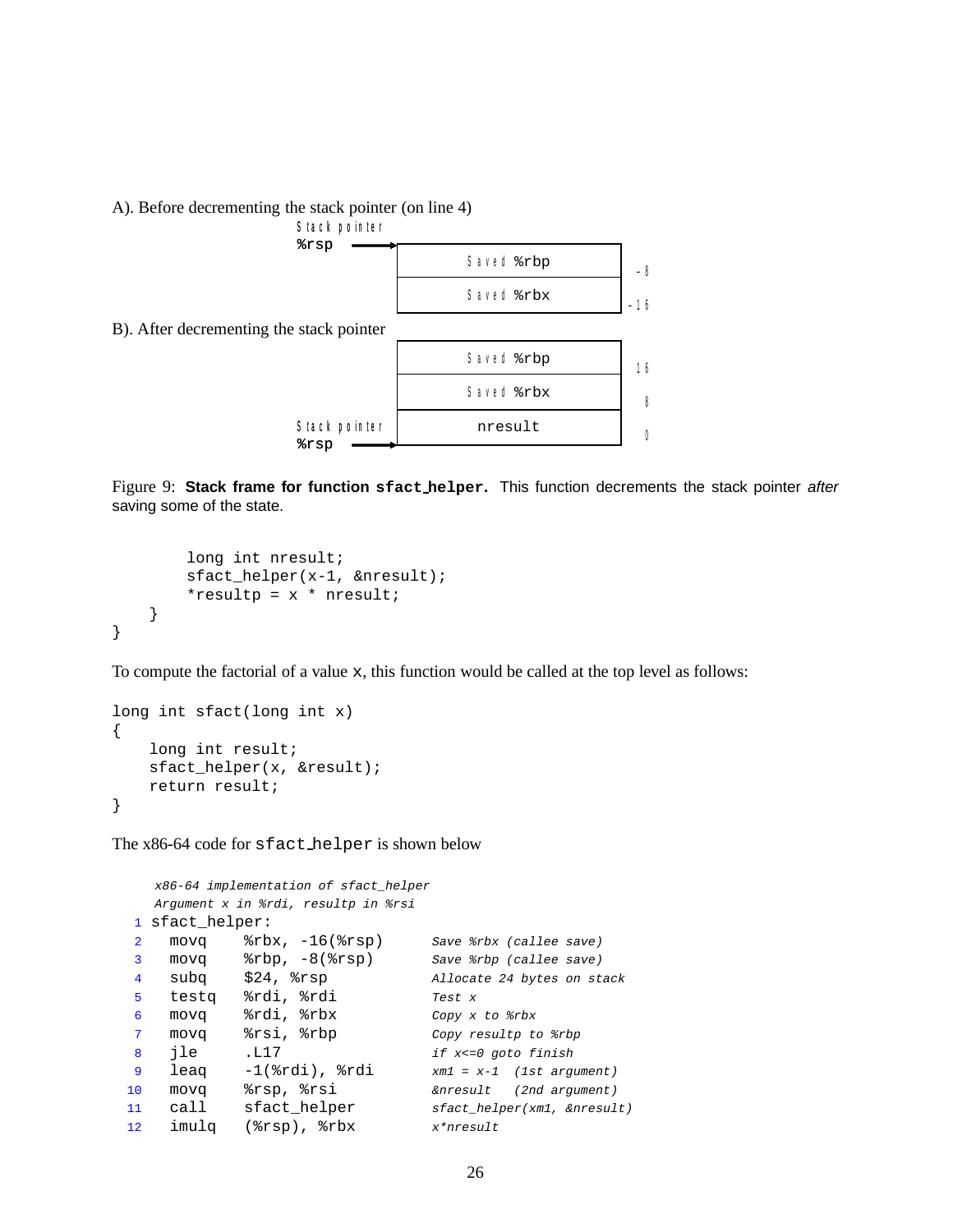```
13 movq %rbx, (%rbp) *result = x*nresult
14 movq 8(%rsp), %rbx Restore %rbx
15 movq 16(%rsp), %rbp Restore %rbp
16 addq $24, $rsp Deallocate stack frame
17 ret Return
18 .L17: finish:
19 movq $1, (%rsi) *resultp = 1
20 movq 8(%rsp), %rbx Restore %rbx
21 movq 16(%rsp), %rbp Restore %rbp
22 addq $24, %rsp Deallocate stack frame
23 ret Return
```
Figure 9 illustrates how sfact helper uses the stack to store the values of callee-saved registers and to hold the local variable nresult. This implementation has the interesting feature that the two callee-saved registers it uses (%rbx and %rbp) are saved on the stack (lines 2–3) *before* the stack pointer is decremented (line 4) to allocate the stack frame. As a consequence, the stack offset for %rbx shifts from −16 at the beginning to +8 at the end (line 14). Similarly, the offset for  $\epsilon$ rbp shifts from  $-8$  to +16.

Being able to access memory beyond the stack pointer is an unusual feature of x86-64. It requires that the virtual memory management system allocate memory for that region. The x86-64 ABI [8] specifies that programs can use the 128 bytes beyond (i.e., at lower addresses than) the current stack pointer. The ABI refers to this area as the *red zone*. It must be kept available for reading and writing as the stack pointer moves.

Note also how the code for sfact helper has two separate ret instructions: one for each branch of the conditional statement. This contrasts with IA32 code, where we always saw the different branches come together at the end of a function to a shared ret instruction. This is partly because IA32 requires a much more elaborate instruction sequence to exit a function, and it is worthwhile to avoid duplicating these instructions at multiple return points.

### **Practice Problem 6**:

For the following C program

```
long int local_array(int i)
{
    long int a[4] = \{2L, 3L, 5L, 71\};
    int idx = i & 3;
    return a[idx];
}
```
GCC generates the following code

```
x86-64 implementation of local_array
  Argument i in %edi
1 local_array:
2 andl $3, %edi
3 movq $2, -40(%rsp)
4 movq $3, -32(%rsp)
```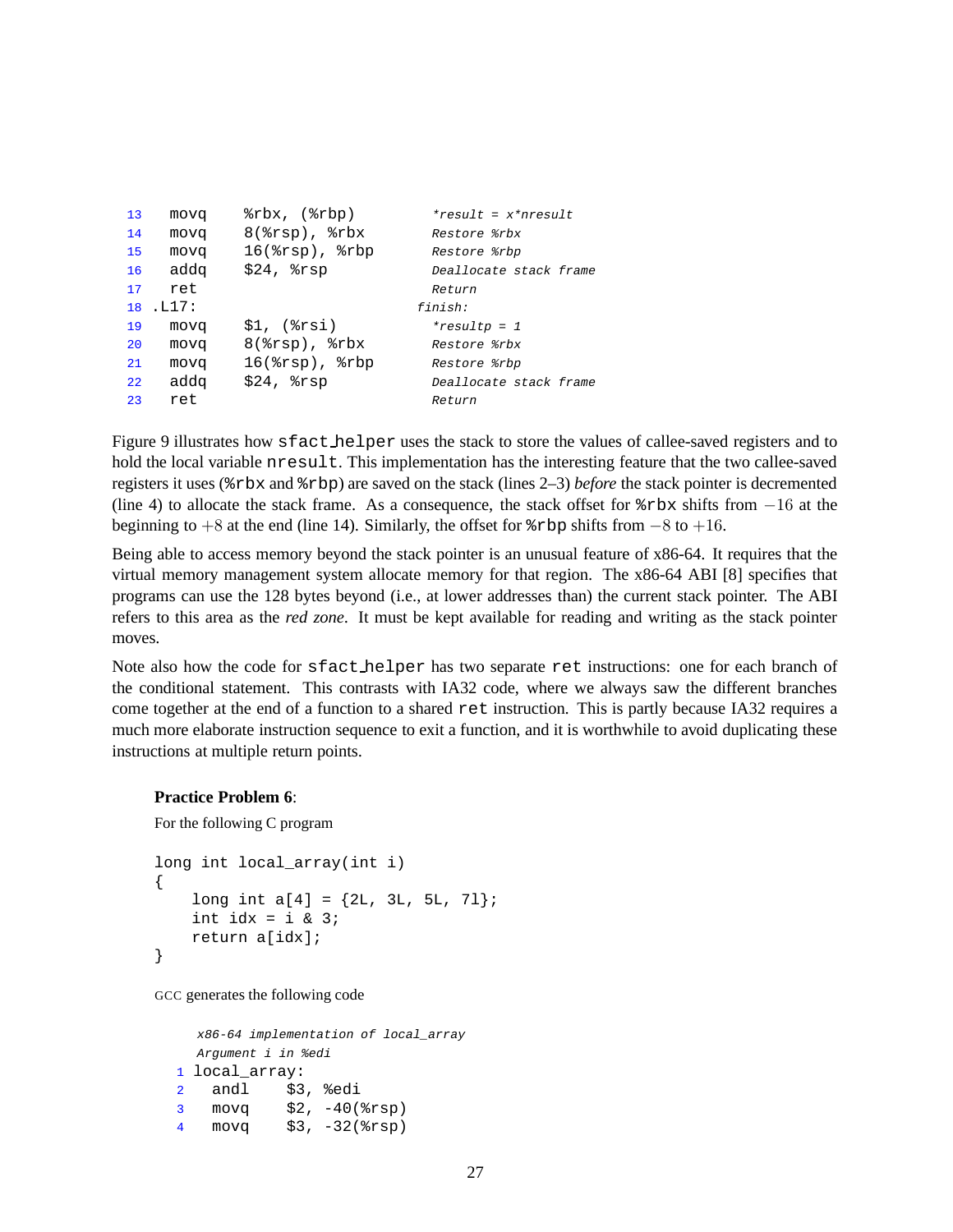```
5 movq $5, -24(%rsp)
6 movq $7, -16(%rsp)
7 movq -40(%rsp,%rdi,8), %rax
8 ret
```
- A. Draw a diagram indicating the stack locations used by this function and their offsets relative to the stack pointer.
- B. Annotate the assembly code to describe the effect of each instruction
- C. What interesting feature does this example illustrate about the x86-64 stack discipline?

### **Practice Problem 7**:

For the following recursive factorial program

```
long int rfact(long int x)
{
    if (x \le 0)return 1;
    else {
        long int xml = x-1;
        return x * rfact(xm1);
    }
}
```
GCC generates the following code

```
x86-64 implementation of recursive factorial function rfact
  Argument x in %rdi
1 rfact:
2 testq %rdi, %rdi
3 pushq %rbx
4 movl $1, %eax
5 movq %rdi, %rbx
6 jle .L9
7 leaq -1(%rdi), %rdi
8 call rfact
9 imulq %rbx, %rax
10 .L9:
11 popq %rbx
12 ret
```
A. What value does the function store in %rbx?

B. What are the purposes of the pushq (line 3) and popq (line 11) instructions?

C. Annotate the assembly code to describe the effect of each instruction

D. What interesting feature does this example illustrate about the x86-64 stack discipline?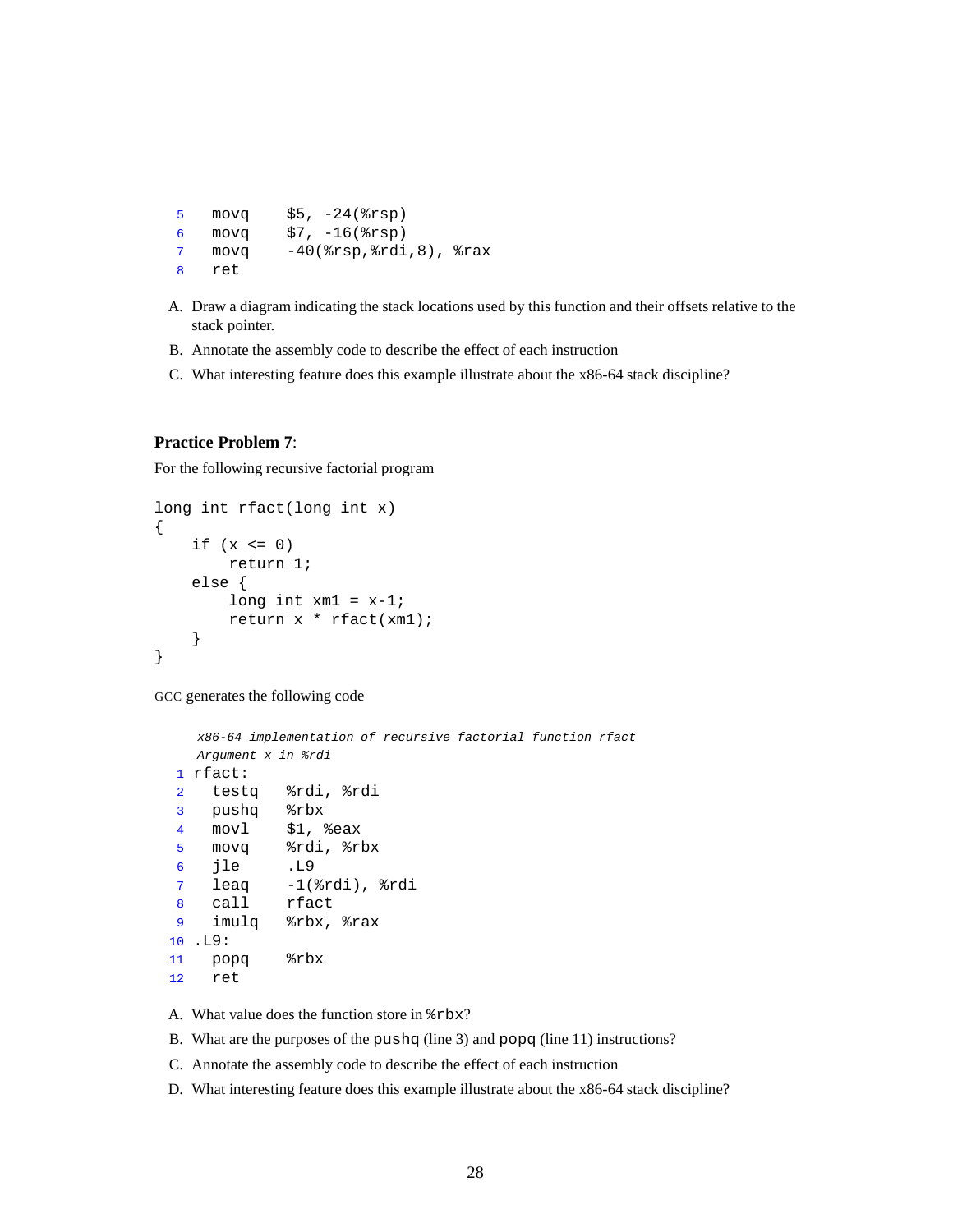## **7 Data Structures**

Data structures follow the same principles in x86-64 as they do in IA32: arrays are allocated as sequences of identically-sized blocks holding the array elements, structures are allocated as sequences of variably-sized blocks holding the structure elements, and unions are allocated as a single block big enough to hold the largest union element.

One difference is that x86-64 follows a more stringent set of alignment requirements. For any scalar data type requring K bytes, its starting address must be a multiple of  $K$ . Thus, data types long, double, and pointers must be aligned on 8-byte boundaries. In addition, data type long double uses a 16-byte alignment (and size allocation), even though the actual representation requires only 10 bytes. These alignment conditions are imposed to improve memory system performance—the memory interface is designed in most processors to read or write aligned blocks that are eight or sixteen bytes long.

### **Practice Problem 8**:

For each of the following structure declarations, determine the offset of each field, the total size of the structure, and its alignment requirement under x86-64.

```
A. struct P1 { int i; char c; long j; char d; };
B. struct P2 \{ long j; char c; char d; int i; \};
C. struct P3 \{ short w[3]; char c[3] \};D. struct P4 \{ short w[3]; char *c[3] \};
E. struct P3 \{ struct P1 a[2]; struct P2 *p \};
```
# **8 Floating Point**

Starting with the Pentium MMX in 1997, both Intel and AMD have introduced successive generations of *media* instructions to support graphics and image processing. The most recent version of these is named *SSE3*, for "Streaming SIMD Extensions, version 3." It is available on all x86-64 processors. The media instructions originally focused on allowing multiple operations to be performed in a parallel mode known as *single instruction, multiple data* or *SIMD* (pronounced SIM-DEE). In this mode the same operation is performed on a number of different data values in parallel.

The media instructions implement SIMD operations by having a set of registers that can hold multiple data values in *packed* format. For example, SSE3 provides sixteen *XMM* registers of 128 bits each, named  $x \text{mm0-}$   $x \text{mm15}$ . Each one of these registers can hold a vector of K elements of N bits each, such that  $K \times N = 128$ . For integers, K can be 8, 16, 32, or 64 bits, while for floating-point numbers, K can be 32 or 64. For example, a single SSE3 instruction can add two byte vectors of eight elements each. The floating point formats match the IEEE standard formats for single and double-precision values. The major use of these media instructions are in library routines for graphics and image processing. These routines must be written with special tools and using assembly code, since the major compilers do not support the media extensions.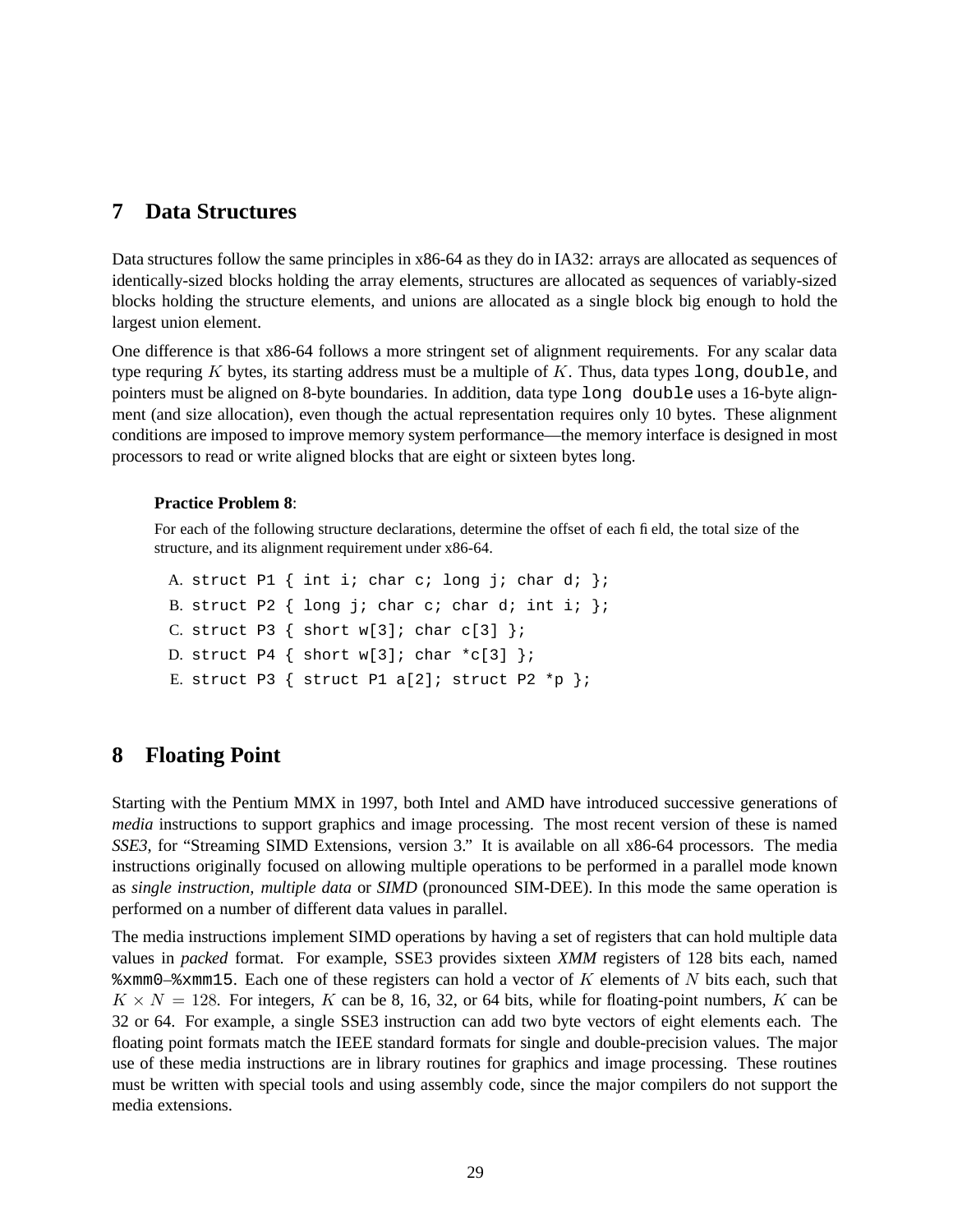| Instruction | Source          | Destination      | Description                                                  |
|-------------|-----------------|------------------|--------------------------------------------------------------|
| movss       | $M_{32}/X$      | $\boldsymbol{X}$ | Move single precision                                        |
| movss       | Х               | $M_{32}$         | Move single precision                                        |
| movsd       | $M_{64}/X$      | X                | Move double precision                                        |
| movsd       | X               | $M_{64}$         | Move double precision                                        |
| cvtss2sd    | $M_{32}/X$      | X                | Convert single to double precision                           |
| cvtsd2ss    | $M_{64}/X$      | X                | Convert double to single precision                           |
| cytsi2ss    | $M_{32}/R_{32}$ | X                | Convert integer to single precision                          |
| cytsi2sd    | $M_{32}/R_{32}$ | X                | Convert integer to double precision                          |
| cvtsi2ssq   | $M_{64}/R_{64}$ | X                | Convert quadword integer to single precision                 |
| cvtsi2sdq   | $M_{64}/R_{64}$ | $\boldsymbol{X}$ | Convert quadword integer to double precision                 |
| cvttss2si   | $X/M_{32}$      | $R_{32}$         | Convert with truncation single precision to integer          |
| cvttsd2si   | $X/M_{64}$      | $R_{32}$         | Convert with truncation double precision to integer          |
| cvttss2siq  | $X/M_{32}$      | $R_{64}$         | Convert with truncation single precision to quadword integer |
| cvttsd2siq  | $X/M_{64}$      | $R_{64}$         | Convert with truncation double precision to quadword integer |

 $X:$  XMM register (e.g.,  $\text{\%xmm3)}$ )

 $R_{32}$ : 32-bit general-purpose register (e.g.,  $\epsilon$ eax)

 $R_{64}$ : 64-bit general-purpose register (e.g.,  $\epsilon$ rax)

M32: 32-bit memory range

 $M_{64}$ : 64-bit memory range

Figure 10: **Floating-point movement and conversion operations.** These operations transfer values between memory and registers, possibly converting between data types.

With the SSE3 came the opportunity to completely change the way floating point code is compiled for x86 processors. Historically, floating point is implemented with an arcane set of instructions dating back to the 8087, a floating-point coprocessor for the Intel 8086. These instructions, often referred to as "x87" operate on a shallow stack of registers, a difficult target for optimizing compilers (CS:APP Section 3.14). They also have many quirks due to a nonstandard 80-bit floating-point format (CS:APP Section 2.4.6).

SSE3 introduced a set of *scalar* floating-point operations that work on single values in the low-order 32 or 64 bits of XMM registers, The overall effect is to provide a set of registers and instructions that are more typical of the way other processors support floating point. GCC now implements floating point using mostly SSE3 instructions, reverting to x87 floating point for only a few special cases.

This section describes the x86-64 implementation of floating point based on SSE3. It supplants the presentation of floating point from CS:APP, Section 2.4.5.

## **8.1 Floating-Point Movement and Conversion Operations**

Figure 10 shows a set of instructions for transfering data and for performing conversions between floatingpoint and integer data types. Floating-point data are held either in memory (indicated in the table as  $M_{32}$ ) and  $M_{64}$ ) or in XMM registers (shown in the table as X). Integer data are held either in memory (indicated in the table as  $M_{32}$  or  $M_{64}$ ) or in general-purpose registers (shown in the table as  $R_{32}$  and  $R_{64}$ ). All 32-bit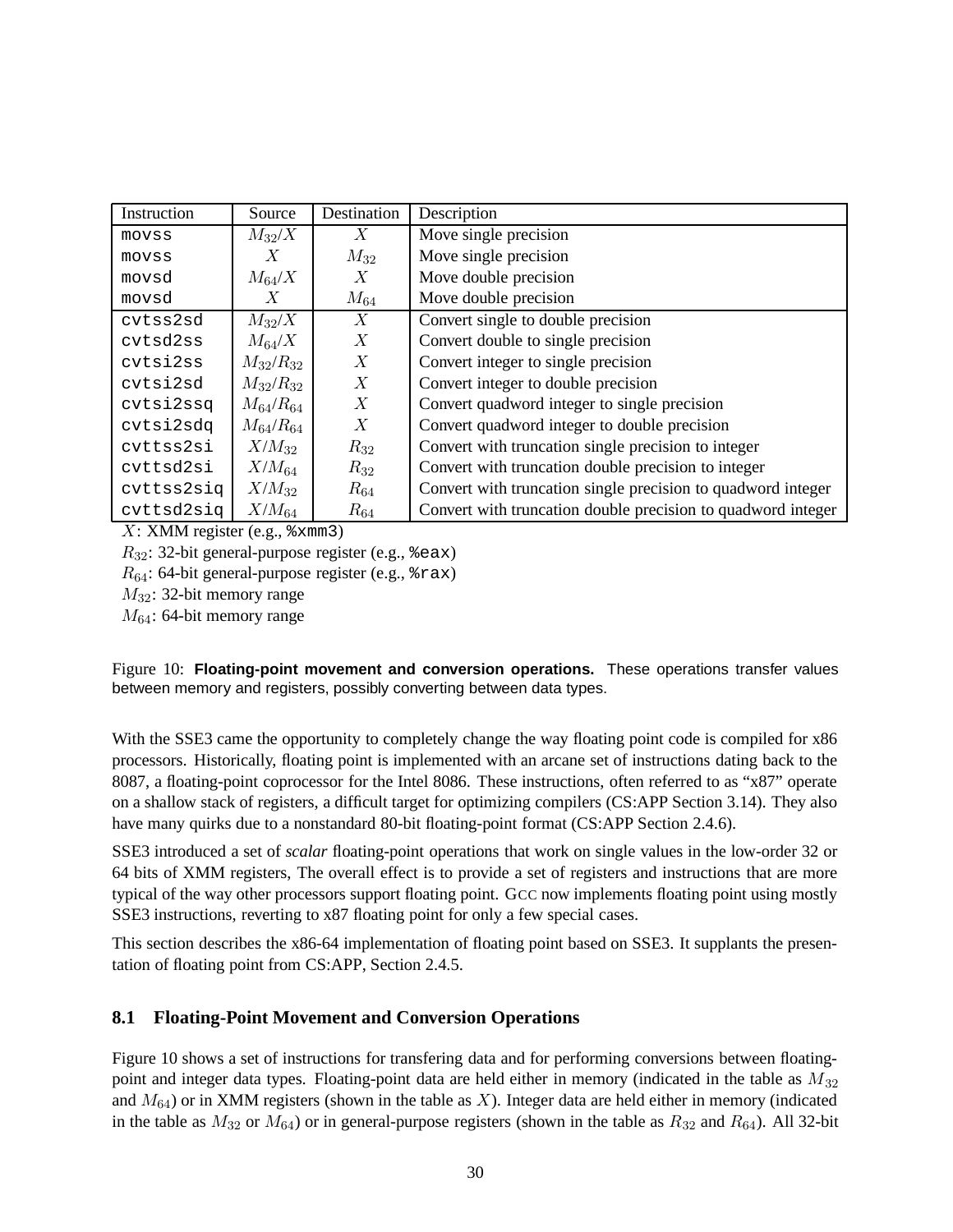memory data must satisfy a 4-byte alignment, while 64-bit data must satisfy an 8-byte alignment.

The floating-point move operations can transfer data from register to register, from memory to register and from register to memory. A single instruction cannot move data from memory to memory. The floatingpoint conversion operations have either memory or a register as source and a register as destination, where the registers are general-purpose registers for integer data and XMM registers for floating-point data. The instructions, such as cvttss2si, for converting floating-point values to integers use truncation, always rounding values toward zero, as is required by C and most other programming languages.

As an example of the different floating-point move and conversion operations, consider the following C function:

```
double fcvt(int i, float *fp, double *dp, long *lp)
{
    float f = *fp; double d = *dp; long l = *lp;
    *lp = (long) d;
    *fp = (float) i;
    *dp = (double) 1;return (double) f;
}
```
and its associated x86-64 assembly code

```
x86-64 implmentation of fcvt
  Arguments:
       i %edi int
       fp %rsi float *
       dp %rdx double *
       lp %rcx long *
1 fcvt:
2 movlpd (\text{grad } , \text{ } \text{zmm}) a = \text{grad } d = \text{d}p3 movq ({}8rcx), {}8r8 1 = *1p4 movss (\text{8rsi}), \text{8xmm1} f = *fp5 cvttsd2siq %xmm0, %rax (long) d
6 xorps %xmm0, %xmm0 Set %xmm0 to 0
7 cvtsi2ss %edi, %xmm0 (float) i
8 movq \text{Trax}, (\text{Trcx}) \text{*} \text{lp} = (\text{long}) \text{d}9 movss \text{symm0}, (\text{3rsi}) *fp = (float) i
10 cvtsi2sdq %r8, %xmm0 (double) 1
11 movsd x \text{mm0}, (x \text{idx}) *dp = (double) 1
12 cvtss2sd %xmm1, %xmm0 Return (double) f
13 ret
```
All of the arguments to fcvt are passed through the general-purpose registers, since they are either integers or pointers. The return value is returned in register %xmm0, the designated return register for float or double values. In this code, we see a number of the move and conversion instructions of Figure 10. In line 2, we see a variant of the movsd instruction called movlpd. This "move lower packed double-precision floating point" differs from movsd in its affect on the upper 64 bits of the destination XMM register. Since we are not making use of these bits, the two instructions can be used interchangeably.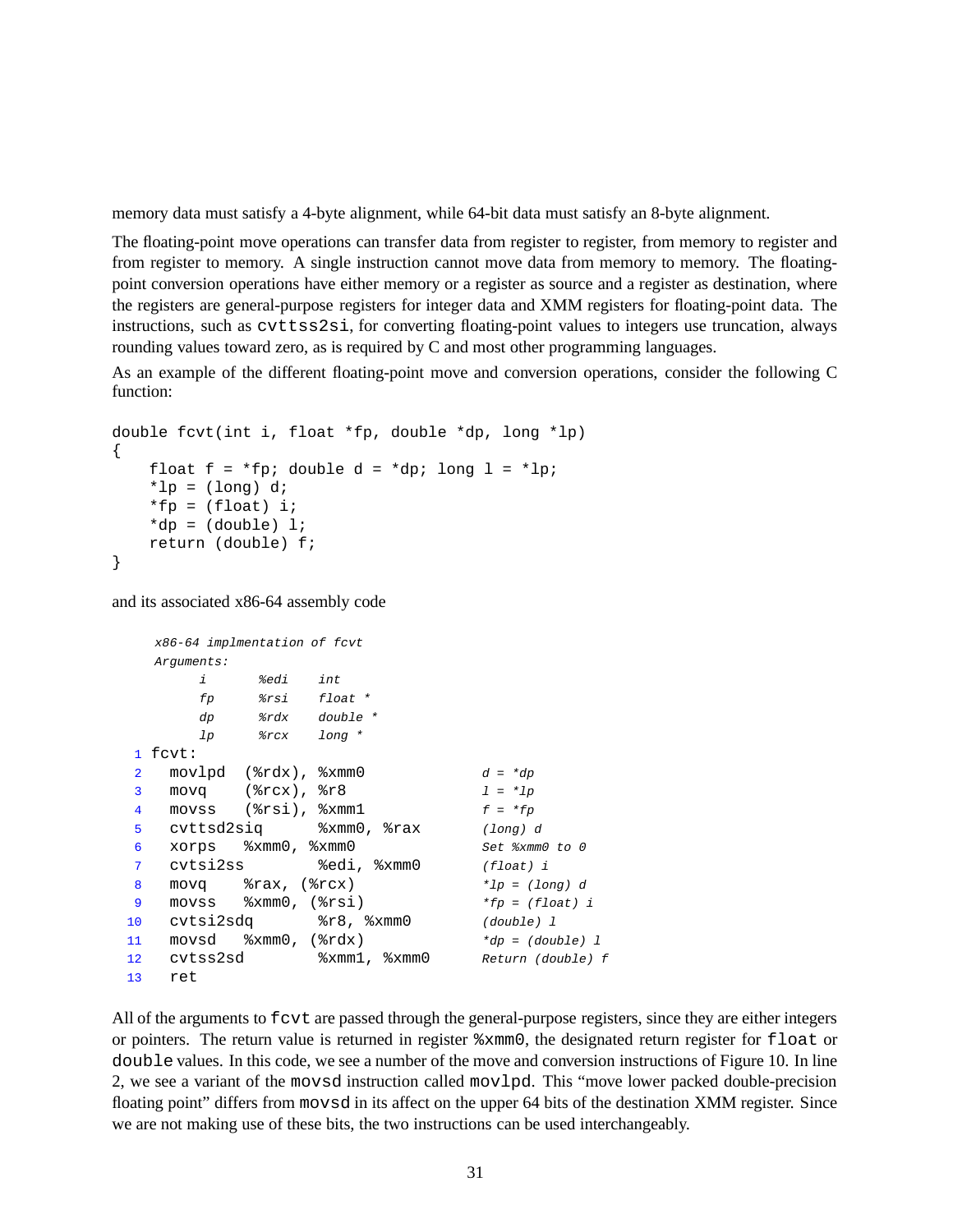| Single | Double | Effect                    | Description                |
|--------|--------|---------------------------|----------------------------|
| addss  | addsd  | $D \leftarrow D + S$      | Floating-point add         |
| subss  | subsd  | $D \leftarrow D - S$      | Floating-point subtract    |
| mulss  | mulsd  | $D \leftarrow D \times S$ | Floating-point multiply    |
| divss  | divsd  | $D \leftarrow D / S$      | Floating-point divide      |
| maxss  | maxsd  | $D \leftarrow \max(D, S)$ | Floating-point maximum     |
| minss  | minsd  | $D \leftarrow \min(D, S)$ | Floating-point minimum     |
| sqrtss | sqrtsd | $\leftarrow \sqrt{S}$     | Floating-point square root |

Figure 11: **Floating-point arithmetic operations.** All have source S and destination D operands.

In line 6 we see the instruction xorps. In this context, the instruction is simply setting the destination register %xmm0 to all zeros, much as we've seen the xorl used to set an integer register to zero (see CS:APP Practice Problem 3.6). It's not clear why GCC inserted this instruction, since the lower 32 bits of the register are set to the value of  $(f$ loat) i by the next instruction, and only those bits are required by the subsequent instructions (movss and movsd) having %xmm0 as source.

### **Practice Problem 9**:

The following C function converts an argument of type  $src\_t$  to a return value of type dst $_t$ , where these two types are defined using typedef.

```
dest_t cvt(src_t x)
{
    return (dest_t) x;
}
```
Assume argument x is either in %xmm0 or in the appropriately named portion of register %rdi (i.e., %rdi or %edi), and that one of the conversion instructions is to be used to perform the type conversion and to copy the value to the appropriately named portion of register  $*\text{max}$  (integer result) or  $*\text{mm0}$ (floating-point result). Fill in the following table indicating the instruction, the source register, and the destination register for the following combinations of source and destination type:

| $T_{\mathbf{X}}$ |        | Instruction |      |      |
|------------------|--------|-------------|------|------|
| long             | double | cvtsi2sdq   | %rdi | xmm0 |
| double           | int    |             |      |      |
| float            | double |             |      |      |
| long             | float  |             |      |      |
| float            | long   |             |      |      |

### **8.2 Floating-Point Arithmetic operations**

Figure 11 documents a set of SSE3 floating-point instructions that perform arithmetic operations. Each has two operands: a source  $S$ , which can be either an XMM register or a memory location, and a destination  $D$ ,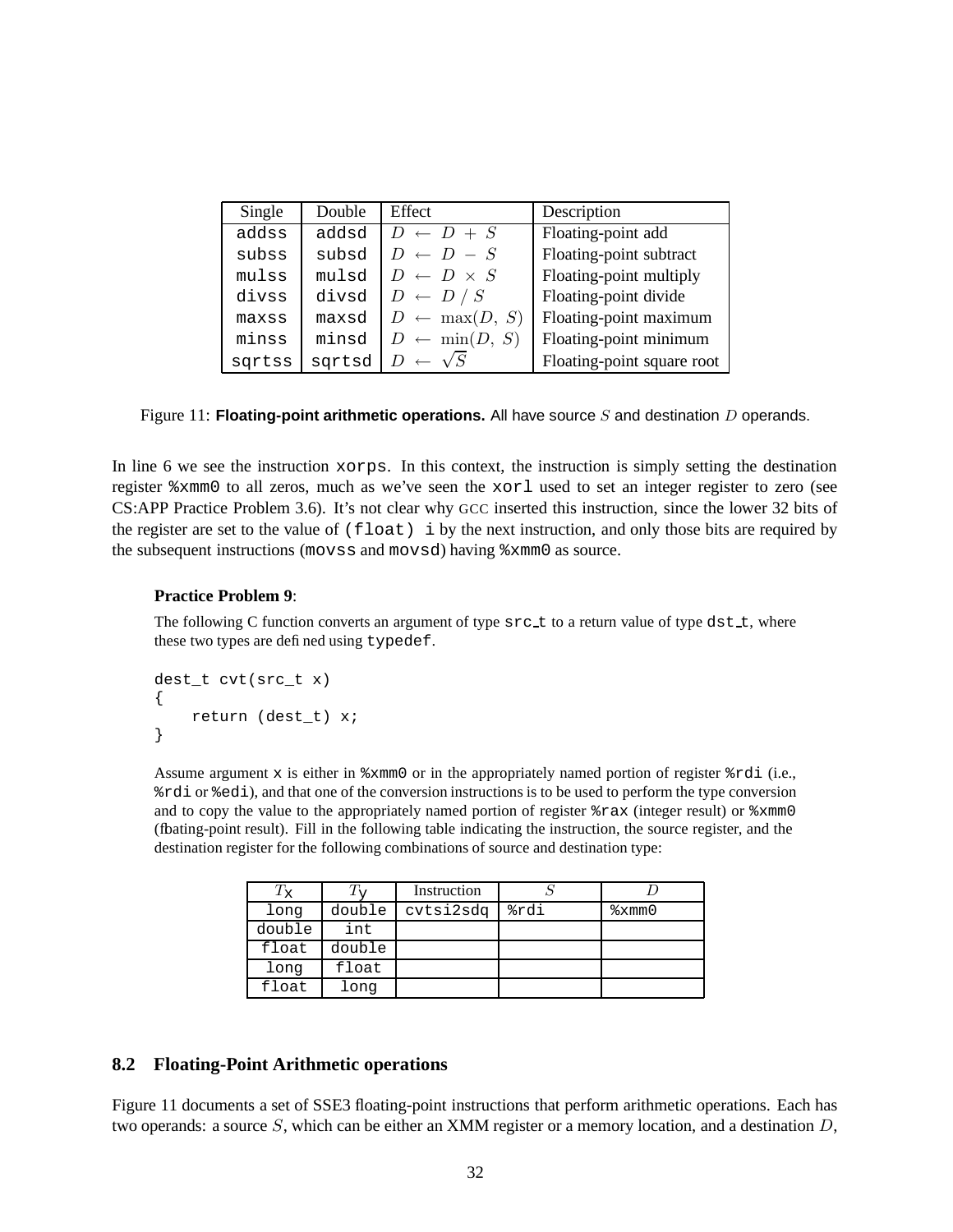which must be an XMM register. Each operation has an instruction for single-precision and an instruction for double precision. The result is stored in the destination register.

As an example, consider the example function from CS:APP Section 3.14.5:

```
double funct(double a, float x, double b, int i)
{
    return a*x - b/i;}
```
The x86-64 code is as follows:

```
x86-64 implementation of funct
  Arguments:
       a %xmm0 double
       x %xmm1 float
       b %xmm2 double
       i %edi int
1 funct:
2 cvtss2sd %xmm1, %xmm1 %xmm1 = (double) x
3 mulsd x \text{mm0}, x \text{mm1} x \text{mm2} = a^*x4 cvtsi2sd %edi, %xmm0 %xmm0 = (double) i
5 divsd \frac{2}{3} xmm0, \frac{2}{3} xmm2 = \frac{1}{2} \frac{2}{3} xmm2 = \frac{1}{2}6 movsd x \text{mm1}, x \text{mm0} exmm0 = a^*x7 subsd \frac{2}{x} mm2, \frac{2}{x} mm0 return a^*x - b/i8 ret
```
The three floating point arguments  $a, x$ , and  $b$  are passed in XMM registers  $xmm0-xmm2$ , while integer argument i is passed in register %edi. Conversion instructions are required to convert arguments x and i to double. The function value is returned in register %xmm0. Compared to the stack code shown for IA32 in CS:APP, floating-point x86-64 code more closely resembles integer code.

Unlike integer arithmetic operations, the floating-point operations cannot have immediate values as operands. Instead, the compiler must allocate and initialize storage for any constant values, and then generate code that reads the values from memory. This is illustrated by the following Celsius to Fahrenheit conversion function:

```
double cel2fahr(double temp)
{
    return 1.8 * temp + 32.0;
}
```
The relevant parts of the x86-64 assembly code are as follows:

Constant declarations

```
1 .LC2:
2 .long 3435973837 Low order four bytes of 1.8
3 .long 1073532108 High order four bytes of 1.8
4 .LC4:
```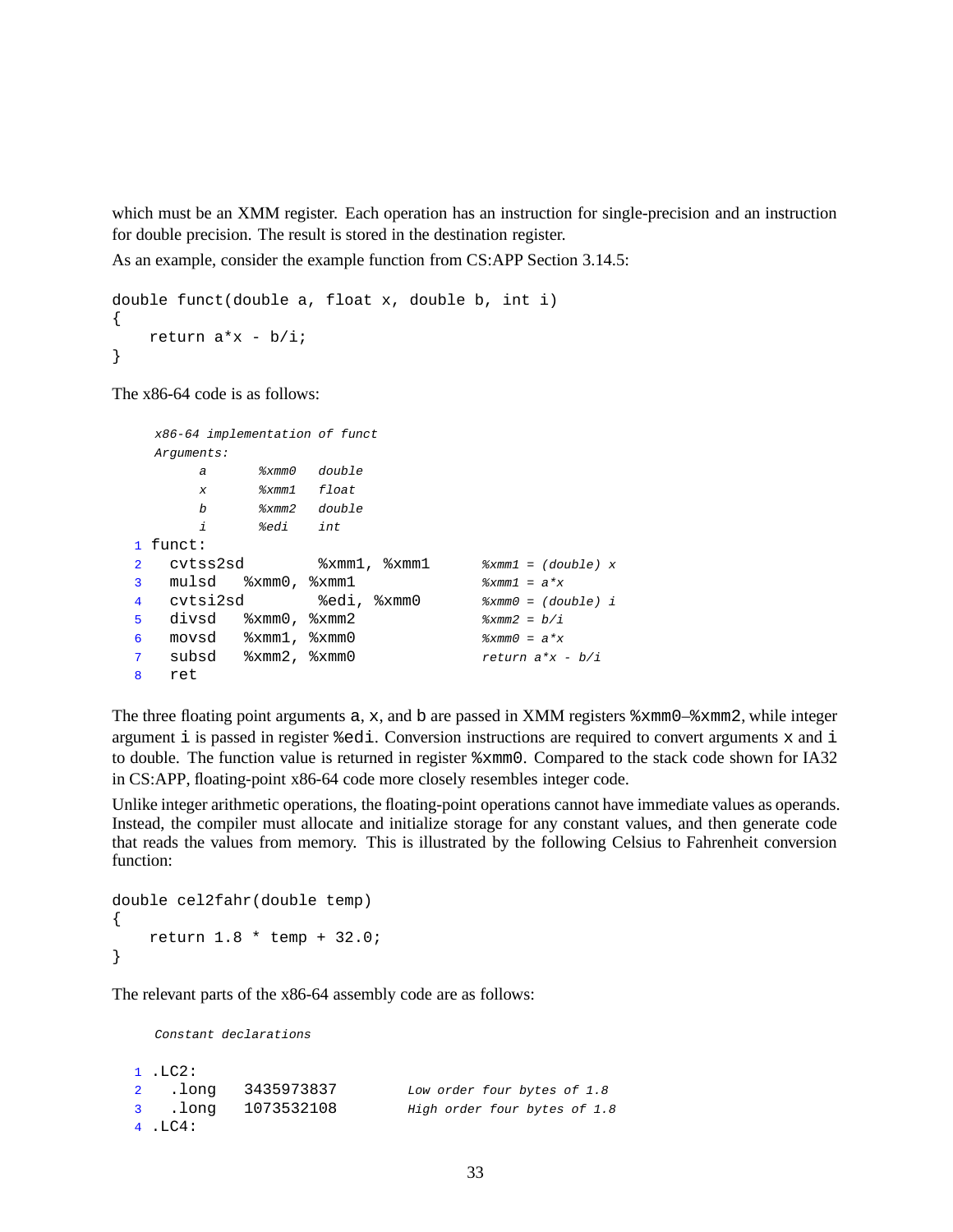```
5 .long 0 Low order four bytes of 32.0
6 .long 1077936128 High order four bytes of 32.0
  Code
  x86-64 implementation of cel2fahr
  Argument temp in %xmm0
7 cel2fahr:
8 mulsd .LC2(%rip), %xmm0 Multiply by 1.8
9 addsd .LC4(%rip), %xmm0 Add 32.0
10 ret
```
We see that the function reads the value 1.8 from the memory location labeled . LC2, and the value 32.0 from the memory location labeled .LC4. Looking at the values associated with these labels, we see that each is specified by a pair of .long declarations with the values given in decimal. How should these be interpreted as floating-point values? Looking at the declaration labeled .LC2, we see that the two values are 3435973837 (0xcccccccd) and 1073532108 (0x3ffccccc). Since the machine uses little-endian byte ordering, the first value gives the low-order 4 bytes, while the second gives the high-order 4 bytes. From the high-order bytes, we can extract an exponent field of  $0 \times 3ff$  (1023), from which we subtract a bias of 1023 to get an exponent of 0. Concatenating the fraction bits of the two values, we get a fraction field of 0xccccccccccccd, which can be shown to be the fractional binary representation of 0.8, to which we add the implied leading one to get 1.8.

### **Practice Problem 10**:

Show how the numbers declared at label .LC4 encode the number 32.0.

### **8.3 Floating-Point Comparison operations**

The SSE3 extenstions provide two instructions for comparing floating values:

| Instruction |  | Based on   Description                                          |
|-------------|--|-----------------------------------------------------------------|
|             |  | ucomiss $S_2, S_1 \mid S_1 - S_2 \mid$ Compare single precision |
|             |  | ucomisd $S_2, S_1   S_1 - S_2  $ Compare double precision       |

These instructions are similar to the cmpl and cmpq instructions (see CS:APP Section 3.6.1), in that they compare operands  $S_1$  and  $S_2$  and set the condition codes to indicate their relative values. As with cmpq, they follow the GAS convention of listing the operands in reverse order. Argument  $S_2$  must be in an XMM register, while  $S_1$  can either be in an XMM register or in memory.

The floating-point comparison instructions set three condition codes: the zero flag ZF, the carry flag CF, and the parity flag PF. We did not document the parity flag in CS:APP, because it is not used in GCC-generated IA32 code. For integer operations, this flag is set when the most recent arithmetic operation yielded a value with odd parity (i.e., an odd number of 1's in the word). For floating-point comparisons, however, the flag is set when either operand is *NaN*. By convention, any comparison is considered to fail when one of the arguments is a *NaN*, and this flag is used to detect such a condition. For example, even the comparison  $x = x$  yields 0 when x is a *NaN*.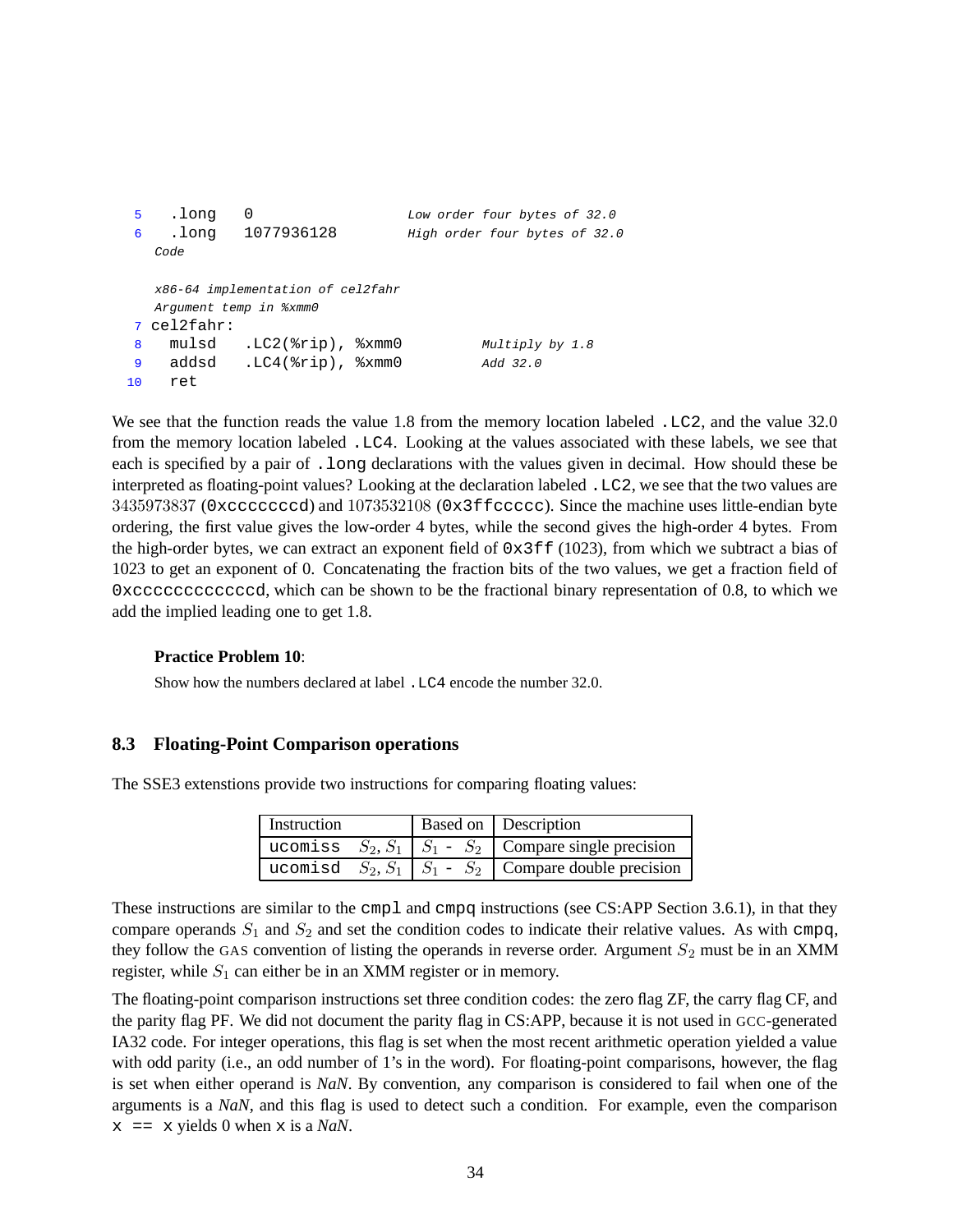The condition codes are set as follows:

| Ordering  | н | 7F | PF |
|-----------|---|----|----|
| Unordered |   |    |    |
| ←         |   |    |    |
|           | П |    |    |
|           |   |    |    |

The *Unordered* case occurs when either of the operands is *NaN*. This can be detected from the parity flag. Commonly, the jp (for "jump on parity") instruction is used to conditionally jump when a floating-point comparison yields an unordered result. Except for this case, the values of the carry and zero flags are the same as those for an unsigned comparison: ZF is set when the two operands are equal, and CF is set when  $S_1 < S_2$ . Instructions such as ja and jb are used to conditionally jump on various combinations of these flags.

As an example of floating-point comparisons, the following C function classifies its argument x according to its relation to 0.0, returning an enumerated type as result.

```
typedef enum {NEG, ZERO, POS, OTHER} range_t;
range_t find_range(float x)
{
   int result;
   if (x < 0)result = NEG;else if (x == 0)result = ZERO;
   else if (x > 0)result = POS;
   else
       result = OTHER;
   return result;
}
```
Enumerated types in C are encoded as integers, and so the possible function values are: 0 (NEG), 1 (ZERO), 2 (POS), and 3 (OTHER). This final outcome occurs when the value of x is *NaN*.

GCC generates the following x86-64 code for find range:

```
x86-64 implementation of find_range
 Argument x in %xmm0 (single precision)
1 find_range:
2 xorps xmm1, xmm1 x xmm1 = 0
3 xorl %eax, %eax result = 0
4 ucomiss %xmm0, %xmm1 Compare 0:x
5 ja .L5 If (> and not NaN) goto done
6 movb $1, $a1 result = 1
7 ucomiss %xmm1, %xmm0 Compare x:0
8 jp .L13 If unordered goto next
```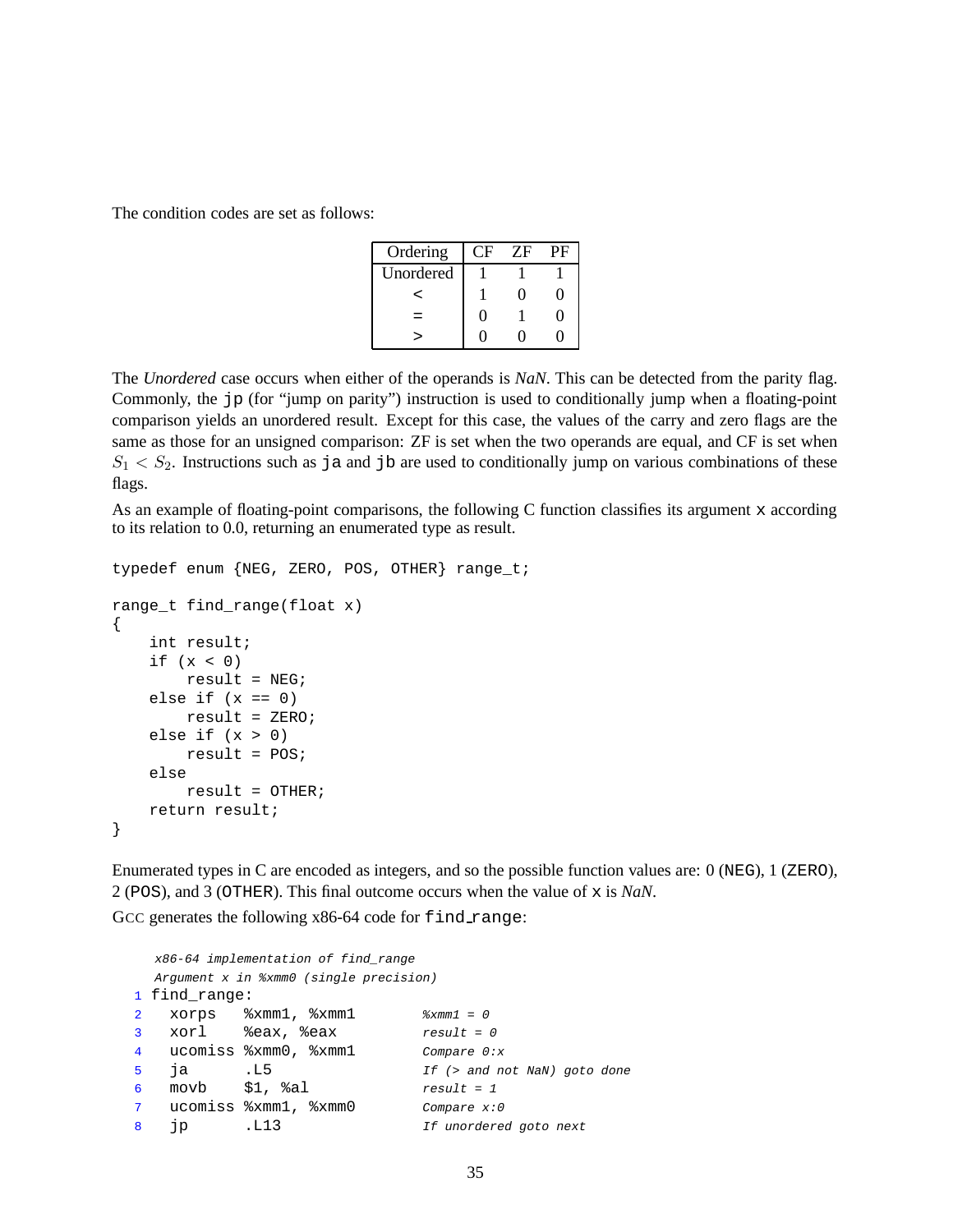```
9 je .L5 If (= and not NaN) goto done
10 .L13: next:
11 xorl %eax, %eax result = 0
12 ucomiss %xmm1, %xmm0 compare x:0
13 setbe %al if (<= or NaN) result = 1
14 addl $2, seax result += 215 .L5: return
16 rep ; ret
```
The code is somewhat arcane—it compares  $x$  to 0.0 three times, even though the required information could be obtained with a single comparison. Let us trace the flow of the function for the four possible comparison results.

- **x** < 0.0**:** The ja instruction on line 5 will be taken, jumping to the end with a return value of 0.
- $x = 0.0$ : The ja instruction on line 5 will not be taken, nor will be the jp instruction on line 8. The je instruction on line 9 will be taken, jumping to the end with a return value of 1 (set on line 6).
- $x > 0.0$ : Neither the ja instruction on line 5, the jp instruction on line 8, nor the je instruction on line 9 will be taken. In addition, the setbe instruction on line 13 will not change the return value, and so the return value will be incremented from 0 to 2 on line 14, and this value will be returned.
- **<b>:** The ja instruction on line 5 will not be taken, but the jp instruction on line 8 will be. Then the setbe instruction on line line 13 will change the return value from 0 to 1, and this value is then incremented from 1 to 3 on line 14.

Once again, we see that x86-64 floating-point code more closely resembles integer code than it does the stack-based floating-point code of IA32.

### **8.4 Floating-Point Code in Procedures**

We have already seen examples of several functions that have floating-point arguments and a floating-point result. The XMM registers can be used for these purposes. Specifically, the following conventions are observed:

- Up to eight floating point arguments can be passed in XMM registers  $xmm0-xmm7$ . These registers are used in the order the arguments are listed. Additional floating-point arguments can be passed on the stack.
- A function that returns a floating-point value does so in register %xmm0.
- All XMM registers are caller saved, The callee may overwrite any of these registers without first saving it.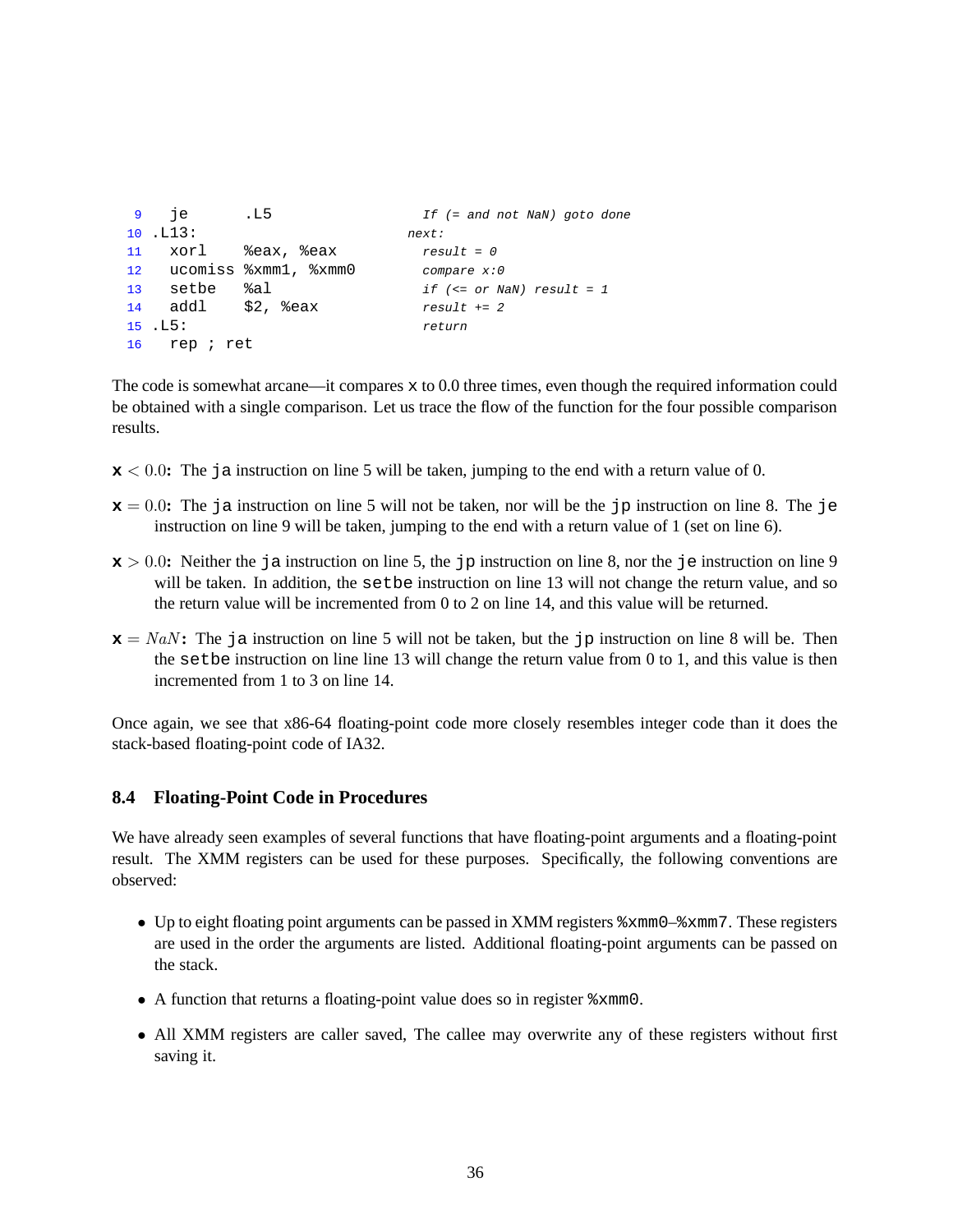### **8.5 Performing Common Floating-Point Operations in Uncommon Ways**

At times, GCC makes surprising choices of instructions for performing common tasks. As examples, we've seen how the leal instruction is often used to perform integer arithmetic (CS:APP Section 3.5), and the xorl instruction is used to set registers to 0 (CS:APP Practice Problem 3.6).

There are far more instructions for performing floating-point operations than we've documented here or in CS:APP Section 3.14, and some of these appear in unexpected places. We document a few such cases here.

The following assembly code shows examples of instructions designed to operate on vectors of values in packed format:

| movlpd (%rax), %xmm0 | Read double into %xmm0 |
|----------------------|------------------------|
| xorps %xmm2, %xmm2   | Set %xmm2 to zero      |
|                      | Copy %xmm0 to %xmm1    |

As mentioned earlier, the movlpd is similar to the movsd instruction. In this example, it reads the eight bytes starting at the address specified by register %rax and stores it in the lower eight bytes of XMM register %xmm0.

The xorps instruction is an exclusive-or instruction for XMM data. Since both operands are the same in this example, the effect is to set %xmm2 to 0.

The movaps instruction (for "move aligned packed single-precision") is used to copy entire XMM registers. In this example, it simply copies %xmm0 to %xmm1.

In addition, there are times that GCC uses IA32 floating-point code in x86-64. Most commonly, it makes use of the ability of IA32 floating-point instructions to perform format conversions while loading a value from memory and while storing a value to memory. This is illustrated by the following code sequence

| flds | $16$ $(srsp)$        | Load single-precision into FP register |
|------|----------------------|----------------------------------------|
|      | $fstpl$ $8$ $(srsp)$ | Store FP register as double precision  |

Recall that IA32 floating point makes use of a shallow stack of registers, each holding an 80-bit floatingpoint value. In this example, the flds instruction reads a single-precision value from memory, converts it to the 80-bit format, and stores the result in the top stack register. The fstpl instruction pops the top value from the stack, converts it to double precision, and stores it in memory.

This combination of copying and conversion could readily be implemented using SSE instructions:

| movss    | $16$ $(\text{srsp})$ , $\text{symm0}$         | Read single-precision into %xmm0 |
|----------|-----------------------------------------------|----------------------------------|
| cvtss2sd | $\text{symm0}$ , $\text{symm0}$               | Convert to double precision      |
| movsd    | $\text{2xmm0}$ , $\text{8}$ ( $\text{2rsp}$ ) | Store double precision           |

but, for some reason, GCC prefers the stack-based version.

## **References**

[1] Advanced Micro Devices, Inc. *Software Optimization Guide for AMD Athlon 64 and AMD Opteron Processors*, 2004. Publication Number 25112.

Also available at http://www.amd.com/us-en/Processors/TechnicalResources/.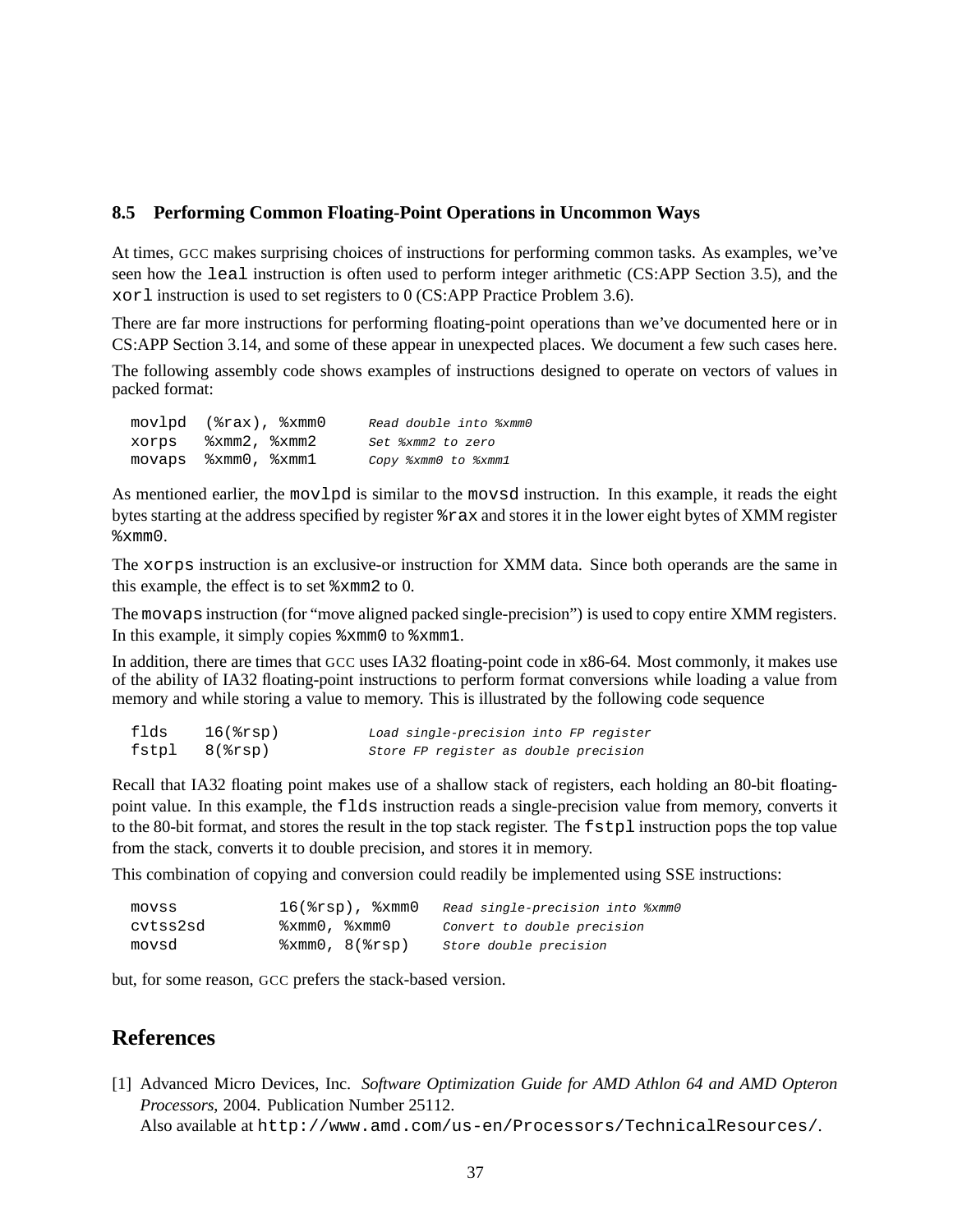- [2] Advanced Micro Devices, Inc. *AMD64 Architecture Programmer's Manual Volume 1: Application Programming*, 2005. Publication Number 24592. Also available at http://www.amd.com/us-en/Processors/TechnicalResources/.
- [3] Advanced Micro Devices, Inc. *AMD64 Architecture Programmer's Manual Volume 3: General-Purpose and System Instructions*, 2005. Publication Number 24594. Also available at http://www.amd.com/us-en/Processors/TechnicalResources/.
- [4] Intel Corporation. *Intel Architecture Software Developer's Manual, Volume 1: Basic Architecture*, 2005. Order Number 253665. Also available at http://developer.intel.com/.
- [5] Intel Corporation. *Intel Architecture Software Developer's Manual, Volume 2A: Instruction Set Reference, A–M*, 2005. Order Number 253666. Also available at http://developer.intel.com/.
- [6] Intel Corporation. *Intel Architecture Software Developer's Manual, Volume 2B: Instruction Set Reference, N–Z*, 2005. Order Number 253667. Also available at http://developer.intel.com/.
- [7] J. L. Hennessy and D. A. Patterson. *Computer Architecture: A Quantitative Approach, Third Edition*. Morgan-Kaufmann, San Francisco, 2002.
- [8] M. Matz, J. Hubička, A. Jaeger, and M. Mitchell. System V application binary interface AMD64 architecture processor supplement. Technical report, AMD64.org, 2005. Available at http://www.x86-64.org/.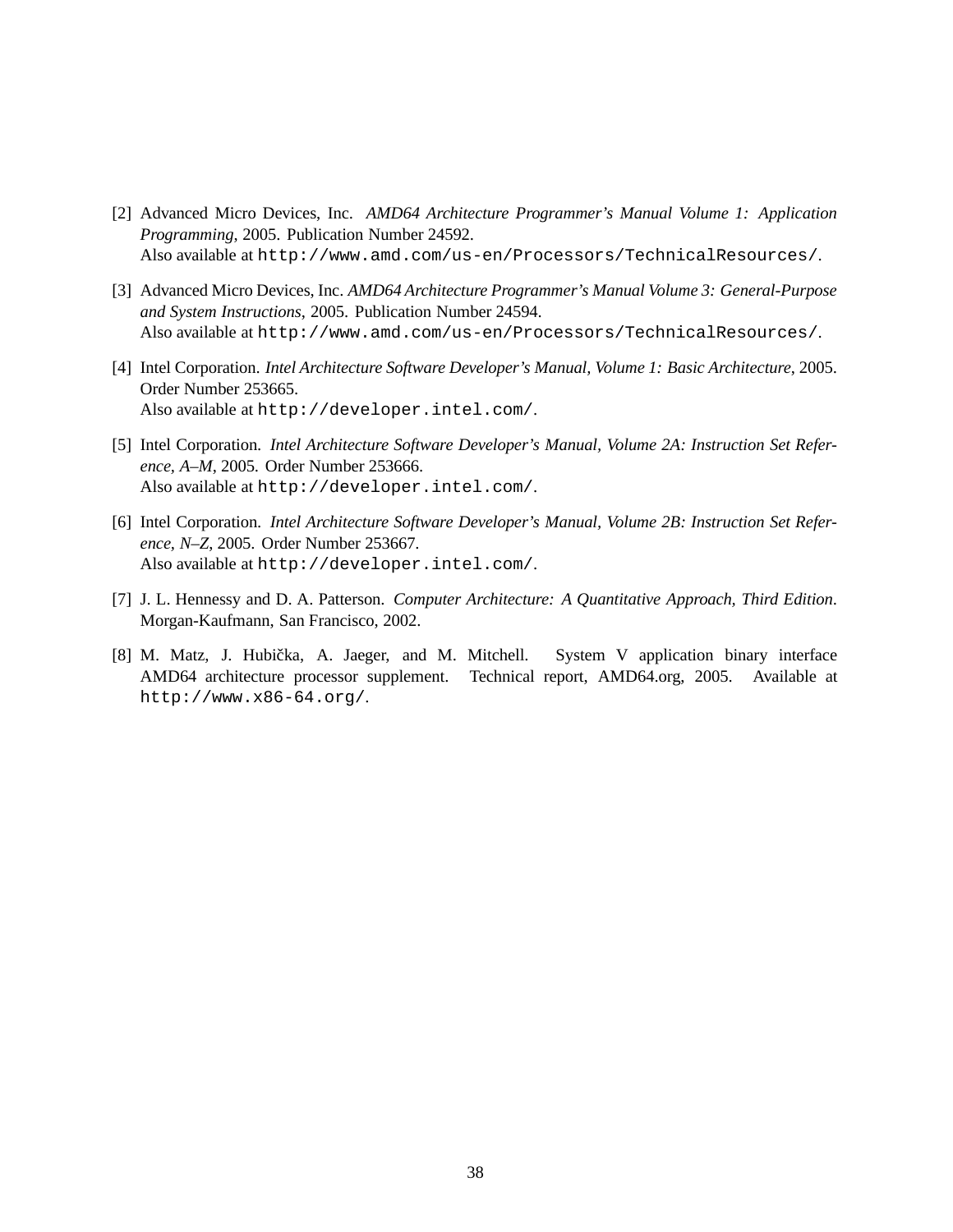# **Practice Problem Solutions**

## **Problem 1 Solution: [Pg. 9]**

This problem illustrates some of the subtleties of type conversion and the different move instructions. In some cases, we make property that the mov1 instruction will set the upper 32 bits of the destination register to 0's. Some of the problems have multiple solutions.

| $T_{\rm X}$   | $T_{\mathsf{V}}$ | Instruction | S    | D                 | Explanation             |
|---------------|------------------|-------------|------|-------------------|-------------------------|
| long          | long             | mova        | %rdi | %rax              | No conversion           |
| int           | long             | movslq      | %edi | %rax              | Sign extend             |
| char          | long             | movsbq      | %dil | $\frac{1}{2}$ rax | Sign extend             |
| unsigned int  | unsigned long    | movl        | %edi | %eax              | Zero extends to 64 bits |
| unsigned char | unsigned long    | movzbq      | %dil | %rax              | Zero extend to 64       |
| unsigned char | unsigned long    | movzbl      | %dil | %eax              | Zero extends to 64 bits |
| long          | int              | movslq      | %edi | %rax              | Sign extends to 64 bits |
| long          | int              | movl        | %edi | %eax              | Zero extends to 64 bits |
| unsigned long | unsigned         | movl        | %edi | %eax              | Zero extends to 64 bits |

We show that the long to int conversion can use either movslq or movl, even though one will sign extend the upper 32 bits, while the other will zero extend it. This is because the values of the upper 32 bits are ignored for any subsequent instruction %eax as an operand.

### **Problem 2 Solution: [Pg. 11]**

We can step through the code for arithprob and determine the following:

- 1. The movslq instruction sign extends d to a long integer. This implies that d has type int and c has type long.
- 2. The movsbl instruction sign extends b to an integer. This means that b has type char and a has type int.
- 3. The sum is computed using a leal instruction, indicating that the return value has type int.

From this, we can determine that the unique prototype for arithprob is

int arithprob(int a, char b, long c, int d);

### **Problem 3 Solution: [Pg. 15]**

This problem provides a chance to study the use of conditional moves.

A. The operator is '/'. We see this is an example of dividing by a power of two by right shifting (see CS:APP Section 2.3.7). Before shifting by  $k = 2$ , we must add a bias of  $2^k - 1 = 3$  when the dividend is negative.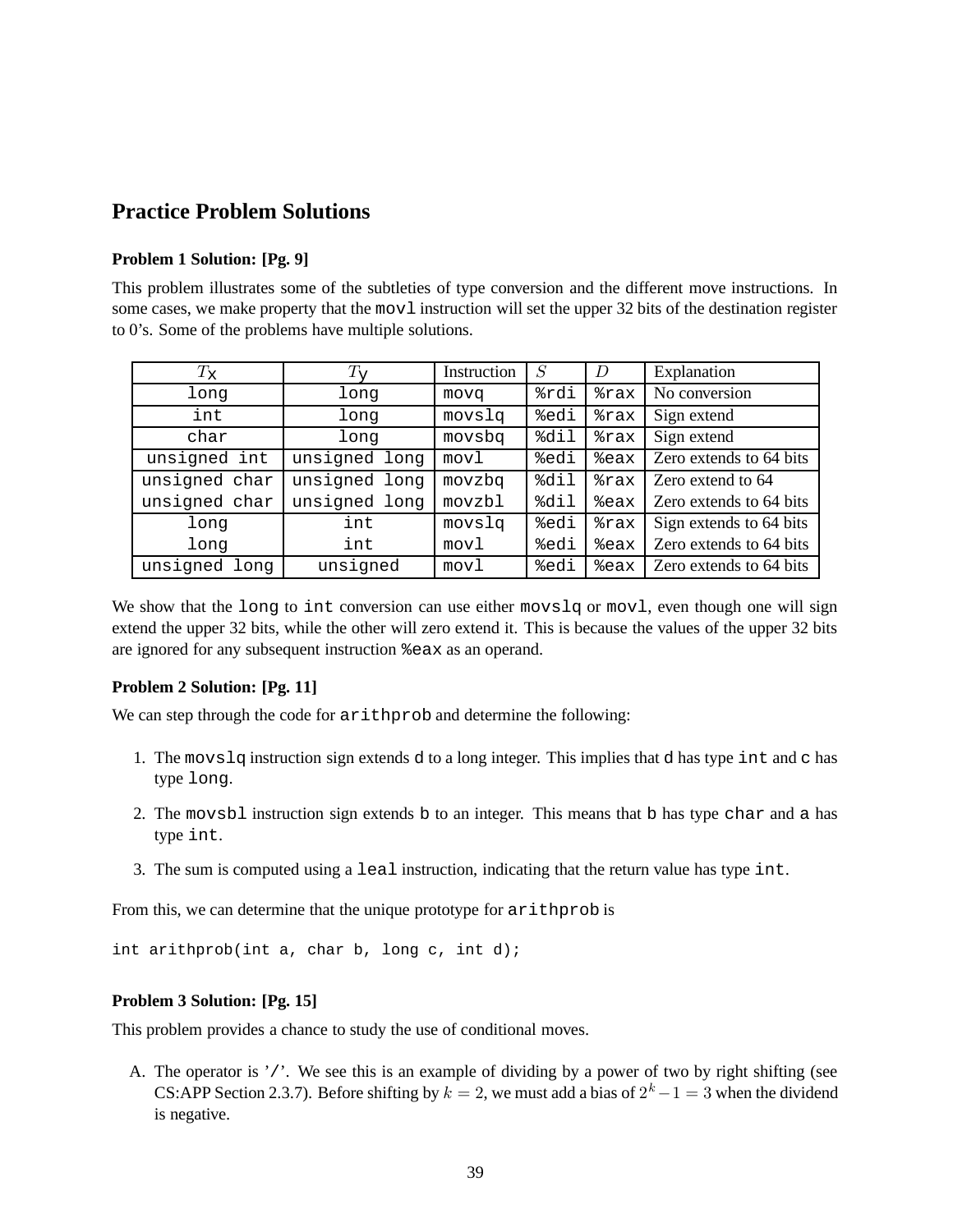B. Here is an annotated version of the assembly code.

```
x86-64 implementation of arith
  x in register %edi
1 arith:
2 leal 3(%rdi), %eax x+3
3 cmpl $-1, %edi Compare x:-1
4 cmovle \text{seax}, \text{sedi} If \leq \text{then } x = x+35 sarl $2, %edi x \gg2 26 movl %edi, %eax return value in %eax
7 ret
```
The cmovle instruction conditionally changes the number to be shifted from x to  $x+3$  when  $x \le -1$ .

### **Problem 4 Solution: [Pg. 19]**

Reverse engineering code is a good way to understand machine-level programming. This example gives us a chance to look at the new loop structure.

The following is an annotated version of the assembly code

```
x86-64 implementation of puzzle
  a in register %edi, b in register %esi
1 puzzle:
   i is in register %esi, which is initialized to a
2 movslq %esi, %rdx result = (long) b
3 jmp .L60 goto middle
4 .L61: loop:
5 movslq %edi,%rax (long) i
6 subl %esi, %edi i = b7 imulq %rax, %rdx result *= (long) i
8 .L60: middle:
9 testl %edi, %edi Test i
10 jg .L61 If >0 goto loop
11 movq %rdx, %rax Return result
12 ret
```
A. Variable result is in register %rax.

- B. Variable  $\pm$  is in register  $\text{\$esi}.$  Since this is an argument register,  $\pm$  is initialized to a.
- C. Here are the definitions of the five expressions

#define EXPR1 b #define EXPR2 a #define EXPR3 0 #define EXPR4 b #define EXPR5 i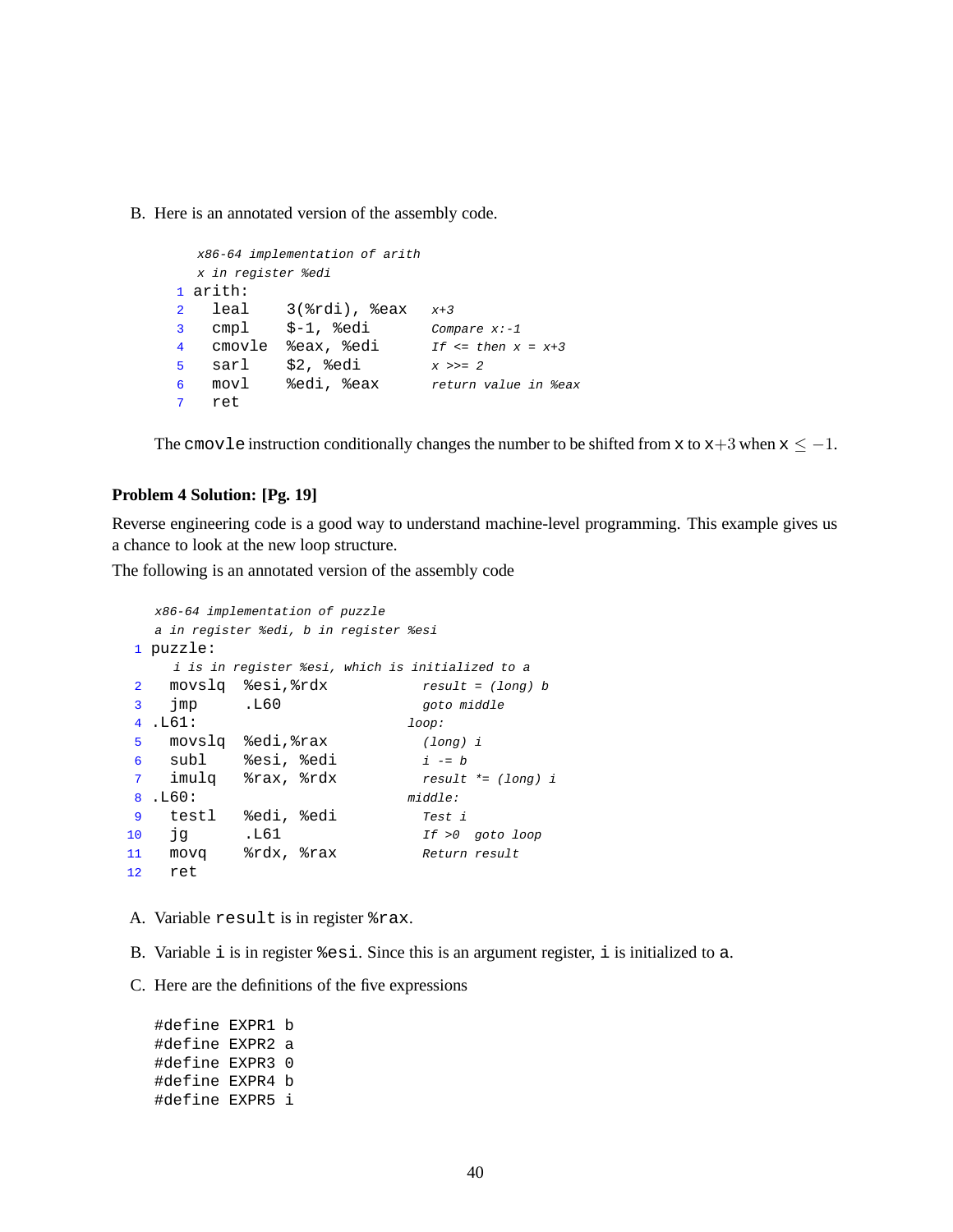### **Problem 5 Solution: [Pg. 22]**

We can step through the code for incrprob and determine the following:

- 1. The addl instruction fetches a 32-bit integer from the location given by the third argument register and adds it to the 32-bit version of the first argument register. From this, we can infer that  $\pm$  is the third argument and  $x$  is the first argument. In addition,  $x$  must be a signed or unsigned integer, and  $t$ must be a pointer to a signed or unsigned integer.
- 2. The movslq instruction sign extends the sum (a copy of  $*$ t) to a long integer. From this, we can infer that  $t$  must be a pointer to a signed integer.
- 3. The addq instruction adds the sign-extended value of the previous sum to the location indicated by the second argument register. From this, we can infer that  $q$  is the second argument and that it is a pointer to a long integer.

There are two valid prototypes for incrprob, which we name incrprob s and incrprob u. They differ only in whether  $x$  is signed or unsigned.

```
void incrprob s(int x, long *q, int *t);void incrprob_u(unsigned x, long *q, int *t);
```
### **Problem 6 Solution: [Pg. 27]**

This function is an example of a leaf function that requires local storage. It can use space beyond the stack pointer for its local storage, never altering the stack pointer.

| Stack pointer<br>$s_{rsp}$ |         |       |
|----------------------------|---------|-------|
|                            | Unused] |       |
|                            | a[3]    | $-16$ |
|                            | a[2]    | $-24$ |
|                            | a[1]    | $-32$ |
|                            | a[0]    |       |

A.

```
B. x86-64 implementation of local_array
     Argument i in %edi
   1 local_array:
   andl \sharp 3, \sharpedi idx = i & 3;
   3 movq $2, -40($rsp) a[0] = 2
   4 movq $3, -32(%rsp) a[1] = 3
   5 movq $5, -24(\$rsp) a[2] = 5
   6 movq $7, -16 ($rsp$) a[3] = 7
```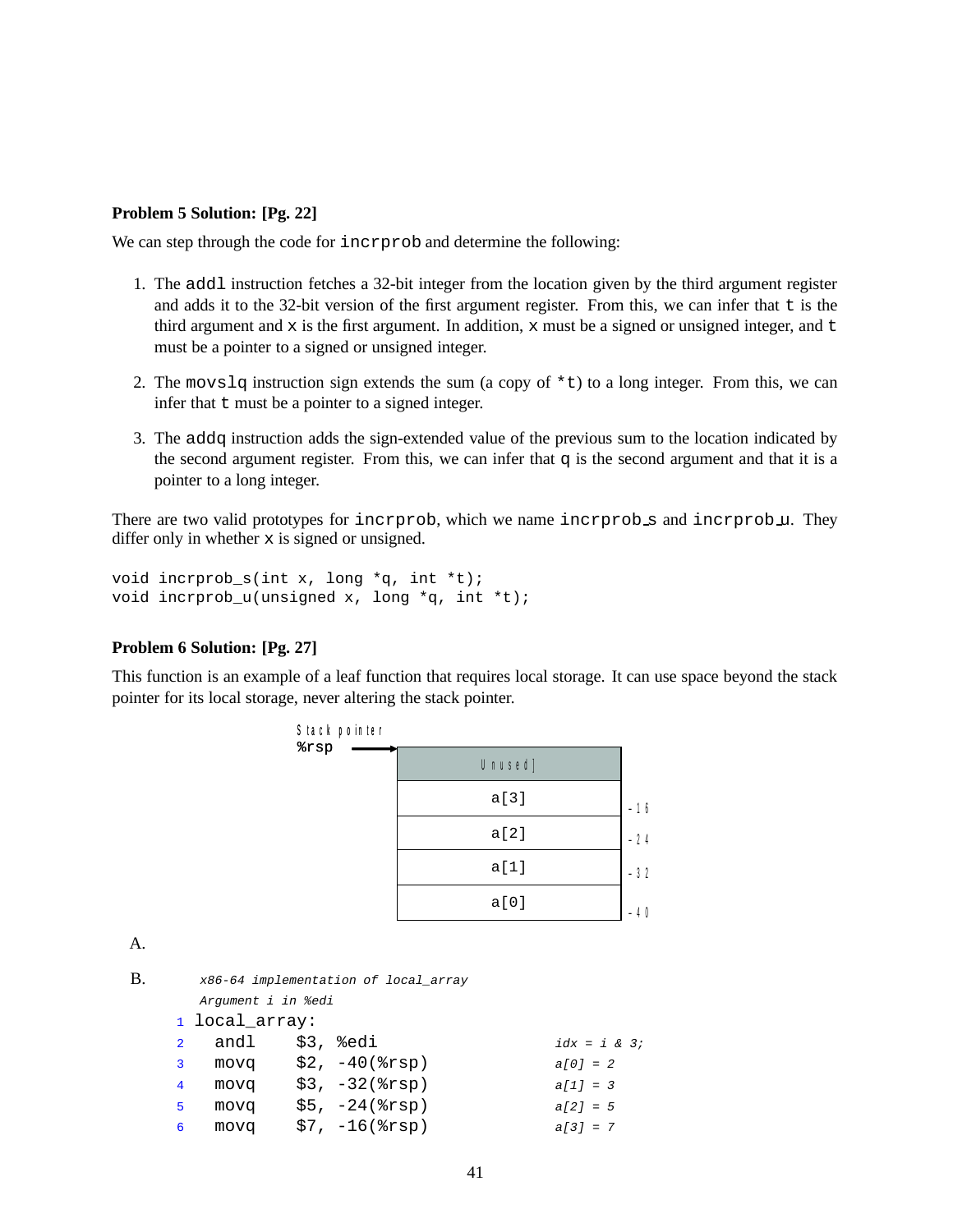```
7 movq -40(%rsp,%rdi,8), %rax return a[idx]
8 ret
```
C. The function never changes the stack pointer. It stores all of its local values in the region beyond the stack pointer.

### **Problem 8 Solution: [Pg. 29]**

This problem is similar to CS:APP Practice Problem 3.23, but updated for x86-64.

A. struct P1  $\{$  int i; char c; long int j; char d;  $\};$ 

|  |  | tal | . lignment |
|--|--|-----|------------|
|  |  |     |            |

B. struct P2  $\{$  long i; char c; char d; int j;  $\}$ ;

|  |  | `otal | Alignment |
|--|--|-------|-----------|
|  |  |       |           |

C. struct P3  $\{$  short w[3]; char c[3]  $\};$ 

|  | Fotal | Alignment |
|--|-------|-----------|
|  |       |           |

D. struct P4  $\{$  short w[3]; char \*c[3]  $\};$ 

|  | `otal | Alignment |
|--|-------|-----------|
|  |       |           |

E. struct P3  $\{$  struct P1 a[2]; struct P2 \*p  $\};$ 

|  | `otal | ignment |
|--|-------|---------|
|  |       |         |

### **Problem 7 Solution: [Pg. 28]**

- A. Register %rbx is used to hold the parameter x.
- B. Since %rbx is callee saved, it must be stored on the stack. Since this is the only use of the stack for this function, the code uses push and pop instructions to save and restore the register.

| C. |              |                    |  | x86-64 implementation of recursive factorial function rfact |        |                         |  |
|----|--------------|--------------------|--|-------------------------------------------------------------|--------|-------------------------|--|
|    |              | Argument x in &rdi |  |                                                             |        |                         |  |
|    |              | $1$ rfact:         |  |                                                             |        |                         |  |
|    |              | 2 testg %rdi, %rdi |  |                                                             | Test x |                         |  |
|    | $\mathbf{3}$ | pushq %rbx         |  |                                                             |        | Save %rbx (callee save) |  |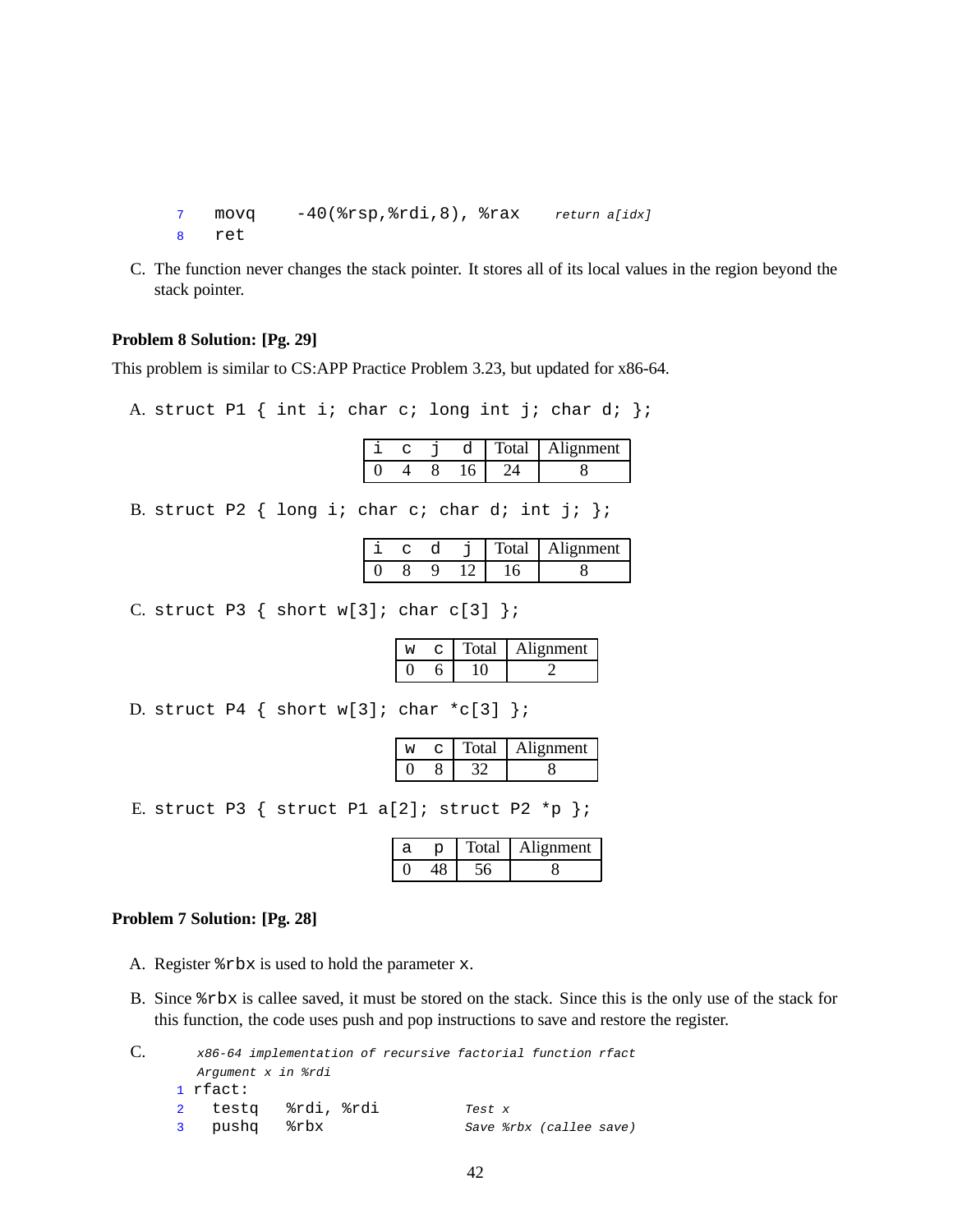| 4           | movl    | $$1,$ $%$ eax         | $result = 1$            |
|-------------|---------|-----------------------|-------------------------|
| 5           | movq    | %rdi, %rbx            | Copy x to %rbx          |
| 6           | ile     | .L9                   | if $x < = 0$ goto done  |
| $7^{\circ}$ | leag    | $-1$ ( $rdi)$ , $rdi$ | $xml = x-1$             |
| 8           | call    | rfact                 | rfact(xm1)              |
| 9           | imulq   | %rbx, %rax            | $result = x * rfact(x)$ |
|             | 10. L9: |                       | done:                   |
| 11          | popq    | %rbx                  | Restore %rbx            |
|             | 12 ret  |                       | Return                  |

D. Instead of explicitly decrementing and incrementing the stack pointer, the code can use pushq and popq to both modify the stack pointer and to save and restore register state.

## **Problem 9 Solution: [Pg. 32]**

These cases can be handled by selecting the appropriate entry from the table in Figure 10.

| $T_{\rm\bf x}$ | $1_{57}$ | Instruction |      |      |
|----------------|----------|-------------|------|------|
| long           | double   | cvtsi2sdq   | %rdi | xmm0 |
| double         | int      | cvttsd2si   | xmm0 | &eax |
| float          | double   | cvtss2sd    | xmm0 | xmm0 |
| long           | float    | cvtsi2ssq   | %rdi | xmm0 |
| float          | long     | cvtss2siq   | xmm0 | %rax |

## **Problem 10 Solution: [Pg. 34]**

This problem involves the same reasoning as was required to see that numbers declared at label .LC2 encode 1.8, but with a simpler example.

We see that the two values are 0 and  $1077936128$  (0x40400000). From the high-order bytes, we can extract an exponent field of 0x404 (1028), from which we subtract a bias of 1023 to get an exponent of 5. Concatenating the fraction bits of the two values, we get a fraction field of 0, but with the implied leading value giving value 1.0. The constant is therefore  $1.0 \times 2^5 = 32.0$ .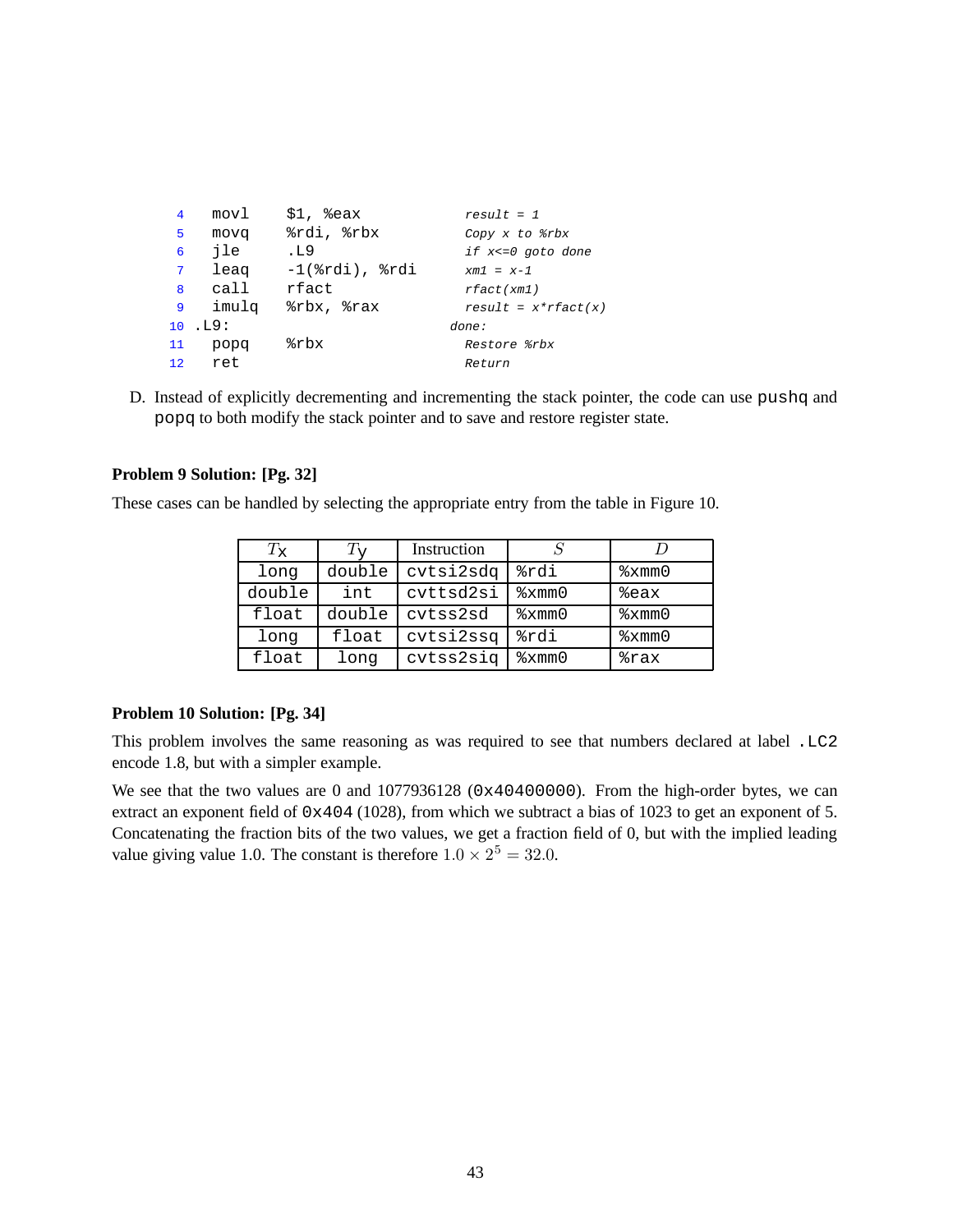## **Index**

*NaN*, floating-point not-a-number, 34 GAS, Gnu assembler, 3 GAS, Gnu assembler, argument listing, 34 %xmm0, Return floating-point value register, 31 %xmm0, return floating-point value, 36 %ah [x86-64] Bits 8–15 of register %rax, 7 %al [x86-64] Low order 8 of register %rax, 7 %ax [x86-64] Low order 16 bits of register %rax, 7 %ax [x86-64] Low order 16 bits of register %rbx, 7  $b$ h [x86-64] Bits 8–15 of register  $r$ bx, 7 %bl [x86-64] Low order 8 of register %rbx, 7 %bpl [x86-64] Low order 8 of register %rbp, 7 %bp [x86-64] Low order 16 bits of register %rbp, 7  $\text{\%ch}$  [x86-64] Bits 8–15 of register  $\text{\%}$  rcx, 7 %cl [x86-64] Low order 8 of register %rcx, 7  $\text{c}x$  [x86-64] Low order 16 bits of register  $\text{c}x$ , 7  $\delta$ dh [x86-64] Bits 8–15 of register  $\epsilon$ rdx, 7 %dil [x86-64] Low order 8 of register %rdi, 7 %di [x86-64] Low order 16 bits of register %rdi, 7 %dl [x86-64] Low order 8 of register %rdx, 7 %dx [x86-64] Low order 16 bits of register %rdx, 7 %eax [x86-64] Low order 32 bits of register %rax, 7 %ebp [x86-64] Low order 32 bits of register %rbp, 7 %ebx [x86-64] Low order 32 bits of register %rbx, 7 %ecx [x86-64] Low order 32 bits of register %rcx, 7 %edi [x86-64] Low order 32 bits of register %rdi, 7 %edx [x86-64] Low order 32 bits of register %rdx, 7 %esi [x86-64] Low order 32 bits of register %rsi, 7

%esp [x86-64] Low order 32 bits of stack pointer register %rsp, 7 %r10d [x86-64] Low order 32 bits of register %r10, 7 %r10w [x86-64] Low order 16 bits of register %r10, 7  $\text{\$r10}$  [x86-64] Low order 8 of register  $\text{\$r10,7}$  $\text{\$r10}$  [x86-64] program register, 7 %r11d [x86-64] Low order 32 bits of register %r11, 7  $\text{\$r11w}$  [x86-64] Low order 16 bits of register  $\text{\$r11}$ , 7  $\text{\$r11}$  [x86-64] Low order 8 of register  $\text{\$r11,7}$ %r11 [x86-64] program register, 7 %r12d [x86-64] Low order 32 bits of register %r12, 7  $\text{\$r12w}$  [x86-64] Low order 16 bits of register  $\text{\$r12}$ , 7 %r12 [x86-64] Low order 8 of register %r12, 7 %r12 [x86-64] program register, 7 %r13d [x86-64] Low order 32 bits of register %r13, 7 %r13w [x86-64] Low order 16 bits of register %r13, 7 %r13 [x86-64] Low order 8 of register %r13, 7  $\text{\$r13}$  [x86-64] program register, 7 %r14d [x86-64] Low order 32 bits of register %r14, 7 %r14w [x86-64] Low order 16 bits of register %r14, 7  $\text{\$r14}$  [x86-64] Low order 8 of register  $\text{\$r14,7}$  $\text{\$r14}$  [x86-64] program register, 7 %r15d [x86-64] Low order 32 bits of register %r15, 7  $\text{\$r15w}$  [x86-64] Low order 16 bits of register  $\text{\$r15}$ , 7  $\text{\$r15}$  [x86-64] Low order 8 of register  $\text{\$r15,7}$ %r15 [x86-64] program register, 7  $\text{\$r8d}$  [x86-64] Low order 32 bits of register  $\text{\$r8,}$ 7  $\text{\$r8w}$  [x86-64] Low order 16 bits of register  $\text{\$r8}$ ,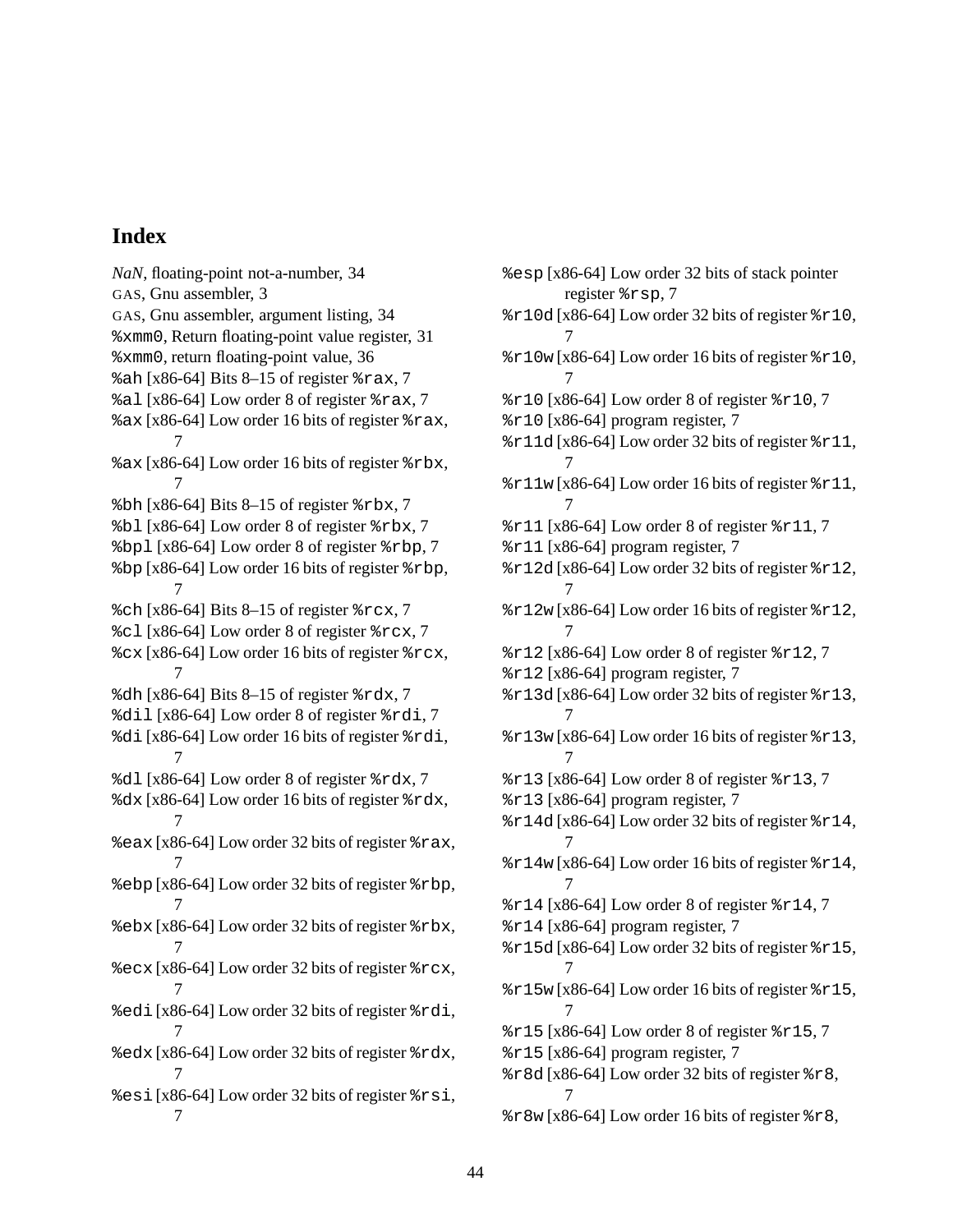7  $\text{\$r8}$  [x86-64] Low order 8 of register  $\text{\$r8}$ , 7 %r8 [x86-64] program register, 7 %r9d [x86-64] Low order 32 bits of register %r9, 7 7

15

cmovb [x86-64] move if unsigned less, 15

 $\text{\$r9w}$  [x86-64] Low order 16 bits of register  $\text{\$r9}$ ,  $\text{\$r9}$  [x86-64] Low order 8 of register  $\text{\$r9,7}$ %r9 [x86-64] program register, 7 %rax [x86-64] program register, 7 %rbp [x86-64] program register, 7 %rbx [x86-64] program register, 7 %rcx [x86-64] program register, 7 %rdi [x86-64] program register, 7 %rdx [x86-64] program register, 7 %rip [x86-64] program counter, 8 %rsi [x86-64] program register, 7 %rsp [x86-64] stack pointer register, 7 %sil [x86-64] Low order 8 of register %rsi, 7 %si [x86-64] Low order 16 bits of register %rsi, 7 %spl [x86-64] Low order 8 of stack pointer register %rsp, 7 %sp [x86-64] Low order 16 bits of stack pointer register %rsp, 7 128-bit arithmetic in GCC, 12 8086, Intel 16-bit microprocessor, 1, 30 8087, floating-point coprocessor, 3, 30 ABI (Application Binary Interface), 3 addq [x86-64] add quad word, 10 alignment, with x86-64, 29 andq [x86-64] and quad word, 10 Application Binary Interface, 3 callee (procedure being called), 23 callee save, 25 caller (procedure making call), 23 caller save, 25  $cltq[x86-64]$  convert double word to quad word, 12 cmova [x86-64] move if unsigned greater, 15 cmovae [x86-64] move if unsigned greater or equal, cmovbe [x86-64] move if unsigned less or equal, 15 cmovg [x86-64] move if greater, 15 cmovge [x86-64] move if greater or equal, 15 cmovl [x86-64] move if less, 15 cmovle [x86-64] move if less or equal, 15 cmovna [x86-64] move if not unsigned greater, 15 cmovnae [x86-64] move if unsigned greater or equal, 15 cmovnb [x86-64] move if not unsigned less, 15 cmovnbe [x86-64] move if not unsigned less or equal, 15 cmovne [x86-64] move if not equal, 15 cmovng [x86-64] move if not greater, 15 cmovnge [x86-64] move if not greater or equal, 15 cmovnl [x86-64] move if not less, 15 cmovnle [x86-64] move if not less or equal, 15 cmovns [x86-64] move if nonnegative, 15 cmovnz [x86-64] move if not zero, 15 cmovs [x86-64] move if negative, 15 cmovz [x86-64] move if zero, 15 cmpq [x86-64] compare quad words, 13 conditional move instructions, 13 cqto [x86-64] convert quad word to oct word, 12 cvtsd2ss [x86-64] Convert single to double precision, 30 cvtsi2sd [x86-64] Convert integer to double precision, 30 cvtsi2sdq [x86-64] Convert quadword integer to double precision, 30 cvtsi2ss [x86-64] Convert integer to single precision, 30 cvtsi2ssq [x86-64] Convert quadword integer to single precision, 30 cvtss2sd [x86-64] Convert single to double precision, 30 cvttsd2si [x86-64] Convert double precision to integer, 30 cvttsd2siq[x86-64] Convert double precision to quadword integer, 30 cvttss2si [x86-64] Convert single precision to integer, 30